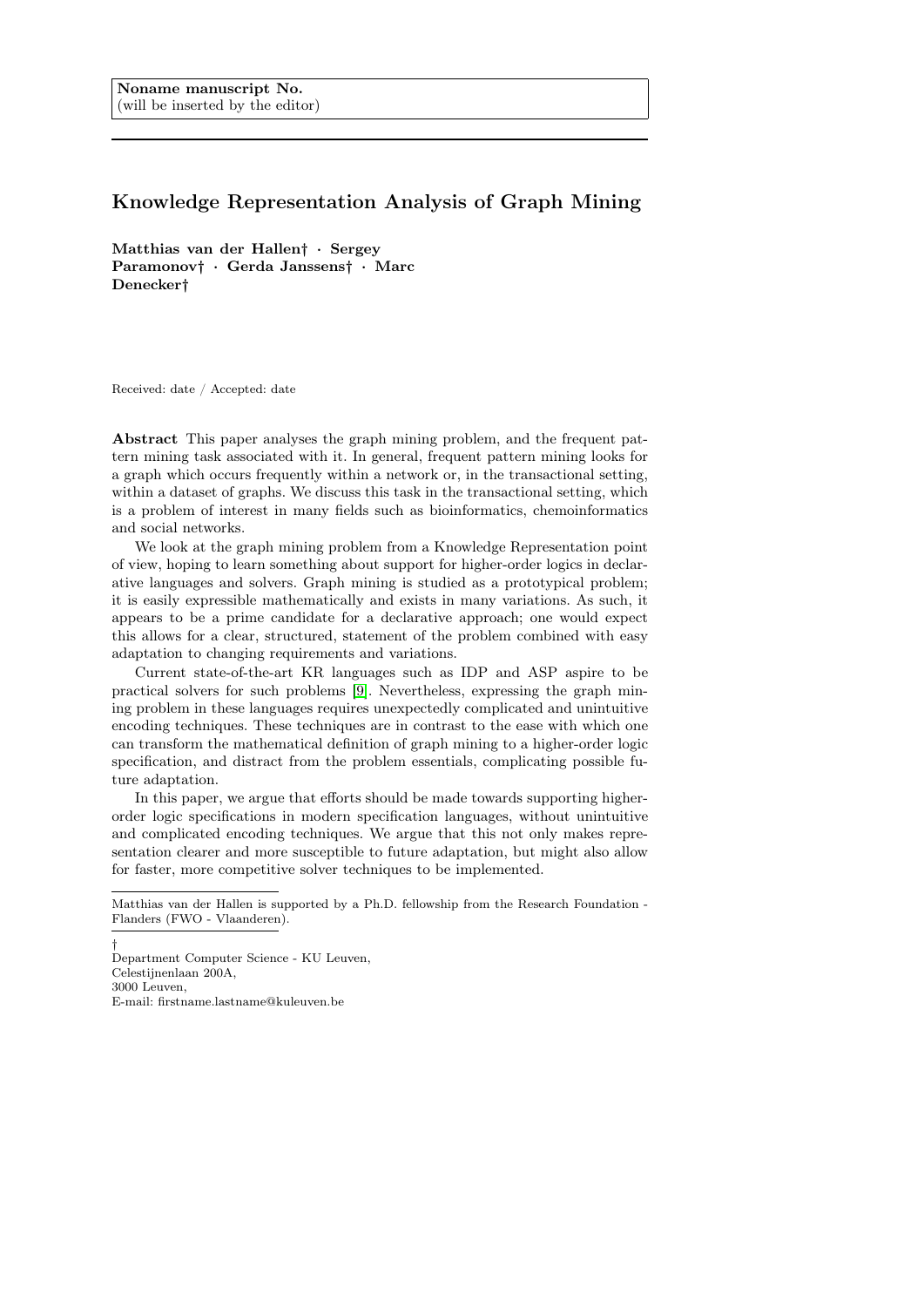Keywords Knowledge Representation · Higher Order · Graph Mining · Answer Set Programming · Imperative Declarative Programming

#### 1 Introduction

Many real-world families of problems can be formalised as the combination of some smaller problems, and consequently lend themselves to a declarative modelling approach, as studied in Knowledge Representation (KR). Specifically, knowledge representation offers a natural framework for declarative modelling satisfying 'The Principle of Elaboration Tolerance' [\[33\]](#page-40-0). In short, this principle states that declarative specifications are easily adapted to new requirements or changed circumstances.

Not only do problems of a composite nature benefit from an elaboration tolerant approach, they are also often easily expressed using higher-order logic. However, current state-of-the-art knowledge representation systems such as IDP and Answer Set Programming (ASP) are elaboration tolerant but provide little or no support for higher-order expressions. This lack of support leads to contorted models employing many encoding techniques. Thus, it is an open challenge for KR systems to provide support for abstract, higher-order modelling while remaining elaboration tolerant. We study the Graph Mining problem as an example of such a composite problem, easily expressible in higher-order logic, with the aim of gathering insight in and deriving techniques for such problems in general. As a first step towards this goal, we will:

- Propose a higher-order encoding of graph mining that closely follows its mathematical model (Section [3\)](#page-6-0).
- Explore how the current state-of-the-art KR systems model graph mining using modelling techniques (Section [4\)](#page-11-0).
- Propose and experiment with additional solver techniques derived from these modelling techniques that can support higher-order encodings; as the modelling language is modified only with well-known generalisations of existing language constructs, elaboration tolerance is not affected (Section [5\)](#page-27-0).

Graph mining One of the most fundamental tasks within the realm of data mining is frequent pattern mining: the task of enumerating patterns which occur frequently in a dataset. Graph mining is a variant of frequent pattern mining in which the patterns are structured as (labeled) graphs. The dataset in which patterns must occur is either a single large-scale network or a vast set of separate, smaller graphs. The latter option is often referred to as the transactional setting. In the context of graph mining, for a pattern to 'occur' in a graph  $G$ , it must be homomorphic to a subset of the graph  $\mathcal{G}$ .

Owing to the research background of one of the authors, and because it is computationally more feasible, this work will only consider the transactional setting. This transactional setting is relevant as it can be used for knowledge discovery from graph structured data in many domains, such as chemoinformatics, natural language processing and bioinformatics. For example, within bioinformatics, graph mining can be used to find molecular substructures (such as benzene rings) that possibly predict or cause certain properties such as lumocity or the mutagenicity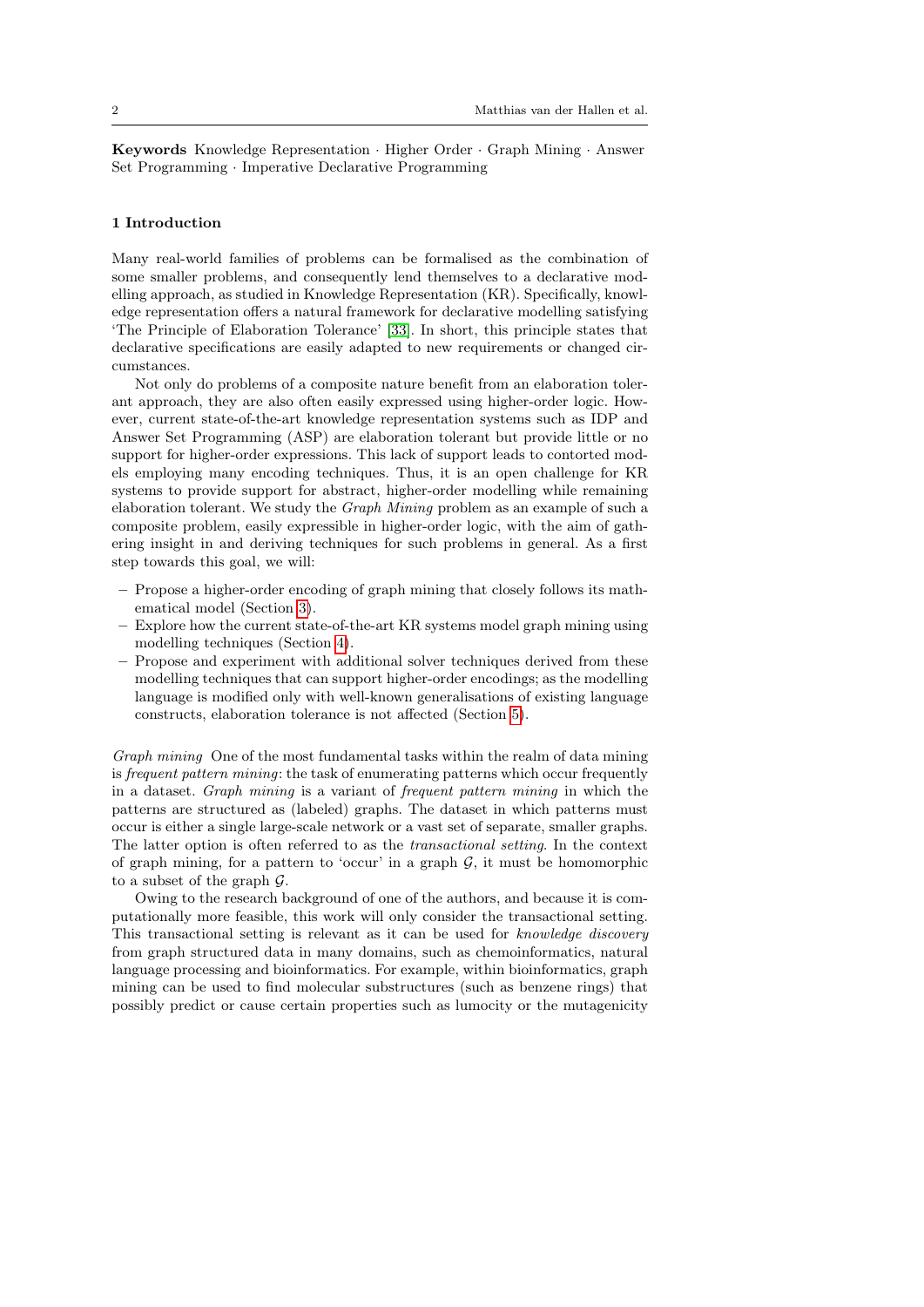of diseases such as Salmonella. Within natural language processing, graph mining can identify key concepts in a transcript from a graph representation of the natural language sentences.

As real-world problems are computationally challenging, the field of data mining has developed numerous specialised imperative algorithms. These different imperative algorithms correspond to the many variants of pattern mining tasks described in the literature, from various types of item set mining, where data is propositional, to tasks involving more structured data and patterns, such as trees and graphs. Well known examples of algorithms for frequent pattern mining in databases of graphs are gspan [\[42\]](#page-41-0) and gaston [\[35\]](#page-40-1).

However, the need for many different algorithms for only slightly different variants within pattern mining tasks has motivated the exploration of more declarative approaches. For example, it has been shown that Constraint Programming (CP) [\[15\]](#page-39-1) and Answer Set Programming (ASP) [\[25\]](#page-40-2) can express item set mining, which is a setting of frequent pattern mining where data is propositional and can be represented in a table. Their results demonstrate that such tasks can be accomplished in a declarative way with an acceptable performance penalty. Furthermore, its different variations can be supported with only minimal changes.

When mining more complex and structured data than item sets, such as graphs or sequences, predicate logic has been used for representation and inductive logic programming [\[34\]](#page-40-3) has emerged as a way to mine such data. While we know of no earlier declarative approaches to graph mining, recent work on sequence mining [\[21\]](#page-40-4) applies ASP to the basic constrained case of frequent sequence mining. Their solution performs pattern generation, the frequency check, and uses an extension of ASP called asprin [\[8\]](#page-39-2) to prefer patterns which satisfy more involved properties such as maximality (no larger patterns exist) or coverage (no other pattern occurs in the same examples). However, because graphs are more complex structures than sequences, extending their solution to graphs is non-trivial. In the context of graphs, for example, checking occurrence corresponds with a homomorphism check (beyond P), instead of a (polynomial) subset check.

Owing to its descriptive complexity, the homomorphism check could easily be expressed using higher-order logic, but this is not supported by state-of-the-art declarative languages such as IDP and ASP. We show that graph mining can nevertheless be supported using various encoding techniques, making it an ideal candidate for our case study into combining support for higher-order logic with elaboration tolerance.

Higher-order logic As mentioned earlier, the composite nature of the graph mining problem lends itself for a higher-order logic specification, in which quantified variables can range not only over individuals but also over sets, or sets of sets. For example, a high-level view of the graph mining problem consists of generating connected labeled graphs (patterns), checking whether they occur frequently within a dataset, and filtering out patterns which are too similar to others (e.g. isomorphic), leaving only those patterns which we will call canonical. In this view, it makes sense to describe the mechanisms behind checking for canonicity and occurrence separately, which, as we will show, translates nicely to higher-order specifications.

Specification languages offer varying levels of support for higher-order logic. On the one hand, meta-programming, as known from Logic Programming [\[1\]](#page-39-3), has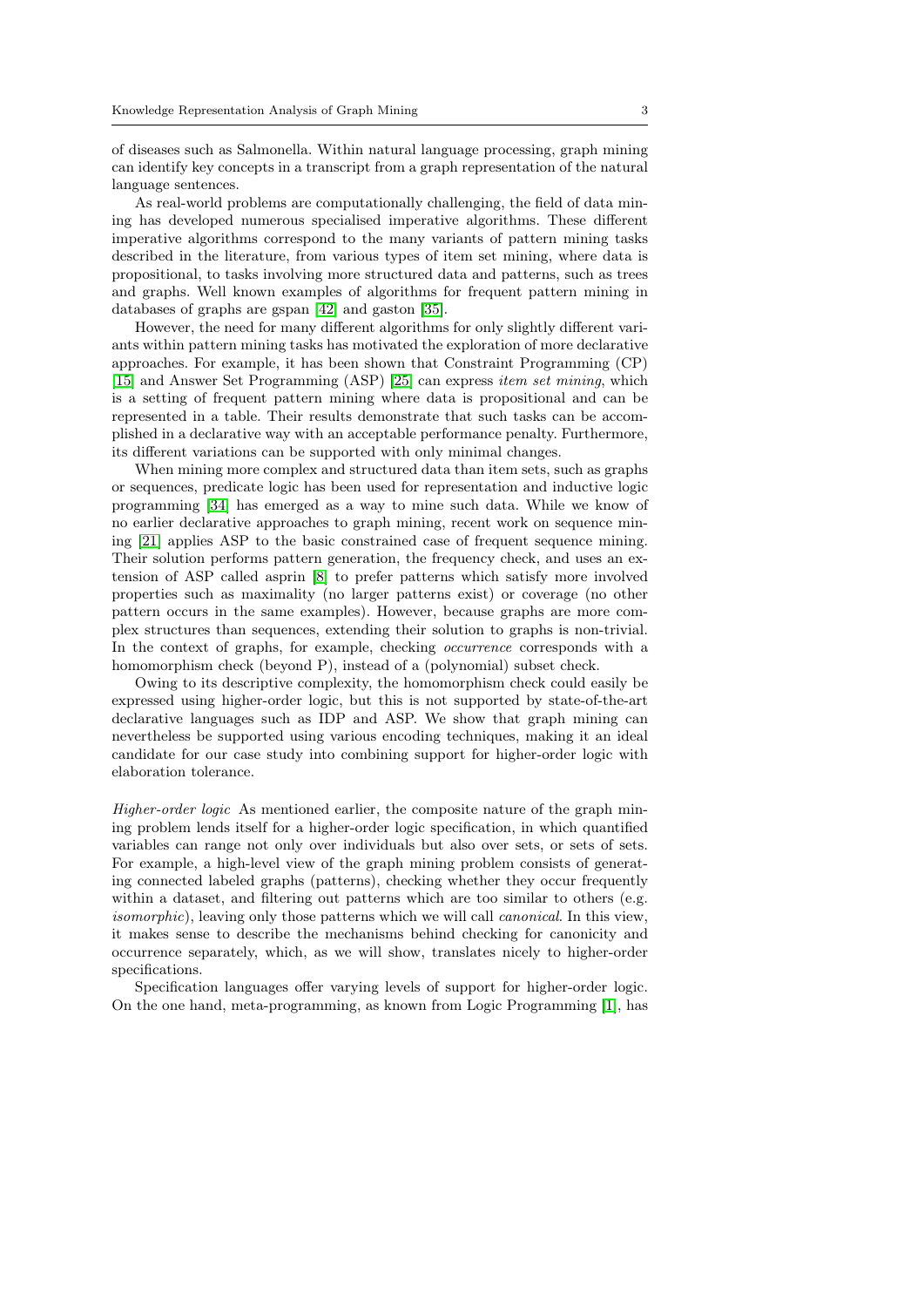inspired the introduction of higher-order atoms in Hex [\[16\]](#page-39-4) and the higher-order syntax in HiLog [\[11\]](#page-39-5). Predicate symbols can be either constants as in Prolog (firstorder case) or variables (second-order case). The latter range over predicate names, and not the predicate space itself, essentially combining second-order syntax with first-order semantics. On the other hand, formal specification languages such as Z [\[7\]](#page-39-6), B [\[2\]](#page-39-7), Event-B [\[3\]](#page-39-8) and TLA [\[28\]](#page-40-5) extend predicate logic with set theory and offer higher-order datastructures. ProB [\[29\]](#page-40-6) is a constraint solver, animator and model checker for such languages, implemented in SICStus Prolog.

While it is possible to express the graph mining problem in such languages directly using higher-order logic, earlier work [\[23\]](#page-40-7) has shown that these systems miss flexibility with respect to inferences other than model expansion, and that their performance does not rival that of systems based on revolutionary techniques such as CDCL [\[39\]](#page-41-1). However, these systems, examples of which are the ones for the IDP [\[14\]](#page-39-9) and the ASP [\[17,](#page-39-10) [18\]](#page-39-11) languages, currently do not allow higher-order syntax. Nevertheless, several techniques exist for these languages that allow the user to simulate higher-order logic to model problems such as graph mining. This observation leads us to inquire whether these techniques can be generalised and be used to provide these languages with built-in support for higher-order.

### <span id="page-3-1"></span>2 Formalization of graph mining

In this section we mathematically formalize the transactional graph mining problem. As we will only consider the transactional setting in this work, we will simply refer to it as 'graph mining'. First, we define graphs, graph homomorphism, and the concept of a pattern. We then express what it means for a pattern to be canonical, which is needed when we want to mine more than one pattern.

### 2.1 Patterns

We start with a comprehensive formal definition of the graph mining problem. First, we will assume the existence of two finite, sufficiently large sets: a set V consisting of vertices, and a set L of labels for those vertices.

**Definition 1 (Labeled Graph)** A labeled graph G is a tuple  $\langle N, E, l \rangle$  where N is a subset of the vertices V, called the nodes of the graph  $\mathcal{G}, E$  is a binary predicate on  $N$  that represents the set of (directed) edges and  $l$  is a unary function from  $N$  to  $L$ .

**Definition 2 (Connectedness)** A graph  $\mathcal{G} = \langle N, E, l \rangle$  is *connected* iff for each pair of nodes v and v' in N, there exists an edge  $(v, v') \in E$  or there exists a sequence  $v, v_1 \ldots v_n, v'$  such that there exist edges  $(v, v_1), (v_i, v_{i+1})$  and  $(v_n, v') \in$ E, where  $1 \leq i \leq n-1$ .

<span id="page-3-0"></span>Definition 3 (Graph Homomorphism) A (injective) graph homomorphism f from a labeled graph  $\mathcal{P} = \langle N, E, l \rangle$  to a labeled graph  $\mathcal{G}' = \langle N', E', l' \rangle$  is an (injective) mapping  $f : N \to N'$  from nodes of  $P$  to nodes of  $\mathcal{G}'$  such that:

 $-\forall u, v \in N : (u, v) \in E \implies (f(u), f(v)) \in E'$  (the mapping preserves edges), and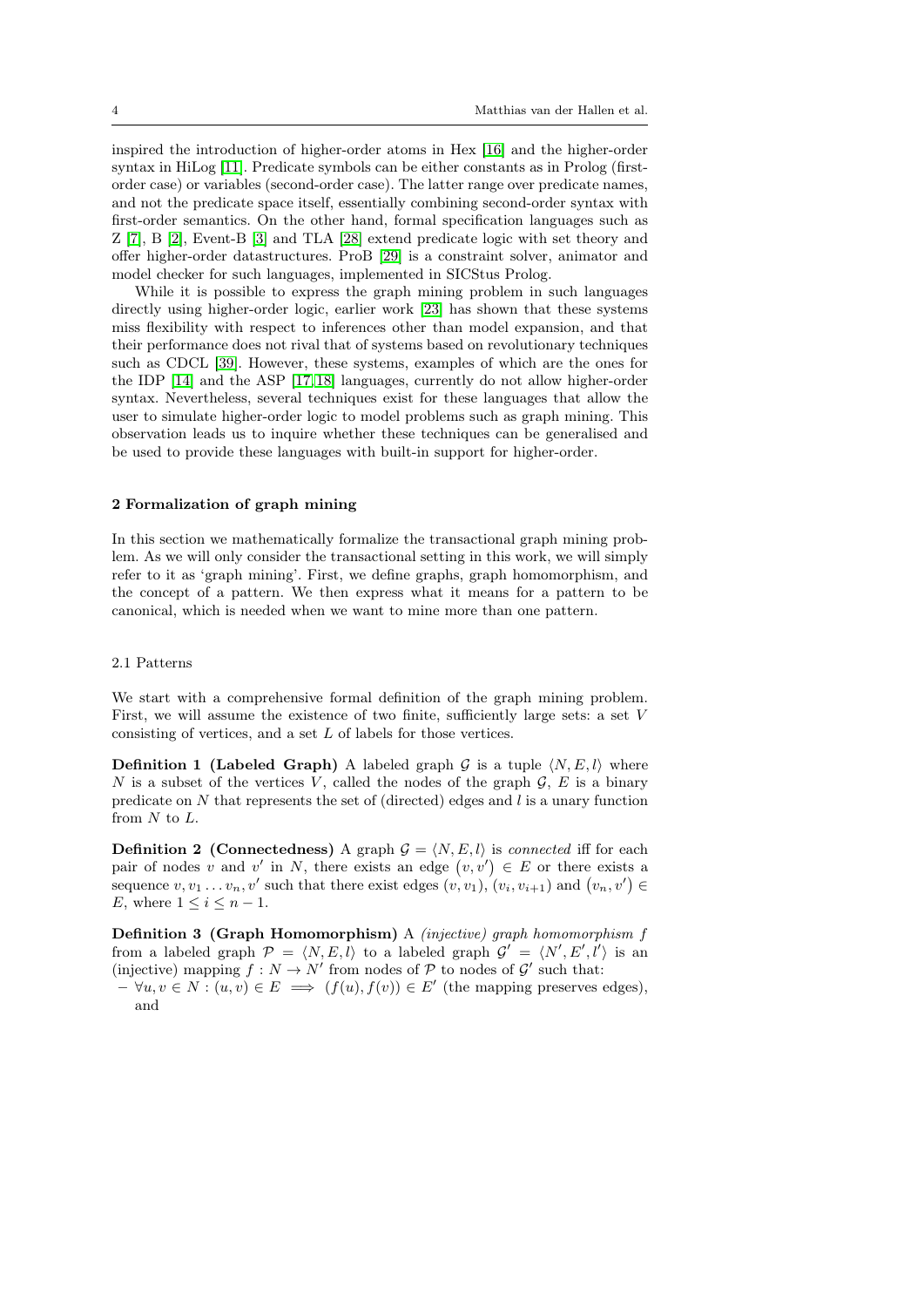$-\forall v \in N : l(v) = l'(f(v))$  (the mapping respects labelings). If an (injective) graph homomorphism from graph  $P$  to  $G'$  exists, we say  $P$  is (injectively) homomorphic<sup>[1](#page-4-0)</sup> with  $\mathcal{G}'$ .

<span id="page-4-7"></span>**Definition 4 (Graph Mining)** Given a sufficiently large set of vertices  $V$  and labels L, two sets  $\mathbb{G}_+$  and  $\mathbb{G}_-$  of positive, respectively negative example graphs over V and L, two thresholds  $N_-$  and  $N_+$ , and a graph  $\mathcal T$  over V and L called the template, we look for a graph  $P$  represented by tuple  $\langle N_P, E_P, l_P \rangle$  such that: –  $P$  is a vertex-induced subgraph of  $T$ , meaning that the edges of  $P$  are exactly

those edges of  $\mathcal T$  such that both endpoints are chosen to be nodes of  $\mathcal P$ ,

- $-$  P is fully *connected*.
- $\mathcal P$  is injectively homomorphic with at least  $N_+$  positive examples  $\mathcal G_+ \in \mathbb G_+$ ,
- $\mathcal{P}$  is injectively homomorphic with at most N− negative examples  $\mathcal{G}_- \in \mathbb{G}_-$ .

We call these injective homomorphisms the positive (negative) homomorphisms, and the restriction on their number the positive (negative) homomorphic property, respectively.

Note that we choose injective homomorphisms as the matching operator in this definition, and include the concept of a template graph to guide the search as well as to limit the search space. These choices are inspired by their appropriateness for many use cases in the realm of bioinformatics, chemoinformatics and social networks. However, both of these choices can be changed effortlessly, in the mathematical definition as well as in any specifications of the problem: We can easily drop the injectivity constraint in any logic specification, and can choose the fully connected graph as template without loss of generality. For the remainder of the work, we will use 'homomorph' to mean 'injectively homomorph' unless specifically stated otherwise.

<span id="page-4-4"></span><span id="page-4-1"></span>

Figure 1: A graph mining instance  $(N_{+} = 1, N_{-} = 0)$  with pattern candidates. Node labels are differentiated by the shape of their indicator (circle, diamond).

<span id="page-4-6"></span><span id="page-4-5"></span><span id="page-4-3"></span><span id="page-4-2"></span>

Figure 2: Pattern candidates for the graph mining instance shown in Figure [1](#page-4-1)

As an example of a graph mining problem instance, take the problem set shown in Figure [1.](#page-4-1) Node labels are differentiated by the shape of their indicator: circle or diamond. All nodes have the same (circle) label, except for the rightmost node

<span id="page-4-0"></span> $^{\rm 1}$  Note that within the data mining community, injectively homomorphic is also commonly known as subgraph isomorphic.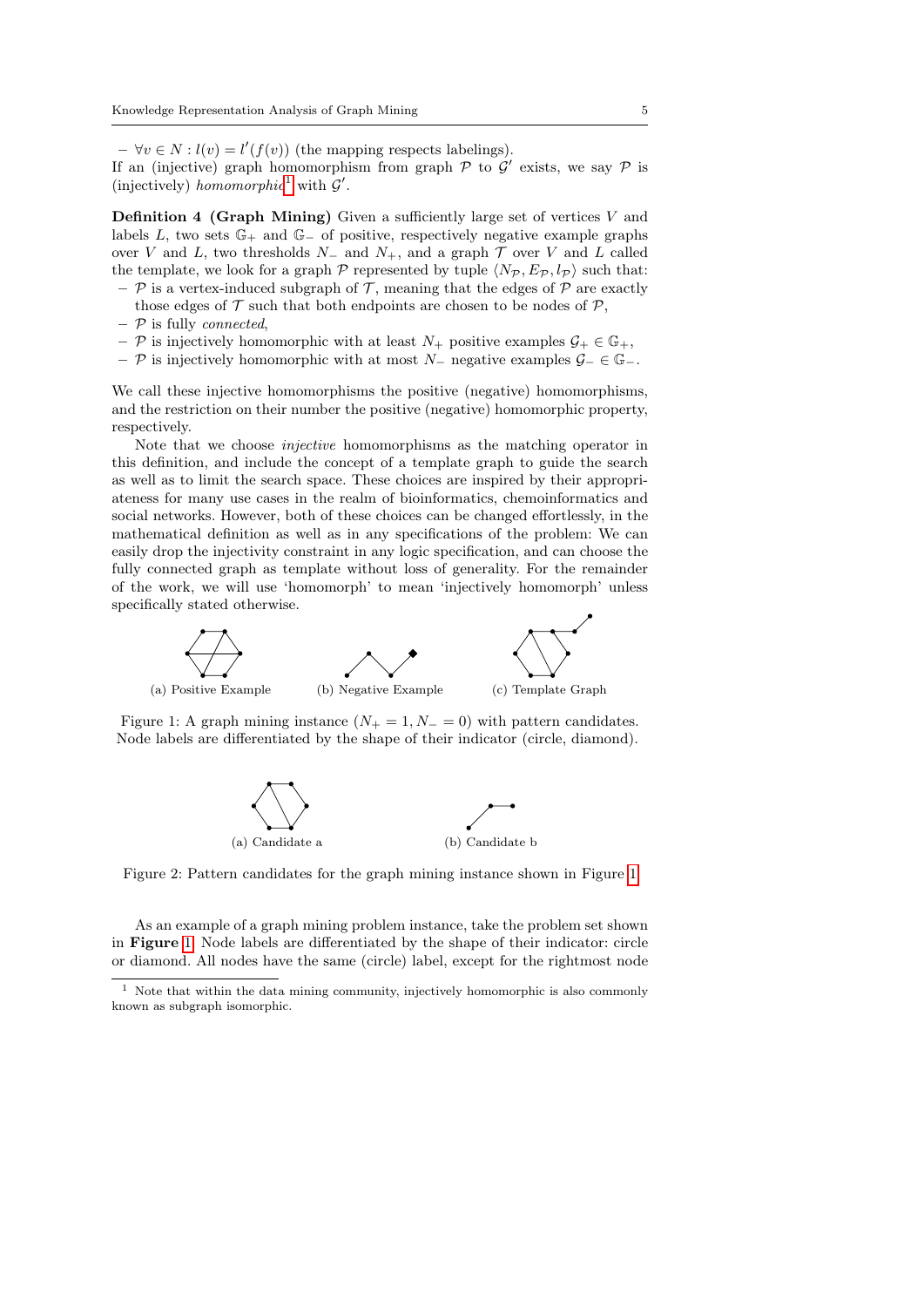

<span id="page-5-0"></span>Figure 3: A mapping of candidate [2b](#page-4-2) to the negative example [1b.](#page-4-3)

in the negative example [1b.](#page-4-3) Furthermore, when interpreting these graphs, all (visualised) edges are bidirection, i.e. they would represent two opposingly directed edges when translated to textual data. The angles and lengths of edges are irrelevant, only the connections are relevant. We take the positive and negative thresholds to be  $N_+ = 1, N_- = 0$ , meaning we require at least one homomorphism with a positive example and allow no homomorphisms with negative examples. There is one positive example (Figure [1a\)](#page-4-4), and one negative example (Figure [1b\)](#page-4-3), while Figure [1c](#page-4-5) shows the template graph.

Figures [2a,](#page-4-6) [2b](#page-4-2) show a pattern and an invalid pattern candidate respectively: They are both connected subgraphs of the template. However, because we require at least one homomorphism with a positive example, and allow no homomorphisms with negative examples (i.e., problem parameters  $N_+ = 1$  and  $N_- = 0$ ), Figure [2a](#page-4-6) represents a pattern. It is clear that there exists a mapping from each node from the valid pattern to a node of the positive example, while no such mapping exists for the negative example. Looking at Figure [2b,](#page-4-2) this graph is clearly homomorphic with both the positive as well as the negative example: A possible mapping from [2b](#page-4-2) to the negative example [1b](#page-4-3) is shown in Figure [3.](#page-5-0) Therefore, [2b](#page-4-2) is an invalid pattern candidate, not a pattern.

#### 2.2 Canonical patterns

To extend on the graph mining task described above, we can look for multiple patterns, instead of just one. In this case, one can impose restrictions on the different patterns that are found. For example, it stands to reason that one wants only canonical solutions, meaning that no two patterns found are isomorphic.

Definition 5 (Graph Isomorphism) A graph isomorphism f between two labeled graphs  $G = \langle N, E, l \rangle$  and  $G' = \langle N', E', l' \rangle$  is a *one-to-one* mapping  $N \to N'$ such that f represents an injective homomorphism from  $G$  to  $G'$ , and its inverse  $f^{-1}$  represents an injective homomorphism from  $\mathcal{G}'$  to  $\mathcal{G}$ . If there exist graph isomorphisms between  $G$  and  $G'$  we say  $G$  and  $G'$  are *isomorphic*.



<span id="page-5-1"></span>(a) First candidate pattern (b) Second candidate pattern

<span id="page-5-2"></span>

Figure 4: Possible patterns

Given the graph mining problem instance specified in **Figure** [1,](#page-4-1) we have already established that Figure [4a](#page-5-1) is a pattern. When we try to mine a second pattern,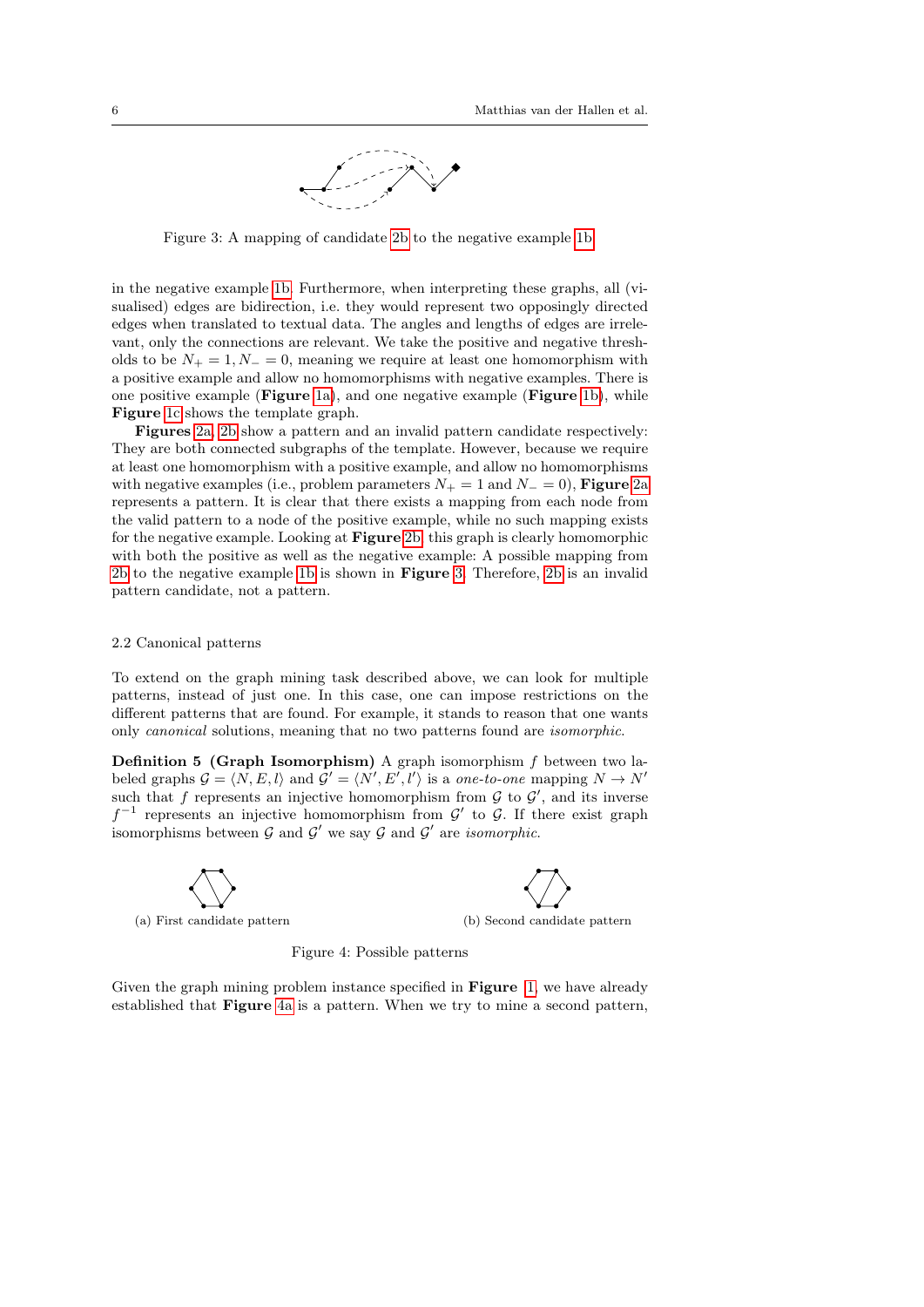we might suggest a pattern as shown in Figure [4b.](#page-5-2) A quick check, however, will show that there is a one-to-one mapping  $f$  such that both  $f$  as well as its inverse  $f^{-1}$  preserve edges. As a result, both patterns candidates are isomorphic, and thus only one should be accepted as a pattern.

**Definition 6 (Canonical Patterns)** A set of *canonical patterns* is a set  $\mathbb{P}$  of patterns  $P_1, ..., P_n$ , such that for each pair of different elements (of  $\mathbb{P}$ )  $P_i$ ,  $P_j$  holds that there does not exist an isomorphism between  $\mathcal{P}_i$  and  $\mathcal{P}_i$ .

When we mine multiple patterns, we will pose the additional requirement that the mined patterns must be canonical. Of course, with the above definition of canonicity, many solutions will exist: any pattern can be interchanged for any of its isomorphic counterparts to generate a new solution. If this is unwanted, this can be prevented by introducing an ordering on the isomorphic patterns, and requiring that each pattern in the solution is the minimal pattern among its isomorphic counterparts.

### <span id="page-6-0"></span>3 A higher-order specification of Graph Mining

In this section, we explore how the mathematical formalization of the graph mining problem can be translated towards a higher-order specification. In the first section, we will discuss how graphs introduce higher-order objects when modeled closely to the mathematical definition. Next, we will discuss the higher-order specification of the complete graph mining problem. We conclude by identifying a set of desired properties for graph mining specifications and their solvers, which the proposed higher-order specification satisfies.

#### 3.1 Representation of graphs

Graphs are the main concept in the graph mining problem, and, when represented using tuples  $\langle N, E, l \rangle$ , they take the form of *composite objects*: these graphs are a collection of first-order objects, namely two predicates and a function. As such, a set of graphs is equivalent to a set of tuples: the most straightforward representation of such a set would be a ternary predicate, with the node and edge predicate and the labeling function as arguments:

$$
Patterns = \{ (\{1,2,3\}, \{(1,2), (2,3), (3,1)\}, \\ \{ (1 \mapsto a), (2 \mapsto b), (3 \mapsto a) \}) \}
$$

It is very natural to consider and represent each graph as a coherent ensemble of its own components: all characteristics (edges, labeling . . . ) of a graph are represented by separate entities or concepts, which are grouped together for each graph  $G$  in the tuple that describes  $G$ . We refer to this as the *local coherence* of the graph representation.

Alternative representations could, for example, introduce an edge predicate for each graph separately (e.g. called edge\_g1/[2](#page-6-1)<sup>2</sup>, edge\_g2/2), or, as we will be forced to do later on, they could introduce an edge predicate for all graphs at once. This obscures the relationship between the different characteristics of the same graph:

<span id="page-6-1"></span> $2$  We use predicate\_name/n to mean the predicate with name predicate\_name and arity n.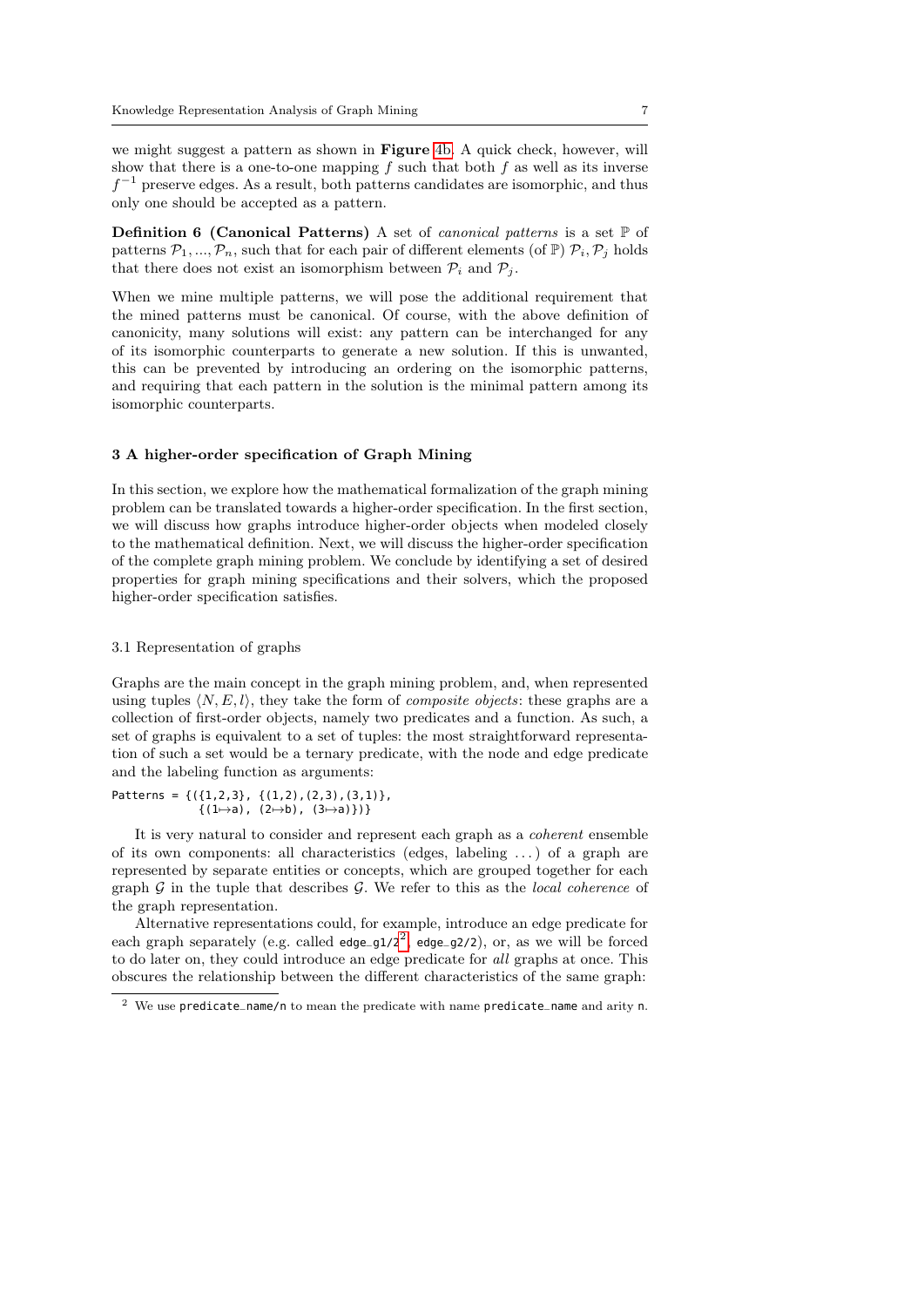- In the first alternative this relationship is only present in the name of each predicate (which prohibits us to reason about it in a general way). Furthermore, without any additional constraints, it is possible to specify a graph only partially, e.g., only provide an edge relationship.
- In the second alternative the relationship can be expressed using an identifier. However, in contrast to the higher-order tupling approach, it is still possible to specify a graph only partially.

Representing graphs instead as a tuple of its components is not only a very natural representation, it also very explicitly shows that all example graphs are independent, and that the searches for homomorphisms between a pattern and example graphs are independent too. This motivates us to reason about graphs as locally coherent objects in our logical models as well. The next section explores a higher-order specification that achieves this goal.

### 3.2 A higher-order specification

In Listing [1,](#page-10-0) we propose a specification for the graph mining problem, using features such as higher-order logic and inductive definitions. Regarding syntax and style, we devise a syntax for illustration purposes inspired by IDP [\[14\]](#page-39-9), which closely corresponds to FO logic with  $\leftarrow$  for inductive definitions, as opposed to  $\Rightarrow$ for classical implication, and [type] for type annotations. We identify four major syntactical additions w.r.t. regular IDP syntax:

- We introduce the keyword so-type. The so-type keyword can be used to define a second-order type. As such, the type does not represent a set of domain elements from the Herbrand universe, but instead represents a set of (tuples of) predicates or functions. These predicates and functions themselves must be typed using first-order types.
- When presented with an object of a second-order type consisting of a tuple, one will often want to access one specific part of the tuple. To this end, the different parts of a tuple are named. These names provide a way to project a second-order object to one of its parts using .-syntax familiar from objectoriented programming. For example, if a tuple result representing test scores contains two elements, the name and score, then result.score accesses the score.
- We introduce the possibility to quantify over predicates or functions, using the special quantifiers  $\forall s_{\Omega}$  and  $\exists s_{\Omega}$ . These quantifications must be typed:  $\exists_{SO}$  F [I:0] means that there exists a function F which takes elements of type I as input and returns elements of 0 as output. Likewise,  $\exists s \circ P$  [(I,0)] means that there exists a predicate P, taking elements from I and O as its first and second argument, respectively.
- We allow higher-order predicates with arguments of a second-order type. These predicates can be defined using an inductive definition. These are predicates which take (tuples of) predicates and functions as an argument. The semantics of these higher-order inductive definitions is defined in Dasseville et al. [\[13\]](#page-39-12), where they were called template definitions. For an example, we refer to Lines [32-](#page-10-1)[40](#page-10-2) of Listing [1,](#page-10-0) where the predicate is\_pattern/1, which takes a second-order argument graph as an argument, is defined using an inductive definition.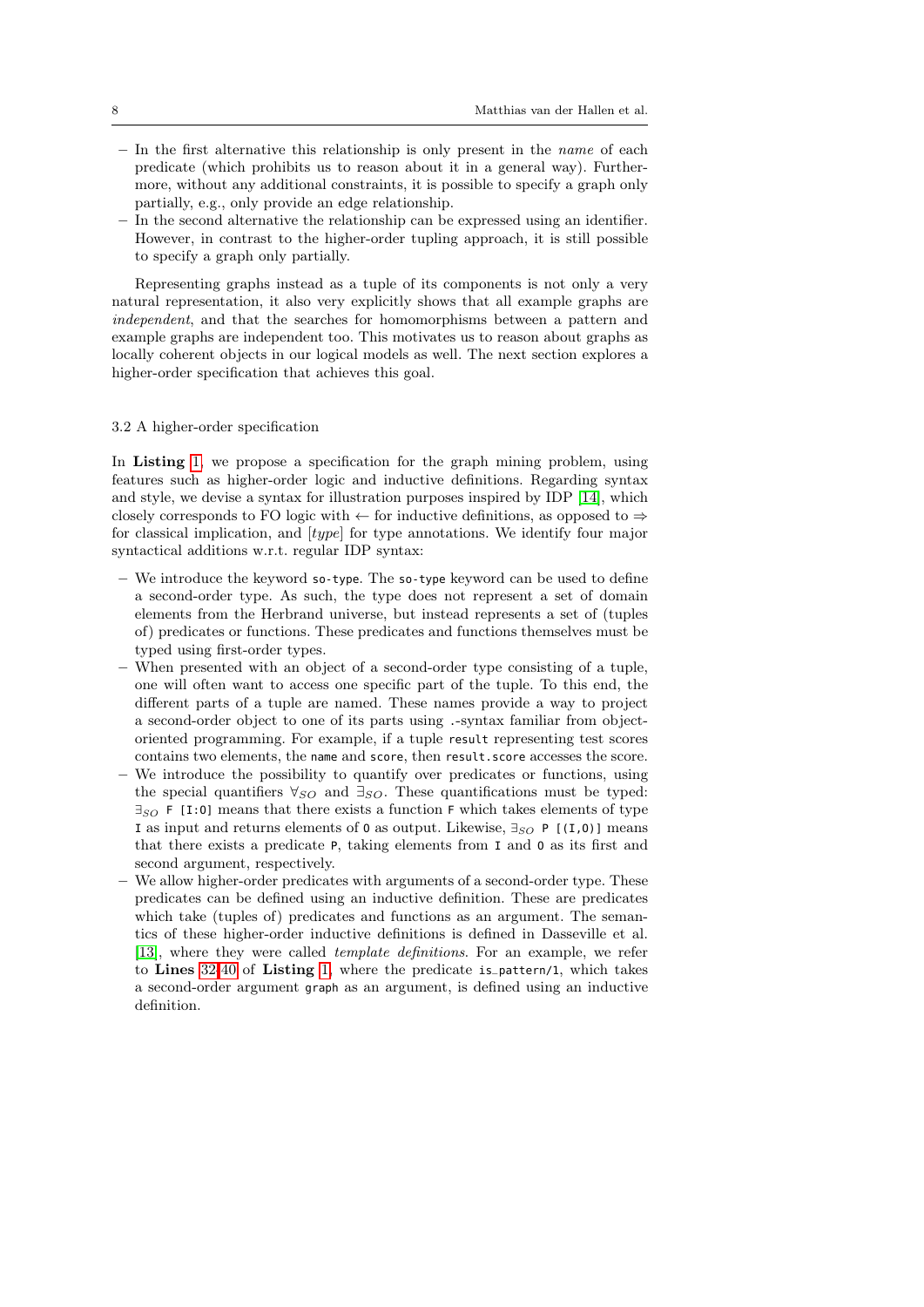As with IDP, we first define a vocabulary V, and define a theory T over this vocabulary V. Then, when presented with a specific graph mining instance, we can encode this into a structure S and perform the model expansion inference to find a solution. We will further explore the contents of these three language blocks in the sections below.

#### 3.2.1 Vocabulary

As mentioned above, the first thing we define is the vocabulary V. First, we define the types vertex and label to represent the set of vertices  $V$  and set of labels L from the mathematical formalization. Next, we define the second-order type graph, which is declared as a tuple of a predicate node/1, a predicate edge/2, and a function labeling. These predicates and functions represent the exact subset of vertices which are the nodes, the edges between these nodes and the labeling of these nodes. As such, we have defined all the necessary types for the graph mining problem.

Now, we can define the necessary predicates: We define the higher-order predicates homomorph/2 and isomorph/2, which are binary relations between graphs. Next, we define some simple sets of graphs as unary higher-order predicates over graphs: the positive example set positive/1 and its negative counterpart negative/1, the set of canonical patterns canonical\_pattern/1, and the set of patterns is\_pattern/1. Lastly, we define:

- a ternary predicate connected/3, which is true if the two nodes represented by the first two arguments are in fact connected within the graph given as a third argument,
- a higher-order function template which refers to the chosen template graph, and
- the two thresholds from the problem statement in Definition [4,](#page-4-7)  $N_-\,$  and  $N_+\,$  as simple integers.

### 3.2.2 Theory

In the theory, we define a number of the higher-order predicates using the concept of template definitions, as described by [\[13\]](#page-39-12). Whenever a defined predicate accepts a second-order type as argument, it can be decomposed using matching (e.g., Line [20\)](#page-10-3). Quantification over second-order objects uses annotated quantifiers ( $\exists_{SO}$ and  $\forall s_O$ ) and must be typed (any unary predicate represents a type), e.g., Line [21.](#page-10-4) We will adhere to the convention that variables referring to higher-order objects are upper case, whereas variables referring to propositional objects are lower case.

First, we define the concepts of homomorph/2 and isomorph/2: We express the constraint that two graphs are only homomorph if it is possible to find a function F from nodes of the first graph to nodes of the second graph, as can be derived from the existential second-order quantification  $\exists_{SO}$  in combination with the typing statement [N1:N2] (Line [21\)](#page-10-4). In line with Definition [3,](#page-3-0) we first express that this function must be injective (Line [21\)](#page-10-4). Next, we specify that it must preserve edges (Line [22\)](#page-10-5), and we conclude by specifying that it must preserve labels as well (Line [23\)](#page-10-6). For the definition of isomorph/2, we follow the mathematical definition in the same way, except for the usage of  $f^{-1}$ : as computing the inverse of a function is not an operation in higher-order logic, we specifically state how the function F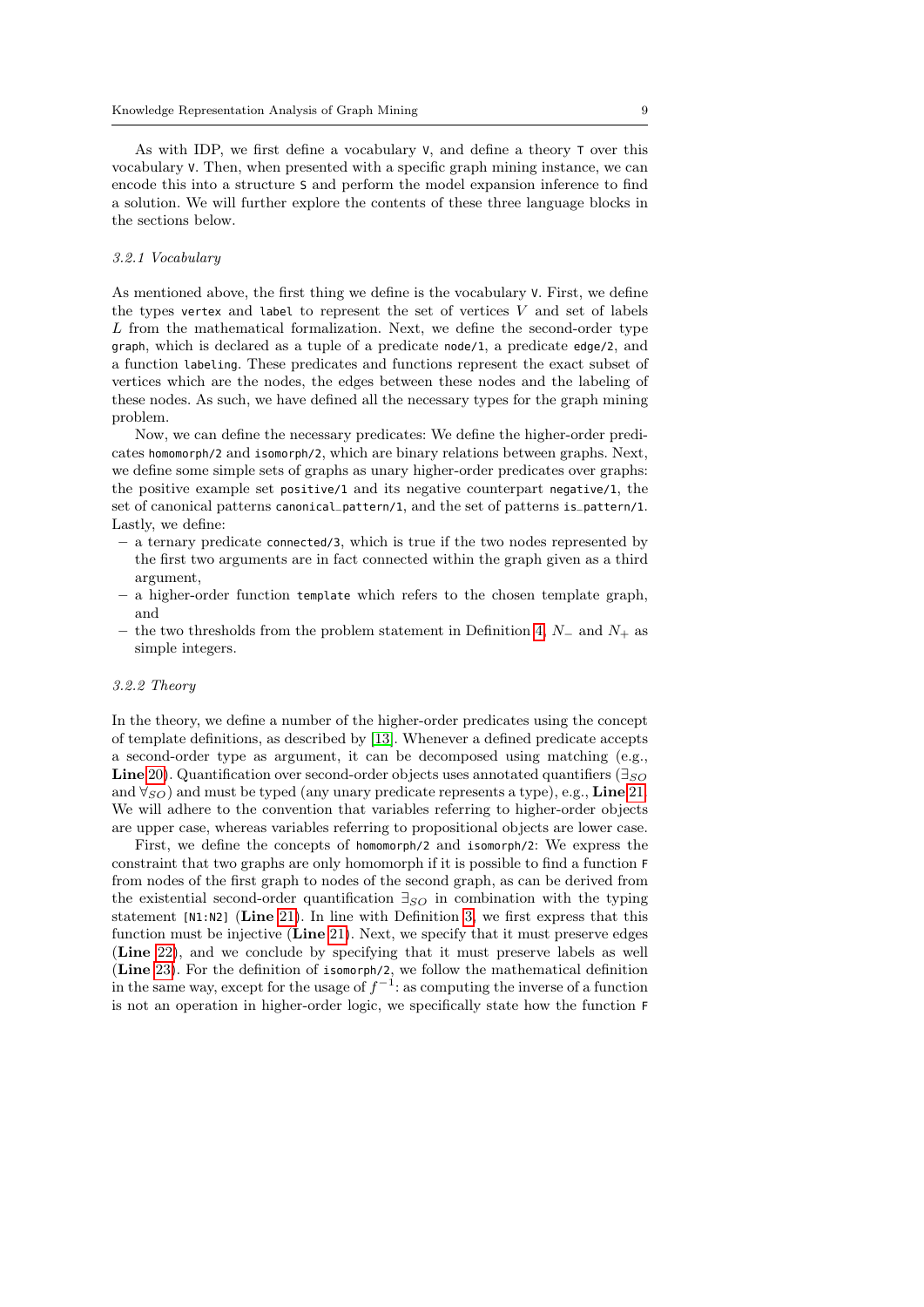must be bijective (Line [25](#page-10-7) and [26\)](#page-10-8), and how we can use F to express that  $f^{-1}$ must preserve edges as well (Line [28\)](#page-10-9).

Next, we define the concept of connectedness within a given graph: This can be defined rather straightforwardly using an inductive definition by nothing that either the two nodes are connected directly, or there exists a third node connected with both argument nodes.

We continue by defining the concept of a pattern, following the requirements of Definition [4:](#page-4-7)

- a pattern is a vertex-induced subgraph of the template (using dot notation to access the separate components of a variable of second-order type, Line [35\)](#page-10-10),
- which is also fully connected, and
- if we count the number of graphs from the positive (resp. negative) example set such that the proposed pattern graph is homomorphic with the chosen graph, the result should exceed (resp. should not exceed) the positive (resp. negative) threshold, as evidenced by the count aggregates (Line [37-](#page-10-11)[38\)](#page-10-12).

Lastly, we provide two constraints saying that for a graph P to be a canonical pattern, it must first be a pattern, and secondly, no other canonical pattern P2 must exist such that P and P2 are isomorphic.

This encoding compactly specifies the graph mining problem, in a way that closely corresponds to its mathematical definition, providing several general graph properties as templates.

### <span id="page-9-0"></span>3.3 Desired properties of graph mining specifications

Using the graph mining problem as a case study, we derived a set of desirable properties that a good KR specification and its associated solver should satisfy. First, we discuss properties of the KR specification itself:

1. Labeled graphs are the main concept in the mathematical definition of the graph mining problem. In this definition, labeled graphs are seen as a mathematical object consisting of a vertex relation, an edge relation and a labeling function. Thus, a good KR specification should treat labeled graphs as (higherorder) objects.

It is clear from the second-order type graph in **Listing** [1](#page-10-0) that this higher-order specification satisfies this property.

2. All example graphs are independent, so the search for a homomorphism between a pattern and a given example graph can be performed independently. A good KR specification should allow one to write the necessary quantifications locally to make this evident, as opposed to quantifying globally using the vocabulary.

The universal quantification over example graphs hidden in the count aggregates of Line  $37$  in Listing [1,](#page-10-0) combined with the existential quantification of  $F$  on Line [21,](#page-10-4) clearly identifies the independence: for every single example graph, a separate function f proving the homomorphism can be chosen.

3. The search for a homomorphism between pattern and example graph is always the same, regardless of the sign of the example graph (negative or positive). The only difference is the at most/at least constraint on the number of homomorphisms. A good KR specification preserves the similarity of these constraints.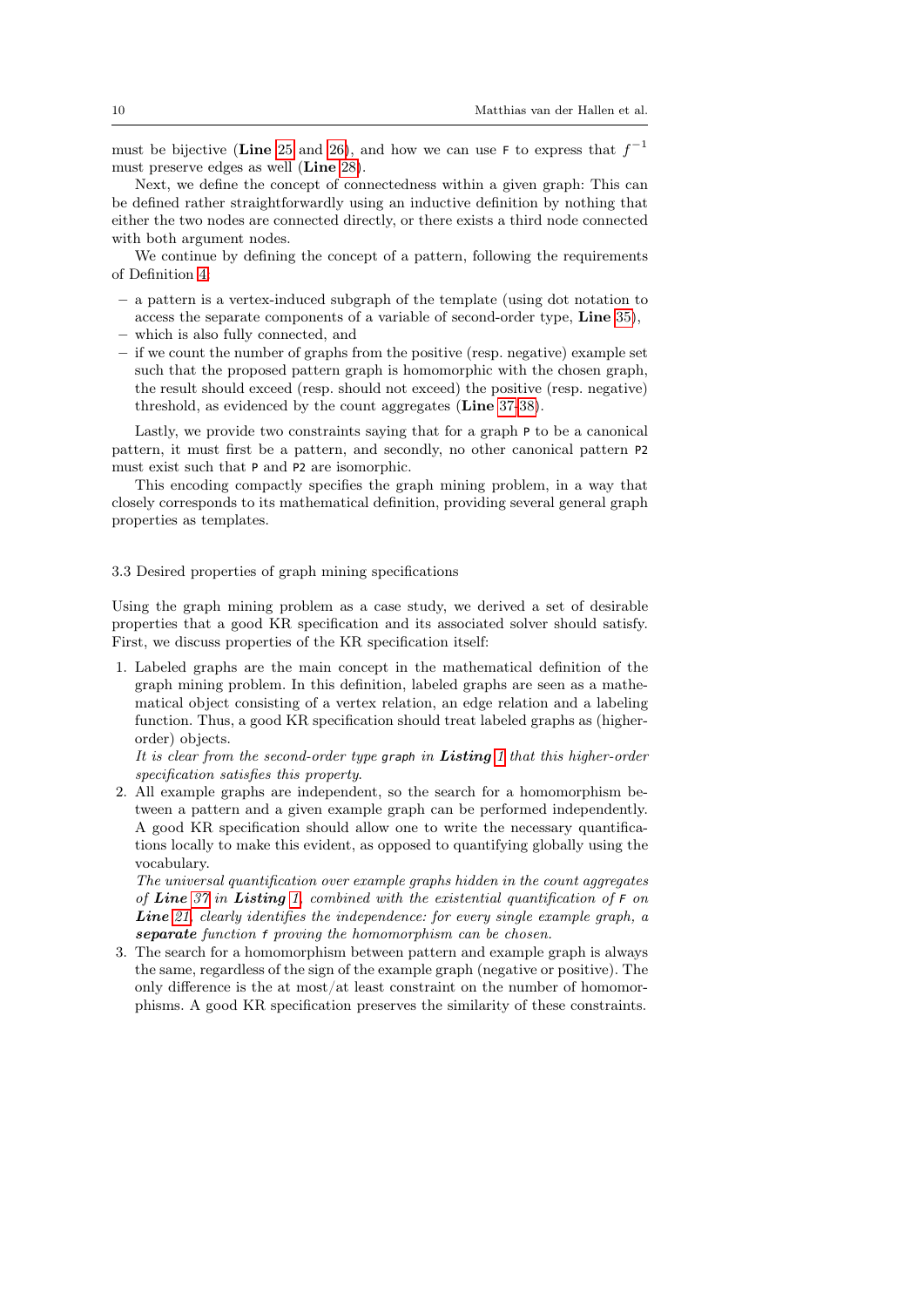<span id="page-10-0"></span>Listing 1: Higher-order encoding for the general graph mining problem

```
\begin{array}{c|c} 1 & \text{vocabulary V } \{ \\ 2 & \text{two vertex} \end{array}type vertex
 \begin{array}{c|c} 3 & \text{type label} \\ 4 & \text{so-type grid} \end{array}so-type graph of (node(vertex), edge(vertex,vertex), labeling(vertex):label)
 \begin{array}{c}5\\6\end{array}6 homomorph(graph, graph)<br>7 isomorph(graph, graph)
  7 isomorph(graph, graph)
8 positive(graph) % a set of positive graphs
9 negative(graph)<br>10 canonical patte
           canonical_pattern(graph)
11 is_pattern(graph)<br>12 connected(vertex,
12 connected(vertex, vertex, graph)<br>13 template: graph % a given templa
            template:graph % a given template
\begin{array}{c|c} 14 & N_-: \text{ int} \\ 15 & N \cdot \text{ int} \end{array}N_+: int
16 }
\frac{17}{18}theory T {
\frac{19}{20}homomorph( (N1, E1, L1), (N2, E2, L2) ) \leftarrow21 
               \existsSO F [N1:N2]: (∀ x [N1] y [N1]: x ≠ y \implies F(x) ≠ F(y)) ∧
22 (\forall x \in N1] y [N1]: E1(x, y) \implies E2(F(x), F(y))) \wedge23 | (\forall x [N1]: L1(x) = L2(F(x)))).
24 isomorph((N1, E1, L1),(N2, E2, L2)) ←
25 
25 \exists (∃<sub>SO</sub> F [N1:N2]: (∀ y [N2]: ∃ x [N1]: F(x)=y) ∧<br>26 (∀ x [N1] y [N1]: x ≠ y ⇒ F(x) ≠ F(y)) ∧<br>27 (∀ x [N1] y [N1]: E1(x, y) ⇒ E2(F(x), F(y))) ∧
28 (Y \times [N2]) \times [N2] : E2(x, y) \implies \exists \exists x [N1] \exists y [N1] : E1(fx, fy) \land x = F(fx) \land y = F(fy))∧
29 (∀ x [N1]: L1(x) = L2(F(x)))
.
30 connected(x, y, (N, E, L)) ← E(x, y) ∨ E(y, x).
31 connected(x, y, (N, E, L)) ← ∃ z [N]: connected(x, z, (N, E, L)) ∧ connected(z, y, (N, E,
                   L)).
32 is_pattern((N, E, L)) ←
\begin{array}{c|c} 33 \\ 34 \end{array} (
                (\forall x [N]: (template-node(x) \land \forall y [N]: E(x,y) \iff template-edge(x,y)35 \wedge L(x) = template.labeling(x))) \wedge36 (\forall \times [N] \ y [N]: x \neq y \implies \text{connected}(x, y, (N, E, L))) \wedge<br>37 (# \{\text{ Pos : positive(Pos) } \wedge \text{ homomorph}((N, E, L), \text{ Pos}) \} \geq N_+) \wedge38 (#{ Neg : negative(Neg) ∧ homomorph((N,E,L), Neg) } \leq N_{-})<br>39 )
39 
\begin{array}{c} 40 \\ 41 \end{array}41 \overline{\forall P} [graph] : canonical_pattern(P) \implies is_pattern(P).<br>42 \overline{\forall P} [graph] P2 [graph] : canonical_pattern(P)∧canonica
         \forall P [graph] P2 [graph] : canonical_pattern(P)∧canonical_pattern(P2)∧P≠P2 \implies ¬isomorph(P
                  , P2).
43 \mid
```
<span id="page-10-14"></span><span id="page-10-13"></span><span id="page-10-12"></span><span id="page-10-11"></span><span id="page-10-10"></span><span id="page-10-9"></span><span id="page-10-2"></span><span id="page-10-1"></span>The great similarity between Lines  $37$  and  $38$  shows that our proposed higherorder specification satisfies this property.

- 4. We want to be able to find multiple, non-isomorphic, patterns. The definition of canonical\_pattern/1, and the definition of is\_pattern/1 as a set of pattern graphs allows us to express the problem independent of the number of patterns we want to mine.
- 5. We want to express constraints such as connectedness of the different nodes in the pattern.

The concept of inductive definitions, as used in **Lines**  $30-31$  $30-31$  of **Listing** [1](#page-10-0) shows that we can express constraints such as connectedness in an easy way.

We also identify some desirable properties for the systems solving a good KR specification of the graph mining problem: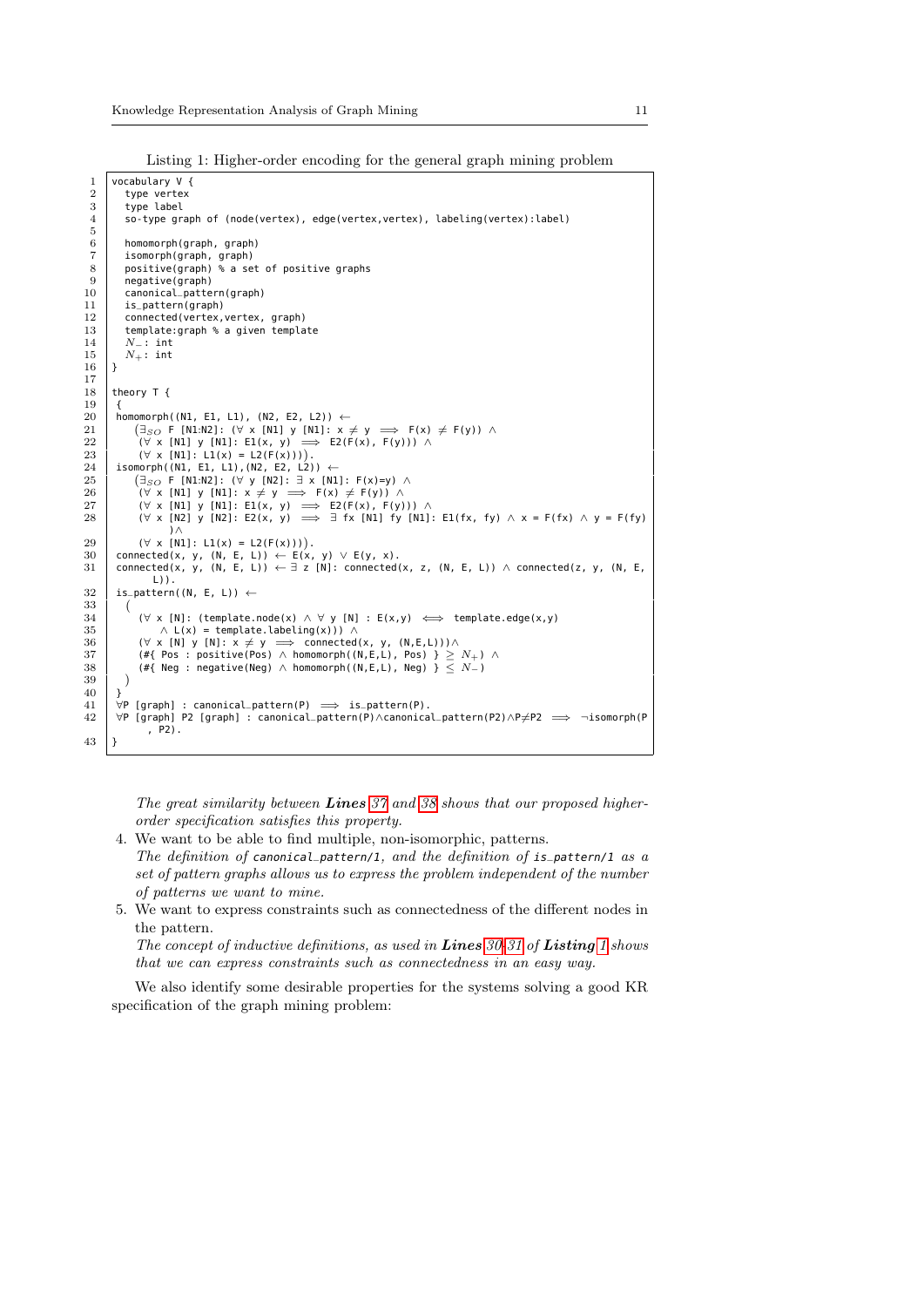6. We want to perform multiple inferences on the problem, with only minimal changes to the model. In other words, the system should be elaboration tolerant with respect to other inferences, as well as new constraints.

For example, we might not be interested in just any set of patterns, instead we might want a set of 5 patterns such that they share the highest number of nodes.

7. We prefer specification(s) which can (together) be solved in a single solver call. While specifications are preferably modular to make it easier to reuse them, ideally the composition of specifications would be solvable by a single solver call, requiring no procedural code to tie them together.

The higher-order encoding above satisfies the different properties we identify for a modeling; as such we view it as a preferred way of encoding the graph mining problem. Nevertheless, state-of-the-art specification systems either do not accept such specifications, or, e.g., ProB, miss the flexibility of multiple inferences or the performance [\[23\]](#page-40-7) of techniques such Conflict Driven Clause Learning (CDCL) which can (up-to exponentially) reduce the search space by learning new clauses when encountering conflicts and backjumping.

In the next section, we explore which encoding techniques enable us to write a working specification for the graph mining problem in state-of-the-art specification systems: IDP and ASP in particular.

### <span id="page-11-0"></span>4 First-order encodings of Graph Mining

In the previous section, we have shown how graph mining could be specified in a system which supports higher-order logic. In this section, we investigate how state-of-the-art KR systems without support for higher-order logic, such as IDP and ASP, can model the graph mining problem, paying special attention to the use of encoding techniques, which might be used in the future to support higher-order logic in general.

## 4.1 IDP

First, we will explore how we can encode the graph mining problem in a stateof-the-art first-order solver such as IDP. We base ourselves on the mathematical specification of graph mining introduced in Section [2,](#page-3-1) as well as the higher-order specification explored in Section [3.](#page-6-0)

### 4.1.1 Existential Second Order

The IDP language allows problem specifications written in first-order (FO) theories T, extended with types, arithmetic, aggregates, and inductive definitions. Listing [2](#page-12-0) shows an example. The symbols in these theories can be quantified locally, or quantified implicitly in the vocabulary  $V$ . Symbols quantified locally can only be propositional, whereas the vocabulary can contain first-order symbols such as functions or predicates (making the vocabulary a second-order object).

In the graph mining problem, we are looking for an interpretation  $I$  of the symbols in vocabulary  $V$  such that  $I$  satisfies  $T$ , called a model. This corresponds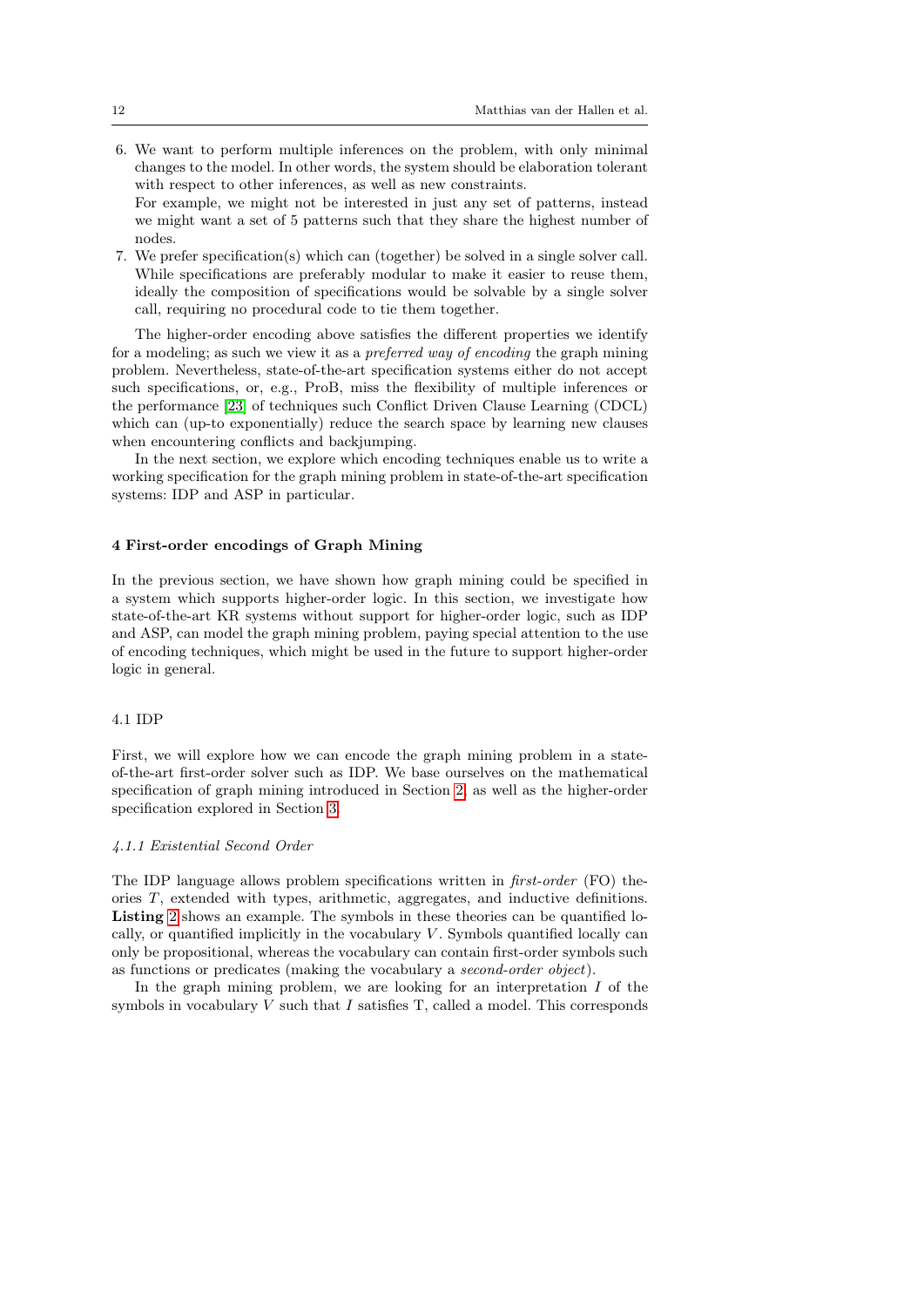Listing 2: IDP example using inductive definitions

```
\frac{1}{2} vocabulary V{
 2<br>3<br>4<br>4<br>connected
            edge(node, node)
            4 connected(node, node)
 \begin{array}{c} 5 \\ 6 \end{array}6 theory T : V {<br>7 \term \text{\bm{node] :
            \forall n[node] : \exists n2[node] : edge(n, n2) \lor edge(n2, n).
 \begin{array}{c|c} 8 & \phantom{0}6 \\ 9 & \phantom{0} \end{array}9 connected(x, y) ← edge(x, y) ∨ edge(y, x).<br>10 connected(x, y) ← ∃z [nodel : connected(x,
                10 connected(x, y) ← \exists z \pmod{z} : connected(x, z) \wedge connected(z,y).
11 }
\begin{array}{c} 12 \\ 13 \end{array}\text{structure } S : V\{ \text{ node } = \{1, 2, 3\} \}14 structure Result : V{
15 node = {1; 2; 3}, edge = {1,1; 1,2; 2,3}
16 connected = {1,1; 1,2; 1,3; 2,1; 2,2; 2,3; 3,1; 3,2; 3,3}
17 }
```
to existential quantification of all (including FO) symbols in  $V$ . Listing [2](#page-12-0) shows an example of how IDP extends a given interpretation S into a model Result. Due to the existential quantification of symbols in  $V$ , and the lack of locally quantifiable FO symbols, IDP is limited to model expansion for existential secondorder problems, which does not include graph mining. We now expand on the underlying shortcomings, and how to sidestep them.

Inferences One of the main philosophies of IDP is its underlying Knowledge Base paradigm [\[14\]](#page-39-9). Essentially, this paradigm states that a modeller should model the knowledge within a problem domain, without thinking of how data will flow when solving specific queries, or wondering which inference will be performed. Instead, it should be possible to perform various inferences on a single, unchanging specification of the graph mining problem. For example, the most straightforward inference in the case of graph mining would likely be model expansion. Listing [2](#page-12-0) shows how model expansion would expand the structure S into the structure Result. Other inferences of interest for the graph mining problem are, for example, optimization. Optimization would allow us to, e.g., minimize or maximize over the number of nodes in the pattern graph, or the number of nodes in the pattern with a certain label, with only minimal changes to the specification.

Definitions versus Constraints A main feature of the IDP language is that it supports FO formulas as well as a rule-based definition constructs (between curly braces). The FO formulas express open world knowledge while definitions express closed world knowledge and can be used to express inductive or recursive definitions such the definition of connected/2 in Listing [2.](#page-12-0)

This follows from the use of the well-founded semantics underlying the definition construct. In IDP, the theory of two atomic FO axioms e1(1,2). e1(2,1). expresses the open world knowledge that (1,2) and (2,1) belong to the predicate e1/2, while the definition  $\{e1(1,2)$ .  $e2(2,1)$ .}, written with brackets, expresses a definition by exhaustive enumeration, hence the closed world knowledge that e1 is the set  $(1,2)$ ,  $(2,1)$ . E.g., the first does not entail that  $(1,1)$  does not belong to e1/2, while the definition does. The theory in Listing [2](#page-12-0) expresses that connected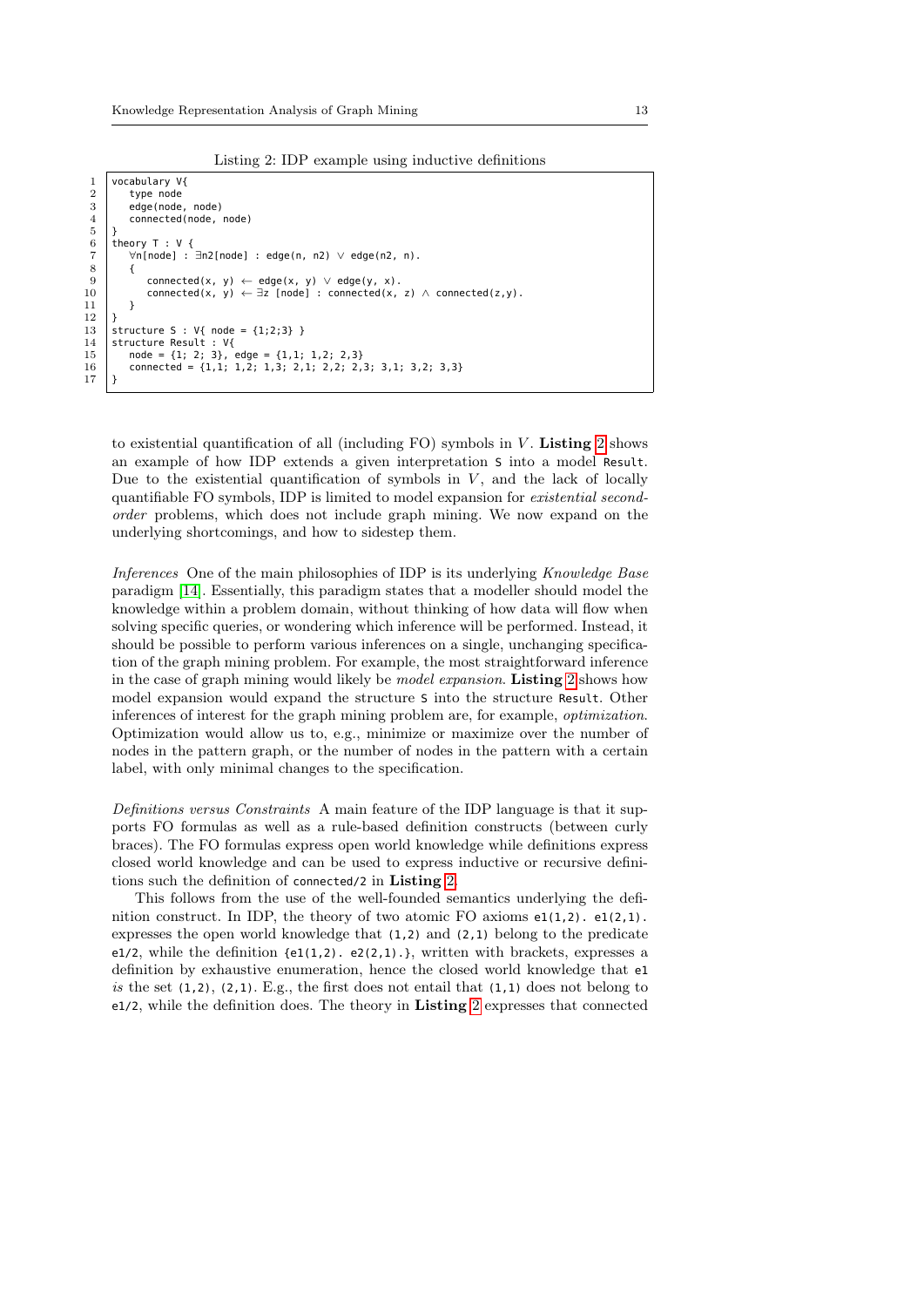is the transitive closure of the edge relation, and that the connected relation is the total relation. The combination of definition and axiom induces a strong constraint on the value of the edge relation.

### 4.1.2 Modelling the graph mining problem in IDP

In this subsection we identify three main issues encountered when modelling the graph mining problem:

- the representation of graphs,
- local ∃ quantification over functions, and
- local ∀ quantification over functions.

The paragraphs below discuss each of the issues and provide an overview of the ways we can currently solve them.

Issue 1: representing graphs First, we must represent the sets of graphs, as specified in Def. [4.](#page-4-7) Listing [3](#page-14-0) shows how this was done in higher-order logic, defining a higher-order predicate positive/3 with the node predicate, edge predicate and labeling function as arguments  $3$ . The first graph consists of nodes 1 (labeled a), 2 (labeled b) and is fully connected. This locally coherent representation preserves a graph as an independent tuple of predicates and functions. However, IDP's vocabulary V cannot contain such a second-order symbol.

One possible solution is to replicate for each graph the different characteristic predicates and functions, as shown in Listing [4,](#page-14-1) which uses different predicate names for every part of every graph. Using this solution, encoding a property such as "In every graph, all nodes have at least two outgoing edges" must be stated for every graph and its edge predicate explicitly, as no relation exists between the different edge predicates and label functions:

| $\forall$ n[node] : $\exists$ n1 [node] n2[node] : e1(n, n1) $\land$ e1(n, n2) $\land$ n1 $\neq$ n2. |  |  |  |  |  |  |  |
|------------------------------------------------------------------------------------------------------|--|--|--|--|--|--|--|
| $\forall$ n[node] : $\exists$ n1 [node] n2[node] : e2(n, n1) $\land$ e2(n, n2) $\land$ n1 $\neq$ n2. |  |  |  |  |  |  |  |

It is clear that this solution is not a good KR approach. Furthermore, it is undesirable due to the way it scales with growing problem instances: it prohibits the abstraction (generalization) of knowledge in the theory.

<span id="page-13-0"></span> $^3\,$  Note the use of inductive definitions, in contrast to constraints, as this allows the derivation of negative knowledge i.e. positive/3 only contains these two graphs and no others.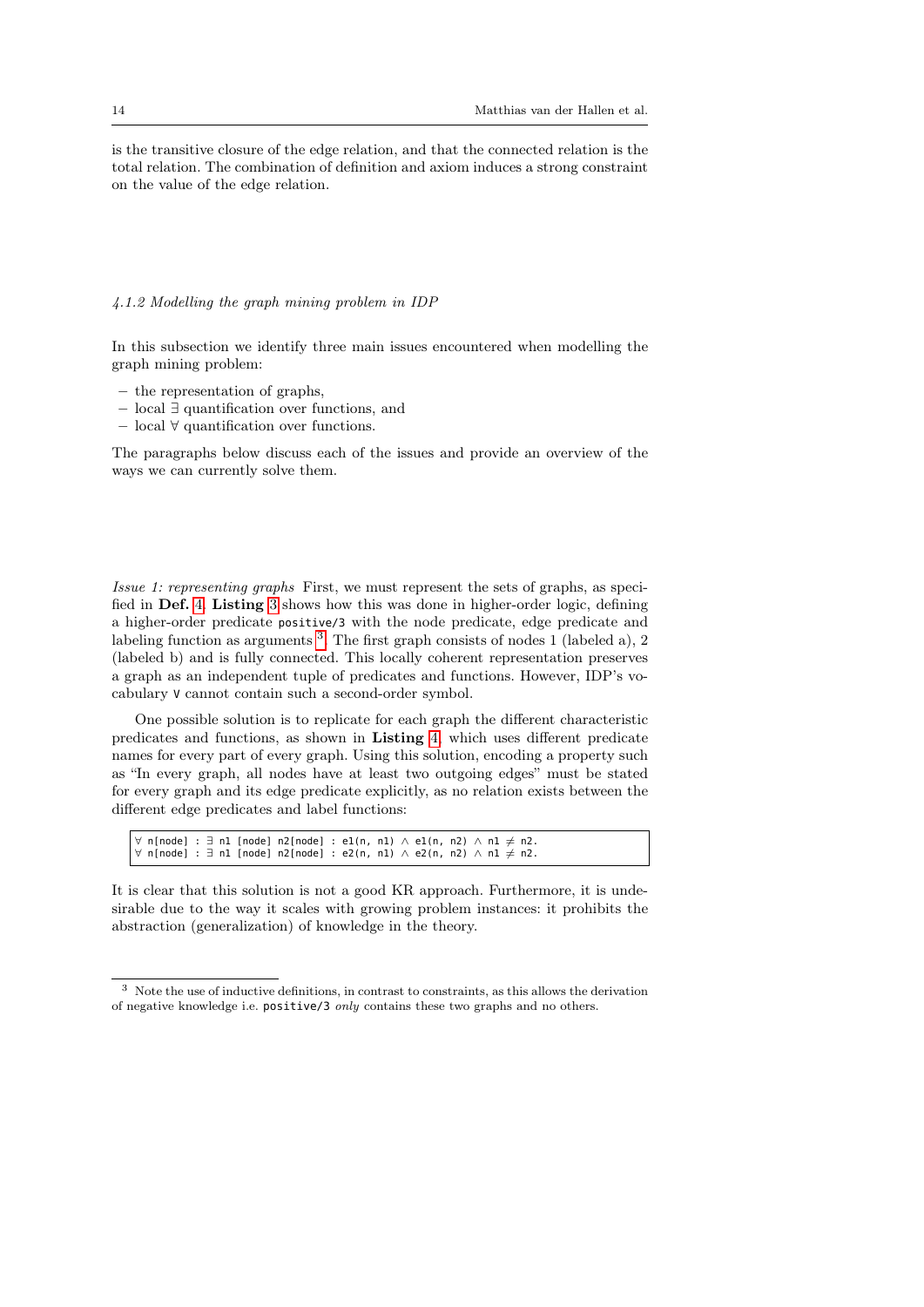<span id="page-14-0"></span>Listing 3: Higher-order predicate modeling the set  $\mathbb{G}_+$  of **Def.** [4.](#page-4-7)

{  $position({1,2}, {1,2; 2,1}, {1 \mapsto a; 2 \mapsto b}).$  $position({1,2,3}, {1,3; 2,1}, {1 \mapsto c; 2 \mapsto b; 3 \mapsto a}).$ }

<span id="page-14-1"></span>Listing 4: Multiple individual global relations

<span id="page-14-2"></span>Listing 5: Disjoint union using indexed global relations

| el(1, 2), $\text{lb1}(1) = a$ . | $e(q1, 1, 2)$ . $lb(q1, 1)=a$ .    |
|---------------------------------|------------------------------------|
| $e1(2, 1)$ . lb1 $(2)=b$ .      | $e(q1, 2, 1)$ . $lb(q1, 2)=b$ .    |
| $e2(1, 3)$ . lb2(1)=c.          | $e(q2, 1, 3)$ . lb $(q2, 1)=c$ .   |
| $e2(2, 1)$ . lb2 $(2)=b$ .      | $e(q2, 2, 1)$ . lb $(q2, 2) = b$ . |
| $1b2(3)=a$ .                    | $lb(q2, 3)=a.$                     |
|                                 |                                    |

A more workable solution is to represent each characteristic property, such as the edge relation, by a single global relation for all graphs, as shown in Listing [5.](#page-14-2) This relation behaves the way it should for a specific graph instance based on an additional argument serving as an identifier for the graph of interest. This global edge relation now corresponds to the disjoint or tagged union of the graphs' edge relations, with tags drawn from a set g of graph identifiers. Generalizing over the different graphs, we can now encode the property stated above as:

| $\forall$ gid[g] : $\forall$ n[node] : $\exists$ n1 [node] n2[node] : e(gid, n, n1) $\land$ e(gid, n, n2) $\land$ n1 $\neq$ n2. |  |  |  |  |  |  |  |  |  |  |  |  |  |  |  |  |
|---------------------------------------------------------------------------------------------------------------------------------|--|--|--|--|--|--|--|--|--|--|--|--|--|--|--|--|
|---------------------------------------------------------------------------------------------------------------------------------|--|--|--|--|--|--|--|--|--|--|--|--|--|--|--|--|

Although this representation is the de facto standard way of representing complex objects such as graphs, it is clear that this representation forces us to give up the local coherence of graph characteristics that was present in Def. [4.](#page-4-7) For example, without additional constraints, it is still possible to specify a graph  $\mathcal G$ only partially, e.g., by providing only an entry in the global edge/3 relation. Note that the higher-order model from Section [3](#page-6-0) allows elegant expression, as it introduces specific terms (tuples and sets) which could elegantly express these graph characteristics in a way that preserves local coherence.

Issue 2: local ∃ quantification over functions The positive homomorphic property can be expressed using a count aggregate, as shown in Listing [6.](#page-14-3) First we quantify over all example graphs G, or per *issue 1*, their identifiers, and subsequently express that there must exist a function F that represents a homomorphism from our pattern graph  $P$  to G.

<span id="page-14-3"></span>

| Listing 6: Quantifying over functions locally.                                                                               |
|------------------------------------------------------------------------------------------------------------------------------|
| $\mid$ #{G $\mid$ G $\in$ $\mathbb{G}_{+}$ $\land$ $\exists$ F $:$ F is a homomorphism from $\mathcal{P}$ to G} $>$ N $_{+}$ |

However, IDP forbids us from locally quantifying over first-order symbols such as the function F from Listing [6.](#page-14-3) We must promote the homomorphic functions to a symbol in the vocabulary, even though we are only interested in the existence of a mapping, not its identity. Reusing the disjoint union technique proposed above avoids the need to introduce a homomorphic function for each example graph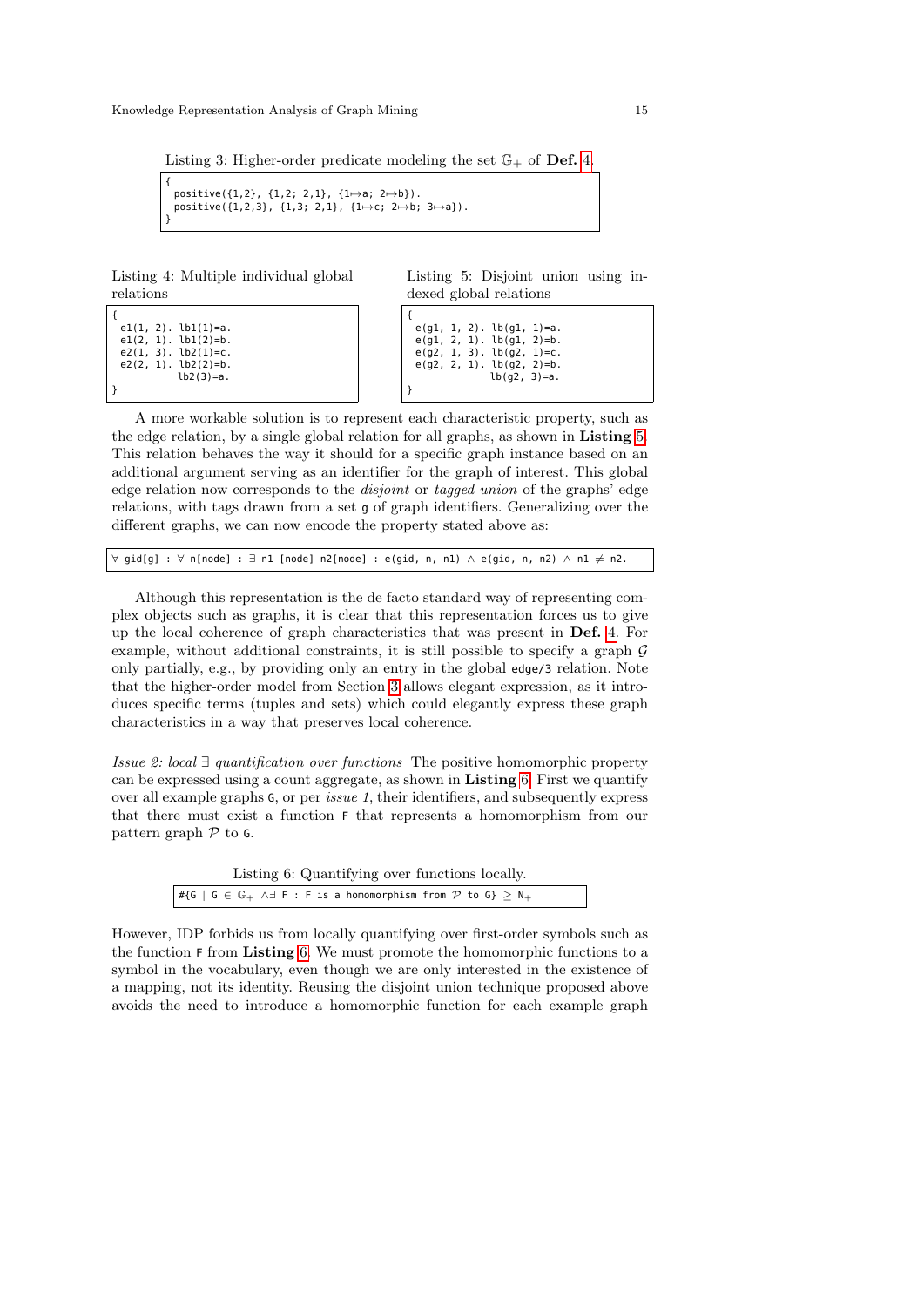separately. Note, we introduce a function f/2 representing all homomorphisms, and explicate its dependency on a specific example graph using an additional argument gId. In second-order logic, this dependency would follow directly from the syntactic order of the quantifications.

<span id="page-15-0"></span>Listing 7: Globalized existential functions Vocabulary V { ... partial f(graphid, vertex):vertex ... }  $\ldots$  : ...<br>#{gId | gId  $\in$   $\mathbb{G}_{+}$  : f(gId) is a homomorphism from  $\mathcal{P}$  to gId}  $\geq$  N $_{+}$ 

While all example graphs have an edge, label, . . . relation, not all example graphs have a homomorphic function. Therefore, f is not defined for graph identifiers that correspond to such graphs, meaning f has become a partial function.

By adopting this proposed solution, we can now write an IDP specification for the graph mining problem handling only the positive constraint, as shown in Listing [7.](#page-15-0) Note that without the negative constraint, the problem is of a simpler nature (it is an NP decision problem). The next issue discusses how we can add the negative constraint into our IDPmodel.

*Issue 3:* local  $\forall$  quantification over functions It is possible to restate the negative homomorphic constraint to *deciding that no homomorphism exists* for enough of the negative examples. However, deciding that no homomorphism from one graph to another exists is a coNP decision problem. As an NP (or  $\Sigma_1^p$ ) solver, IDP cannot solve this problem directly. One might be tempted to simply specify the negative homomorphic property simply as:

#{g | g  $\in$  G\_: f(g) is a homomorphism from  $\mathcal P$  to g} $\leq$  N\_.

However, the IDP solver has no obligation to maximize the number of homomorphisms it finds for f, only to satisfy the constraints. Thus, it can choose f such that it does not represent a homomorphism for a graph  $g \in \mathbb{G}$ . As our constraints are satisfied, we are led to believe that our pattern candidate is a valid pattern.

Immerman [\[24\]](#page-40-8) has shown that this is inherently linked to IDPs limit to Existential Second Order. Indeed, checking that our pattern  $P$  is homomorphic with no more than N<sup>−</sup> negative graphs is equivalent with checking that enough negative examples G exist for which no homomorphism exists (Listing [9\)](#page-15-1). This clearly leads to a universal quantification over a function variable, which IDP cannot express.

> <span id="page-15-1"></span>Listing 9: Quantifying over functions locally. #{g |  $g \in \mathbb{G}$  - ∧  $\forall$  f : f is not a homomorphism from  $\mathcal{P}$  to g}

A way to work around this is by encoding the dual (i.e., negated) problem, and conclude that the problem is satisfied if and only if no model exists for the dual problem. This can be checked using an NP solver. However, this technique can only be implemented in IDP by writing two theories:

– one (positive) theory  $\mathcal{T}^+$  (see Listing [8\)](#page-16-0), which expresses the positive homomorphic property and generates pattern candidates, and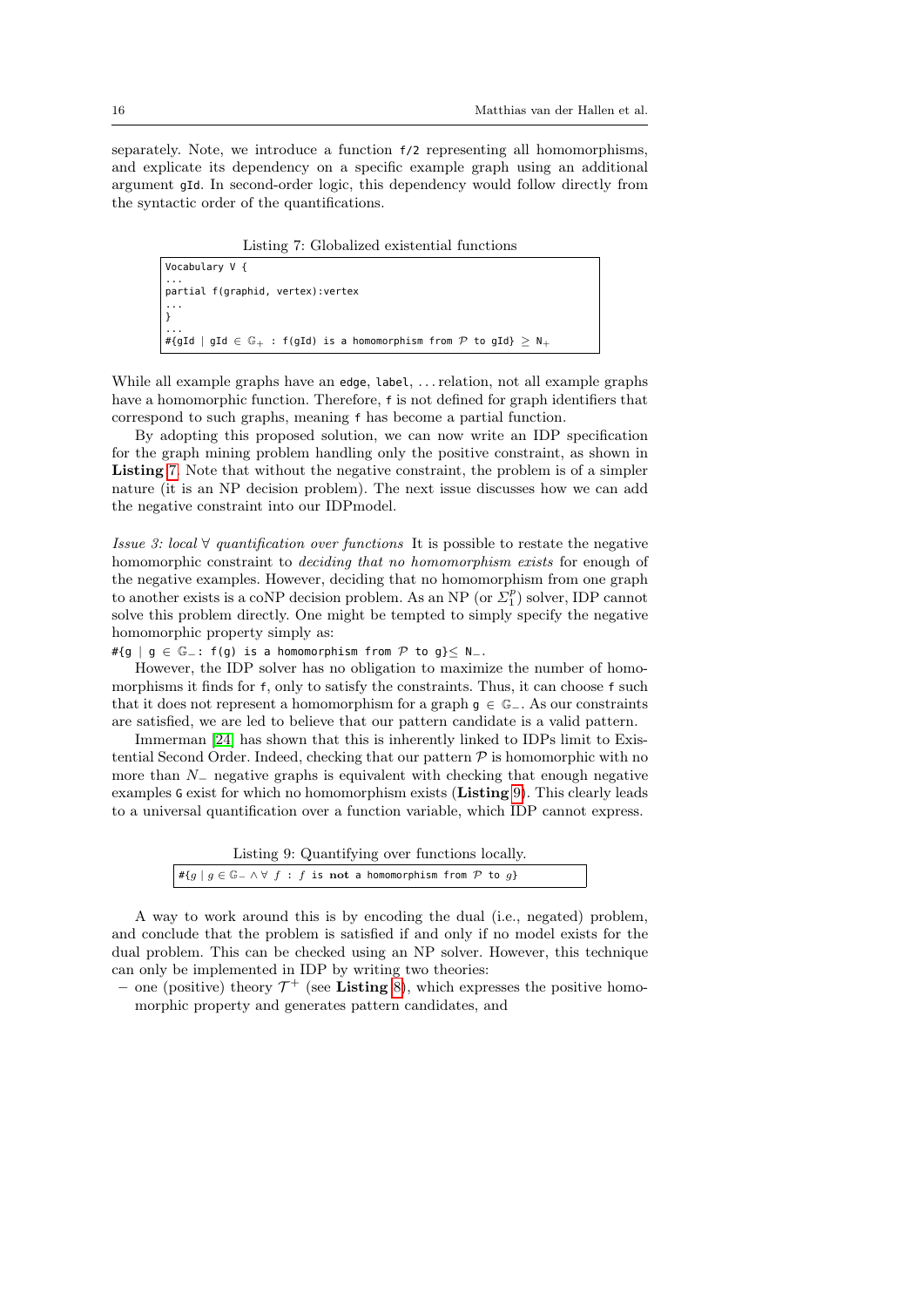<span id="page-16-0"></span>Listing 8: IDP specification handling the positive constraint of the graph mining problem

```
\frac{1}{2} vocabulary V_pos{
         type vertex isa nat
 \begin{array}{c|c} 3 & \text{type label} \\ 4 & \text{type graph} \end{array}type graphid
 \begin{array}{c} 5 \\ 6 \end{array}6 //Predicates determining the template graph.<br>7 template_node(vertex)
 7 template_node(vertex)<br>8 template edge(vertex.
 8 template_edge(vertex, vertex)<br>9 template label(vertex):label
         9 template_label(vertex):label
10
11 //Predicates describing the pattern graph<br>12 pattern node(vertex)
12 pattern_node(vertex)<br>13 pattern_edge(vertex,
         pattern_edge(vertex, vertex)
14 pattern_label(vertex):label
15
16 //Predicates describing the positive example graphs
17 example_edge(graphid, vertex, vertex)
18 example_label(graphid, vertex):label
19 N_+: int
\frac{20}{21}partial f(graphid, vertex):vertex //Represents the homomorphisms with the example graphs
22 homo_with(graphid) //True for graphs for which f represents a correct homomorphism
23 connected(vertex, vertex) //connected(a, b) is true if there exists a path
24 //from a to b in the pattern<br>25 }
25\,\frac{26}{27}27 theory Positive: V_pos{<br>28 //The pattern is a v
28 //The pattern is a vertex-induced subgraph of the template:<br>29 /x [vertex] : (pattern_node(x) \implies template_node(x))
29 \forall x [vertex] : (pattern_node(x) \implies template_node(x))<br>30 \land \forall y [vertex] : pattern_edge(x, y) \iff (template
                \overline{\wedge} (∀ y [vertex] : pattern_edge(x, y) \iff (template_edge(x, y) \wedge pattern_node(x) \wedgepattern_node(y))) ∧
31 \uparrow \uparrow pattern_label(x) = template_label(x).<br>32 //The pattern is a connected subgraph of th
           //The pattern is a connected subgraph of the template: From every node in the pattern,
33 //There exists a path to every other node in the pattern.<br>34 / \forall x [vertex] v[vertex] : x \neq y \land pattern node(x) \land pattern
           \forallx [vertex] y[vertex] : x \neq y \land pattern_node(x) \land pattern_node(y) \implies connected(x, y).
\begin{array}{c|c} 35 & \phantom{0}46 \end{array}36 connected(x, y) ← pattern_edge(x, y) ∨ pattern_edge(y, x).<br>37 connected(x, y) ← \exists z[vertex] : connected(x, z) ∧ connected
          connected(x, y) ← \exists z[vertex] : connected(x, z) \land connected(z, y).
38 }
39
40 //Existence of a homomorphic f from the pattern to example graph with graphid gid.<br>41 / Maidlaranhidl : WxIvertexl : homo with(gid) A pattern node(x) \iff \exists vIvertexl :
           41 ∀gid[graphid] : ∀x[vertex] : homo_with(gid) ∧ pattern_node(x) ⇐⇒ ∃ y[vertex] : y=f(
                  qid(x).
42 ∀gid[graphid] : ∀x [vertex] y[vertex] : homo_with(gid) ∧ pattern_node(x) ∧ pattern_node(
y) ∧ x6=y =⇒ f(gid, x) 6= f(gid,y).
43 ∀gid[graphid] : ∀x [vertex] y[vertex] : homo_with(gid) ∧ pattern_node(x) ∧ pattern_node(
y) ∧ pattern_edge(x,y) \implies example_edge(gid, f(gid,x), f(gid,y)).<br>44 \forallgid[graphid] : ∀x[vertex] : homo_with(gid) ∧ pattern_node(x) \implies45 pattern_label(x) = example_label(gid, f(gid,x)).
\frac{46}{47}47 //At least N homomorphisms must be found<br>48 #4 gid [graphid] : homo with(gid) } >= \lambda#{ gid [graphid] : homo_with(gid) } >= N_+49 }
```
– one negative theory  $\mathcal{T}^-$ , shown in Listing [10,](#page-18-0) which expresses the (dual of) negative homomorphic property and rejects pattern candidates that do not satisfy this constraint.

In IDP, one must provide procedural code that ties these two theories and their inferences together, allowing pattern candidates to be communicated between them.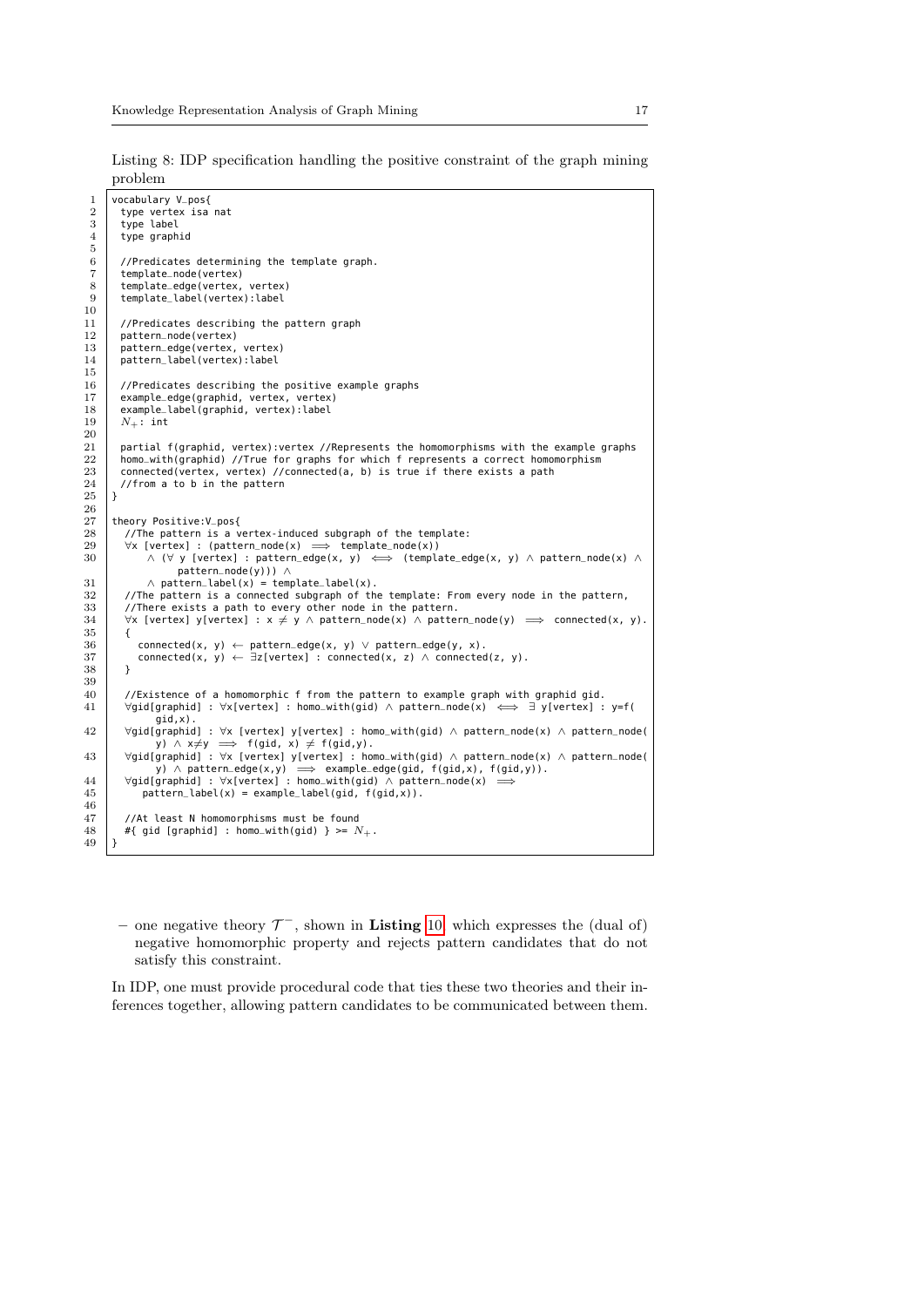Canonicity As graph isomorphism is known to be in NP (recent research suggests it is in the Quasi-Polynomial complexity class QP [\[5\]](#page-39-13)), the isomorphism restriction when looking for multiple patterns is no more complex than coNP. Therefore, we can use the same technique of encoding the dual and performing a satisfiability check that must fail for the canonicity requirement.

However, it is at this point we take into account the evaluation strategy. As mentioned above, having two separate theories means that we must tie the inferences together using procedural code. This can be done using the Lua interface made available by IDP. However, using this interface, we cannot prevent having to reground the theory every time an inference is performed.

Consequently, to minimise the number of times that we must reground the theories, we choose to introduce a separate theory  $\mathcal{T}^{iso}$  (shown in Listing [11\)](#page-19-0) for the canonicity constraint, which generates all isomorphic patterns by finding values for a unary predicate pattern/1 representing a pattern isomorphic with pattern\_node/1, such that two functions f/1 and g/1 can be found that are each others inverse and that satisfy the conditions of homomorphisms; i.e. they preserve edges and labels.

This way, after finding a pattern candidate and checking the positive and negative homomorphism restriction, we generate all isomorphic patterns and subsequently introduce additional clauses in the candidate generation process which prohibit these patterns from becoming candidates.

### 4.1.3 Visualising the Constraints

Retaking the example graph mining instance from Section [2](#page-3-1) (See Figure [5\)](#page-17-0), which consisted of 1 positive and 1 negative example, together with a template graph, and setting the graph mining parameters  $N_{+} = 1, N_{-} = 0$ , we illustrate how the different constraints affect the possible patterns. We consider a subset of the candidate pattern space in Figure [6.](#page-19-1)

<span id="page-17-0"></span>

<span id="page-17-2"></span><span id="page-17-1"></span>Figure 5: (Repeat) A graph mining instance with  $(N_{+} = 1, N_{-} = 0)$ .

First, Lines 28 to 31 of  $\mathcal{T}^+$  (Listing [8\)](#page-16-0) ensure that patterns are vertex-induced subgraphs of the template. This consists of three subconditions: that (Line 29) the nodes of a candidate pattern are a subset of the nodes the template graph, that (Line 30) if the template features an edge between two selected nodes, the candidates must feature this edge as well, and that (Line 31) a node's label remains unchanged.

With the pattern candidates visualised in **Figure** [6,](#page-19-1) this constraint prunes candidate [6a,](#page-19-2) as it misses the diagonal edge in the hexagon present in template graph [5c,](#page-17-1) failing the second subcondition. It also prunes candidate [6d,](#page-19-3) because the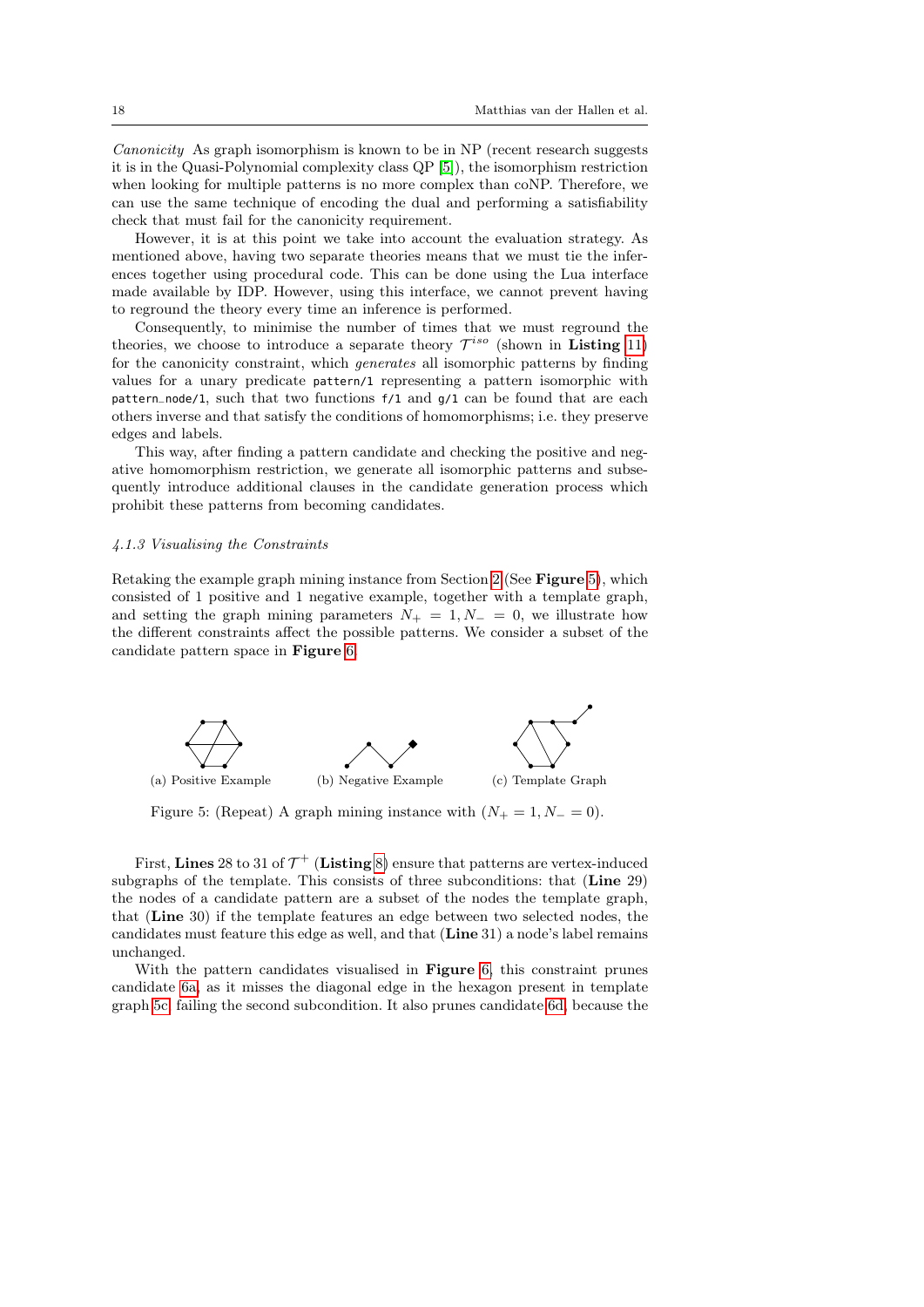<span id="page-18-0"></span>Listing 10: IDP specification handling the negative constraint of the graph mining problem

```
\frac{1}{2} vocabulary V_neg{
         type vertex isa nat
 \begin{array}{c|c} 3 & \text{type label} \\ 4 & \text{type graph} \end{array}type graphid
 \begin{array}{c} 5 \\ 6 \end{array}6 //Predicates describing the pattern graph<br>7 pattern_node(vertex)
 7 pattern_node(vertex)<br>8 pattern edge(vertex.
 8 pattern_edge(vertex, vertex)<br>9 pattern label(vertex):label
         pattern_label(vertex):label
10
11 //Predicates describing the negative example graphs<br>12 example_edge(graphid, vertex, vertex)
12 example_edge(graphid, vertex, vertex)<br>13 example_label(graphid, vertex):label
         example_label(graphid, vertex):label
14 | N_: int
15
16 partial f(graphid, vertex): vertex //Represents the homomorphisms with the example graphs
17 homo_with(graphid) //True for graphs for which f represents a correct homomorphism
18 }
\begin{array}{c} 19 \\ 20 \end{array}20 theory Negative: V_neg{<br>21 //Existence of a hom
          21 //Existence of a homomorphic f from the pattern to example graph with graphid gid.
22 \forall yid[graphid] : \forallx[vertex] : homo_with(gid) \land pattern_node(x) \iff \exists y[vertex] : y=f(
                 ni(x).
23 ∀gid[graphid] : ∀x[vertex] y[vertex] : homo_with(gid) ∧ pattern_node(x) ∧ pattern_node(y
) ∧ x6=y =⇒ f(gid, x) 6= f(gid,y).
24 ∀gid[graphid] : ∀x[vertex] y[vertex] : homo_with(gid) ∧ pattern_node(x) ∧ pattern_node(y
                 ) \land pattern_edge(x,y) \implies example_edge(gid, f(gid,x), f(gid,y)).
25 \forall yid[graphid] : \forallx[vertex] : homo_with(gid) \land pattern_node(x) \implies<br>26 nattern label(x) = example label(gid, f(gid,x)).
              pattern\_label(x) = example\_label(qid, f(qid,x)).
\frac{27}{28}28 //Can we find more than N_ homomorphisms<br>29 <br>40 for applied to the move with (aid) \lambda \geq N#{ gid [graphid] : homo_with(gid) } >= N_-.
30 \mid \}
```
rightmost node's label has changed into a diamond, and candidate [6e](#page-19-4) as it has too many diagonal edges, again failing the second subcondition.

Lines 34-38 prune any candidates that are not connected, such as [6c.](#page-19-5)

Lines 41-48 prune candidates that do not occur often enough in the positive examples (for this toy instance, at least once). The constraints of Lines 41-45 ensure that in case homo\_with(gid) is true, the following holds: a mapping (1) must exist, (2) it must preserve inequality, (3) it must preserve the patterns edges, and (4) it must preserve labels, respectively. Line 48 specifies that enough homomorphisms must exist (at least one). As a result, candidates [6d](#page-19-3) and [6e](#page-19-4) are pruned, as no mapping exists for [6e](#page-19-4) to positive example [5a](#page-17-2) that preserves the diamond label and no mapping for [6d](#page-19-3) preserves all diagonal edges.

Lastly, the negative theory  $\mathcal{T}^-$  (Listing [10\)](#page-18-0) uses the same constraints as  $\mathcal{T}^+$ Lines 41-48 to find patterns that are homomorph with too many negative examples. These constraints prune [6f,](#page-19-6) as a possible mapping was shown earlier, in Section [2,](#page-3-1) Figure [3.](#page-5-0)

#### 4.1.4 Solving the graph mining problem using IDP

Now that we have modelled the graph mining problem in IDP, we also want to use this model to solve graph mining problems. As our model consists of multiple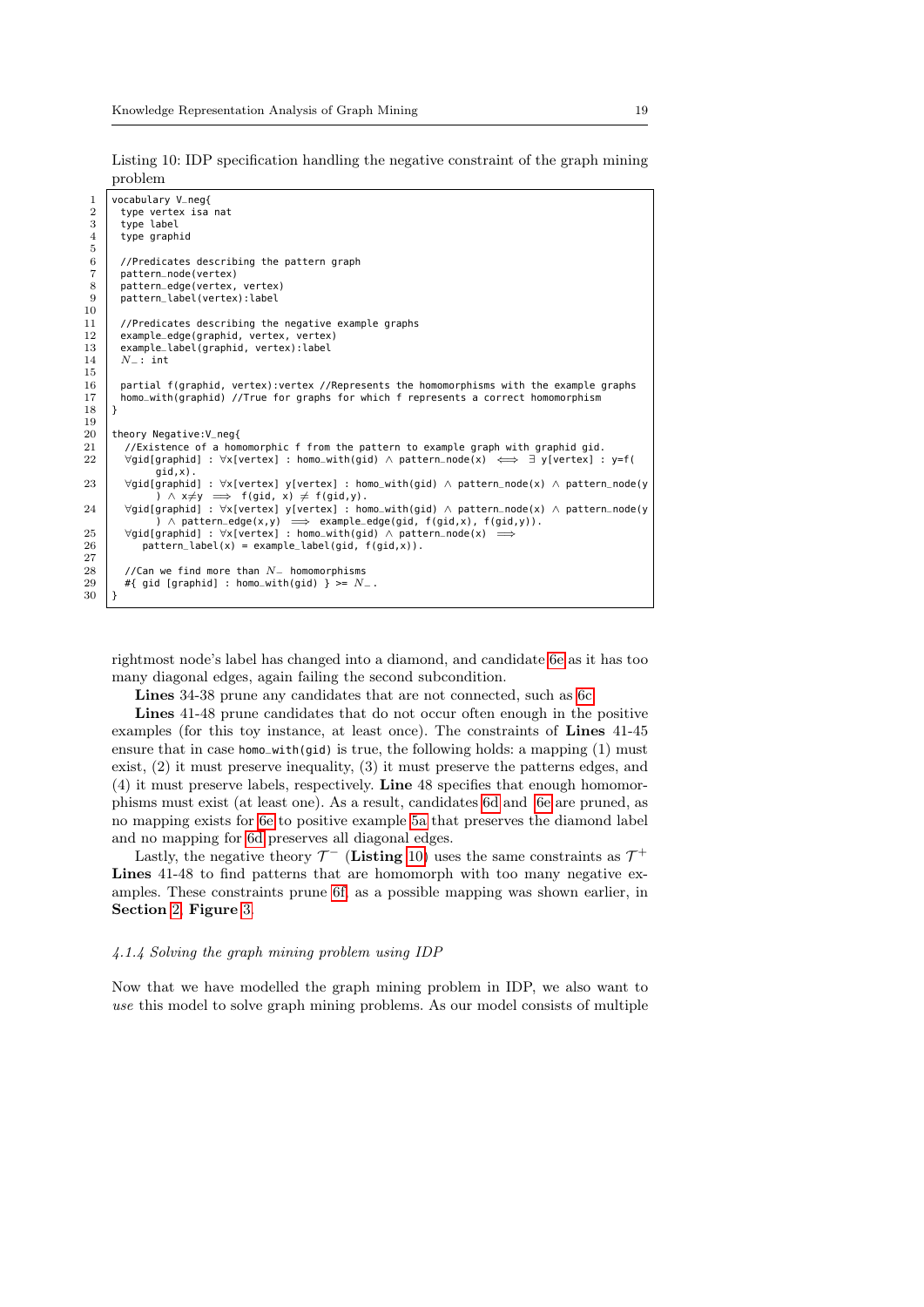<span id="page-19-0"></span>Listing 11: IDP specification handling the canonicity constraint of the graph mining problem

```
\begin{array}{c|c} 1 & \text{vocabulary V}\end{array} vocabulary V{
          type vertex isa nat
 3 type label
 \frac{4}{5}5 //Predicates describing the pattern graph<br>6 pattern_node(vertex)
 \begin{array}{c|c} 6 & \text{pattern} \text{node}(\text{vertex}) \\ \hline 7 & \text{pattern} \text{edge}(\text{vertex}) \end{array}7 pattern_edge(vertex, vertex)<br>8 pattern label(vertex):label
          pattern_label(vertex):label
\frac{9}{10}10 //Predicates describing the template
11 template_node(vertex)<br>12 template_edge(vertex.
12 template_edge(vertex, vertex)<br>13 template_label(vertex):label
          13 template_label(vertex):label
14
15 | //Predicate describing an isomorphic pattern
16 pattern(vertex)
\frac{17}{18}18 partial f(vertex):vertex //The homomorphism from pattern_node to pattern.<br>19 partial g(vertex):vertex //The homomorphism from pattern to pattern_node.
          partial g(vertex):vertex //The homomorphism from pattern to pattern_node.
20 }
rac{21}{22}22 theory iso:V{
23 //f and g only have an image for vertices in pattern_node / pattern respectively.
24 \forall x [vertex] pattern_node(x) <=> \exists y: y = g(x).<br>25 \forall x [vertex] pattern(x) <=> \exists y: y = f(x).
          \forall x [vertex] pattern(x) <=> \exists y: y = f(x).
rac{26}{27}27 \forall x [vertex]: pattern(x) \implies pattern_node(f(x)).<br>28 \forall x [vertex]: pattern node(x) \implies pattern(g(x)).
          \forall x [vertex]: pattern_node(x) \implies pattern(g(x)).
\frac{29}{30}\begin{array}{|l|l|}\n 30 & //f \n 31 & \forall x \text{ [vertex] } y \text{ [vertex] :}\n \end{array}31 ∀x [vertex] y [vertex]: pattern_node(x) ∧ pattern_node(y) ∧ template_edge(x, y) =⇒
                   template_edge(g(x), g(y)).
32 ∀x [vertex] y [vertex]: pattern(x) ∧ pattern(y) ∧ template_edge(x,y) =⇒ template_edge(
f(x), f(y)).
33 //f and g preserve labels
34 \forall x [vertex]: pattern_node(x) \implies template_label(x) = template_label(g(x)).<br>35 \forall x [vertex]: pattern(x) \implies template_label(x) = template_label(f(x)).
35 \forall x [vertex]: pattern(x) \implies template_label(x) = template_label(f(x)).<br>36 //f and q are injective
36 //f and g are injective<br>37 \forall x [vertex] y [vertex]:
37 | ∀x [vertex] y [vertex]: x < y ∧ pattern(x) ∧ pattern(y) \implies f(x) ≠ f(y).<br>38 | ∀x [vertex] y [vertex]: x < y ∧ pattern_node(x) ∧ pattern_node(y) \implies g(x) ≠ g(y).
39 //f and g are each others inverse<br>40 \forall x [vertex] : pattern(x) \implies q(
          \forall x [vertex] : pattern(x) \implies g(f(x)) = x.
41 }
```
<span id="page-19-2"></span><span id="page-19-1"></span>

<span id="page-19-6"></span><span id="page-19-5"></span><span id="page-19-4"></span><span id="page-19-3"></span>Figure 6: A subset of the pattern space for Figure [5.](#page-17-0)

theories, we must use procedural code to tie together different inferences on the different theories, to eventually produce the correct answers. From the discussion above, we identify three main theories:

 $\mathcal{T}^+$  that generates a pattern, satisfying the positive homomorphic constraint,

 $\mathcal{T}^-$  that checks the negative homomorphic constraint, and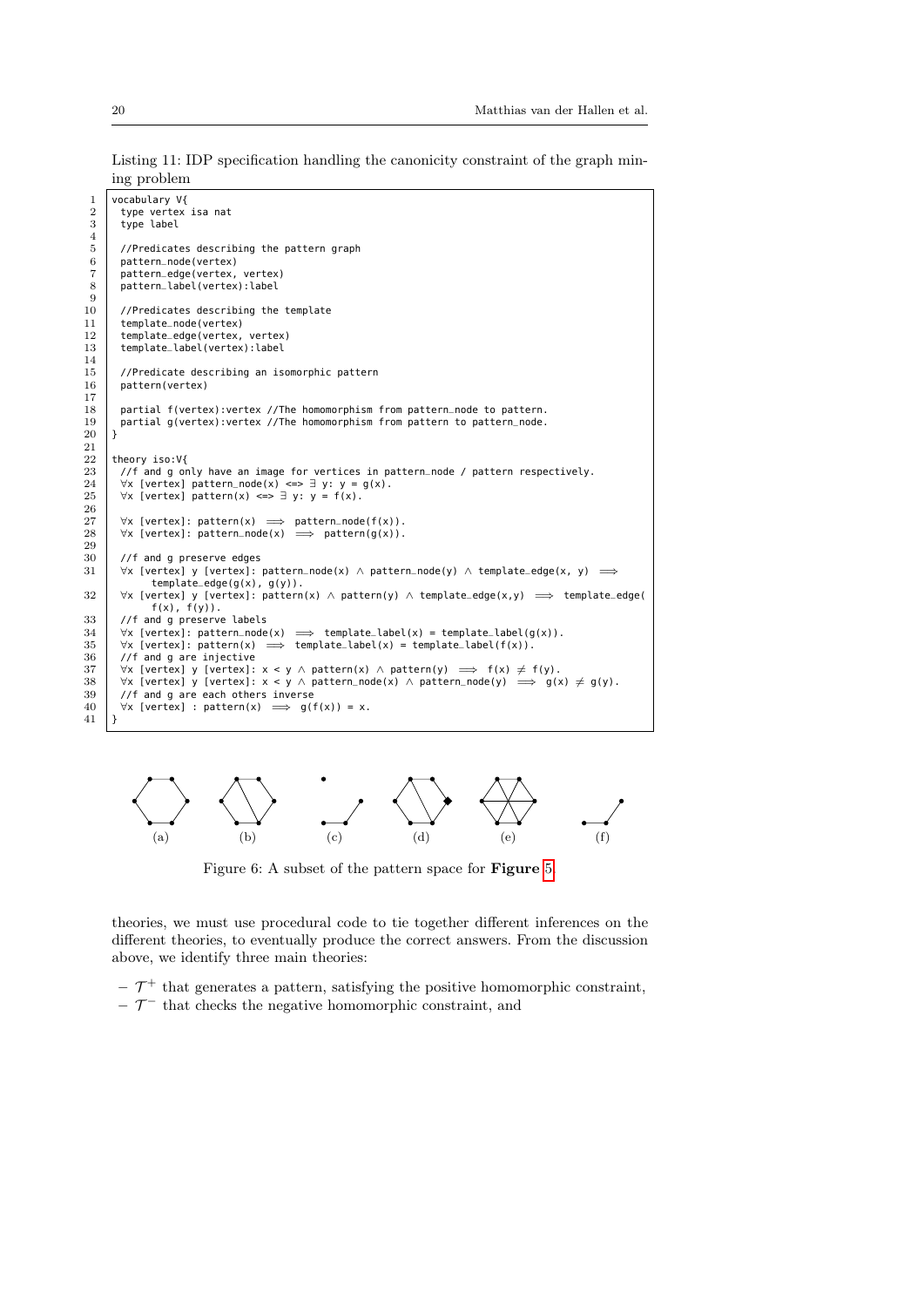$\mathcal{T}^{iso}$ , that generates all isomorphic patterns.

The entire procedural loop can then be described as follows:

- 1. We first ask IDP for a model of  $\mathcal{T}^+$ .
- 2. We extract from this model the pattern candidate (i.e. the value of pattern\_node/1, pattern\_edge/2 and pattern\_label/1) and, using the satisfiability inference, check whether it satisfies  $\mathcal{T}^-$ ; note that as  $\mathcal{T}^-$  encodes the dual of the negative homomorphic constraint, failing the satisfiability check means the negative homomorphic constraint is satisfied and vice versa.
- 3. Regardless of whether the generated candidate satisfied  $\mathcal{T}^-$ , we let  $\mathcal{T}^{iso}$  generate all its isomorphic patterns. These can be transformed to clauses that, when added to  $\mathcal{T}^+$ , prevent generation of isomorphic pattern candidates: such clauses state that it must not be true that a future generated pattern consists of exactly those nodes.
- 4. We repeat this process until the necessary number of patterns was found or the search space was exhausted.

### 4.2 ASP

The ASP language is closely related to IDP. An ASP encoding consists of a set of rules, which allow us to derive the head of a rule whenever its body is true. The head and body of a rule can contain variables, as long as every variable is *safe*. meaning it occurs positively in the body. In this case the head can be derived for any assignment to the variables that makes the body true.

One of the main differences between ASP and IDP is the choice of semantics: ASP looks for the answer set models, whereas IDP looks for well-founded models. Leveraging the minimality property of answer sets, ASP can prevent the invalid models of the example discussed in *Issue 3: local*  $\forall$  quantification over functions, without creating two separate theories or writing procedural code. Instead, it relies on an encoding technique called the saturation technique [\[17\]](#page-39-10), which we will discuss in Section [4.2.1](#page-20-0) when we discuss how to encode the negative homomorphic property.

Another difference between ASP and IDP is that the former generally only allows uninterpreted functions, which can be viewed as constructors that bring structure in data. However, our specification of the graph mining problem features many interpreted functions, i.e. those representing a homomorphism between two graphs. Luckily, we can represent  $n$ -ary functions such as pattern\_label/1 using an  $n + 1$ -ary predicate, and express functionality constraints explicitly.

### <span id="page-20-0"></span>4.2.1 Modeling the graph mining problem in ASP

Listing [12](#page-24-0) shows the ASP specification of the graph mining problem. Note that we use the same naming scheme pattern\_node/1, pattern\_edge/2 and pattern\_label/2, and introduce the constants np and nm to correspond to the problem parameters  $N_+$  and  $N_-,$  respectively.

We identify the same three issues for ASP as we had for IDP namely representing graphs, local ∃ quantification over functions and local ∀ quantification over functions. Due to the close relation between IDP and ASP, it is not surprising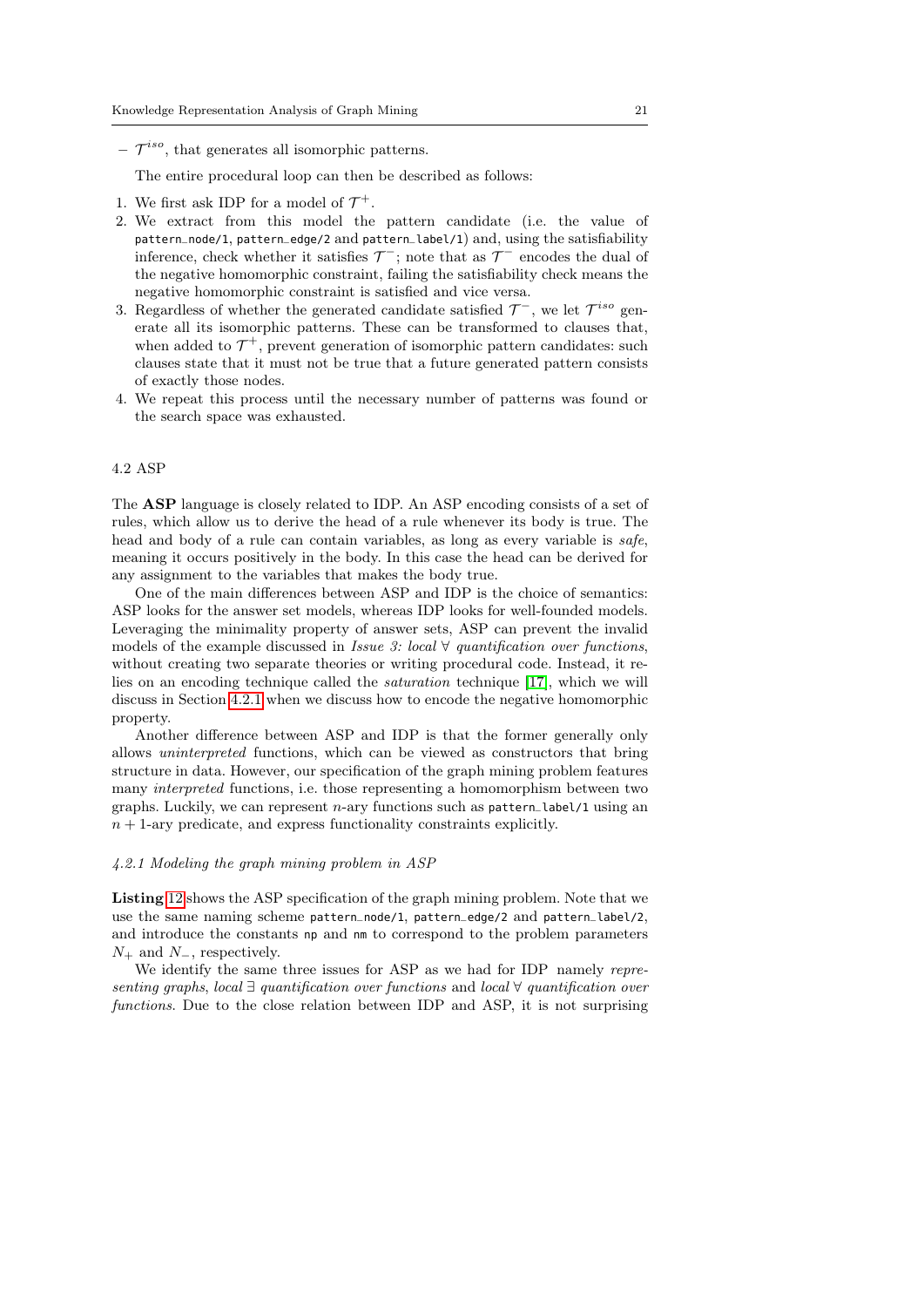that the first two issues are once again solved using the same global disjoint union technique as explained in the sections discussing the representation of graphs and the local  $\exists$  quantification over functions in IDP.

However, as ASP does not allow functions, we represent  $n$ -ary functions such as pattern\_label/1 using an  $n+1$ -ary predicate, and express functionality constraints explicitly.

Generating pattern candidates As in Listing [8,](#page-16-0) we will first specify that the pattern is a vertex-induced subgraph of the template (Lines [5](#page-24-1)[-7\)](#page-24-2):

- First, we open up the pattern\_node/1 predicate using a choice rule. (Line [5\)](#page-24-1)
- we state that every edge in the template between two pattern nodes implies a corresponding edge in the pattern.
- we specify that every pattern node preserves the unique label it had in the template.

As patterns must be connected, we include a set of rules and constraints expressing that every node of the pattern must be connected to every other node of the pattern (Lines [10-](#page-24-3)[14\)](#page-24-4). As with IDP, for the earlier introduced toy example from Figure [5,](#page-17-0) these constraints filter candidates [6a,](#page-19-2) [6d,](#page-19-3) and [6e](#page-19-4) because they do not represent vertex-induced subgraphs, and [6c](#page-19-5) as it violates connectedness.

Positive homomorphisms First, we will look at the positive homomorphic constraint, specifying the necessary number of homomorphisms with positive examples. First, we guess for every positive example graph whether a homomorphism exists using a choice rule (Line [17\)](#page-24-5), and represent these graphs using homo\_with(G). For every positive graph G with a homomorphism, we create a mapping  $f(G,X,V)$  relating a graph id G and pattern node X with exactly one example node V (Line [18\)](#page-24-6). We introduce constraints such that, for each positive example graph with a homomorphism, the mapping must be injective and must preserve edges as well as labels (Lines [20-](#page-24-7)[22\)](#page-24-8). We conclude the positive constraint by specifying that the number of mappings that correspond with a homomorphism should be higher or equal to our threshold  $N_{+}$  (Line [24\)](#page-24-9). Again, this constraint filters candidates [6d](#page-19-3) and [6e.](#page-19-4)

Negative homomorphisms We now look at how to encode the negative homomorphic constraint, which specifies that the number of homomorphisms with negative graphs does not exceed N−. To encode this in the same model, we use the saturation technique as mentioned earlier.

First, we again specify that each pattern node X is mapped to at least one example node V (Line [27\)](#page-24-10). Essentially, Line [27](#page-24-10) serves to guess a possible mapping  $f/1$ : this is often called  $P_{guess}$  in discussions of the saturation technique. Note that we do not impose an upper limit on the number of example nodes V which match with X, as we did for the positive homomorphism (Line [18\)](#page-24-6). This is essential for the saturation technique: while using this rule (Line [27\)](#page-24-10) can derive a one-to-one mapping from pattern nodes to template nodes, the rule does not prohibit a larger mapping.

Our next rule will allow the derivation of such a larger mapping: we introduce a predicate called saturated/1 which will be true for those negative graphs G for which no homomorphism exists. When no homomorphism for a graph  $\epsilon$  exists, we specify that the matching function f/3 should match every pattern node X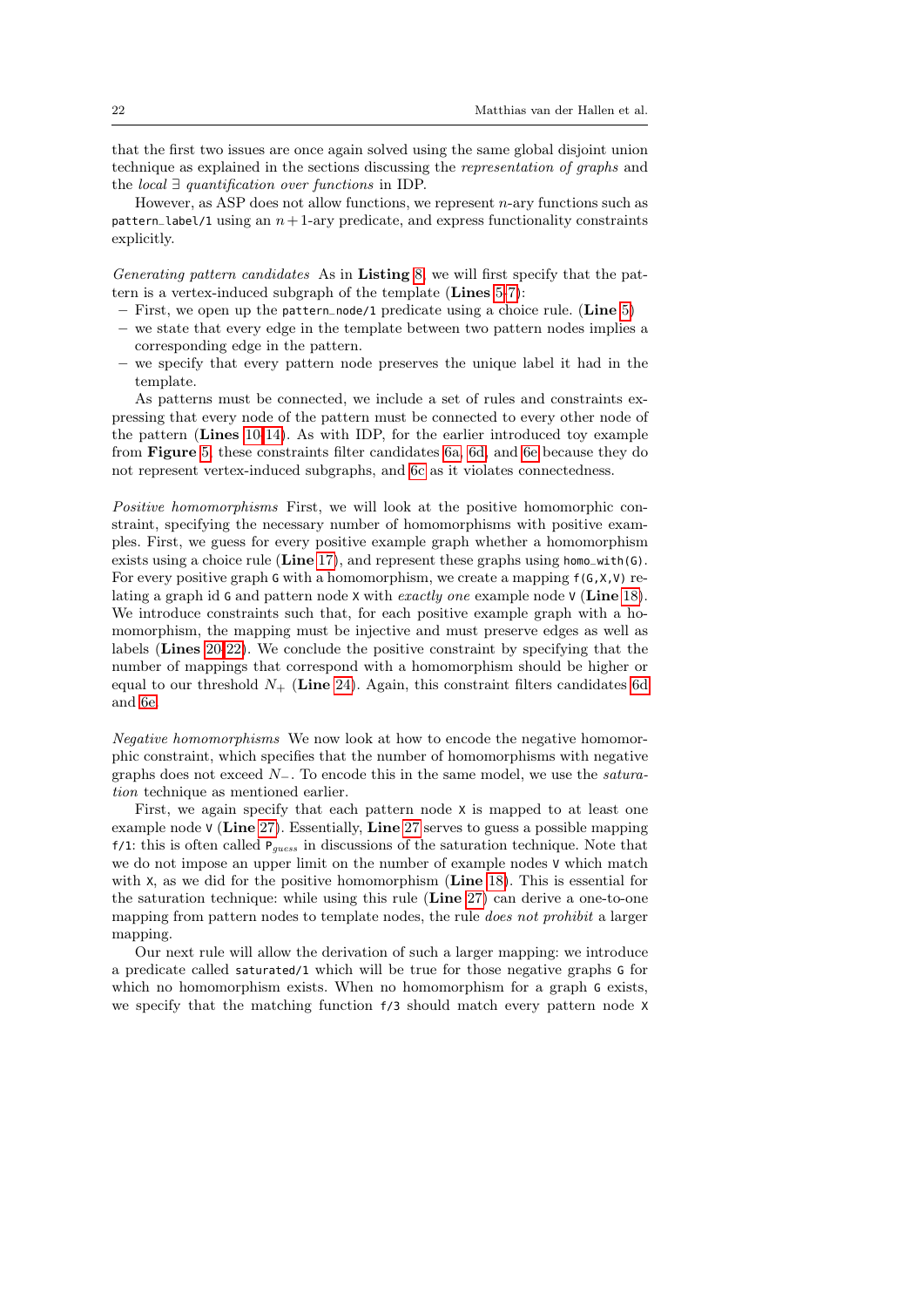with every example node  $V$  (Line [28\)](#page-24-11). This way,  $f/3$  becomes so large that it is impossible that f/3 belongs to the minimal answer set unless there does not exist a homomorphism from the pattern to this (negative) example graph. This is commonly referred to as  $P_{sat}$ : it describes how the guessed predicate will 'blow up' when no correct guess exists. Due to this 'blowup', the minimality property of answer sets means the solver will look for an  $f$  that represents a homomorphism for as many of the negative example graphs as possible.

We continue the encoding of the negative constraint by specifying the possible reasons a mapping does not represent a homomorphism (Lines [32](#page-24-12)[-36\)](#page-24-13). Either the mapping is not injective, or it does not preserve edges or labels: These lines are commonly referred to as  $P_{check}$ .

Lastly, we specify that the pattern is allowed to be homomorphic with at most N<sup>−</sup> negative examples (Lines [38](#page-24-14)[-39\)](#page-24-15). In our toy example, this prunes candidate  $6f$ 

Canonicity The same saturation technique can be applied to the isomorphism restriction; making it possible to model the entire graph mining problem in a single model. We also introduce the notion of a lexicographical ordering of graphs, based on the natural order of the nodes: we presume the #max and #min aggregates on nodes are defined, and a successor predicate succ/2 is available that holds for any two nodes  $a, b \text{ s.t. } b \text{ immediately follows } a \text{ in this natural order. A graph } G$ is lexicographically smaller than a graph  $\mathcal{G}'$  if the smallest node not shared between G and G' is a node of G. We can now say that a pattern  $P$  is canonical if it is the lexicographically smallest graph among all its isomorphic graphs. The main idea is that for every choice for pattern\_node/1, we want ASP to find an isomorphism with another subset of template nodes that is lexicographically *smaller* (i.e. a counterexample for the statement that pattern\_node/1 is canonical). If ASP cannot find such an isomorphism, we saturate the answer set. Thus, saturated answer sets correspond to choices for pattern\_node/1 s.t. no lexicographically smaller isomorphic graph exists, which are exactly the canonical patterns.

Looking at our model (Lines [42](#page-24-16)[-45\)](#page-24-17), to enforce canonicity we again guess a relation, in this case iso/2. Semantically, iso/2 is the predicate representation of a function between nodes of the pattern and nodes of a hypothetical, different and canonical form of that same pattern. Such a function does not exist if the pattern itself is, in fact, canonical: In that case iso/2 will be saturated.

Because we only want answer sets that correspond to canonical patterns, after including the saturation rule  $P_{sat}$  [\(28\)](#page-24-11) for iso/2, we add a constraint saying that all answer sets must be saturated. Furthermore, we create two helper predicates:

- isoNode/1 which is true for those nodes in the image of iso/2, and
- $-$  compl/1 which is true for those nodes not in the image of iso/2.

Because in some situations we will saturate iso/2, we cannot define compl/1 as  $\text{compl}(X)$ :-not isoNode $(X)$ , as this would make the resulting saturated answer set unstable (The rules deriving compl would disappear from the Gelfond-Lifschitz reduct).

Therefore, we define by induction a helper predicate  $codCT(X,Y)$  which is true iff  $X$  is not the *unique image* of  $Y$  or any smaller node. Note that we do this *without* negation of any saturated symbols (iso/2, isoNode/1).

1. This trivially holds for the smallest node F if it is not a pattern node, as then F is not in the domain of iso/2 (Line [51\)](#page-24-18).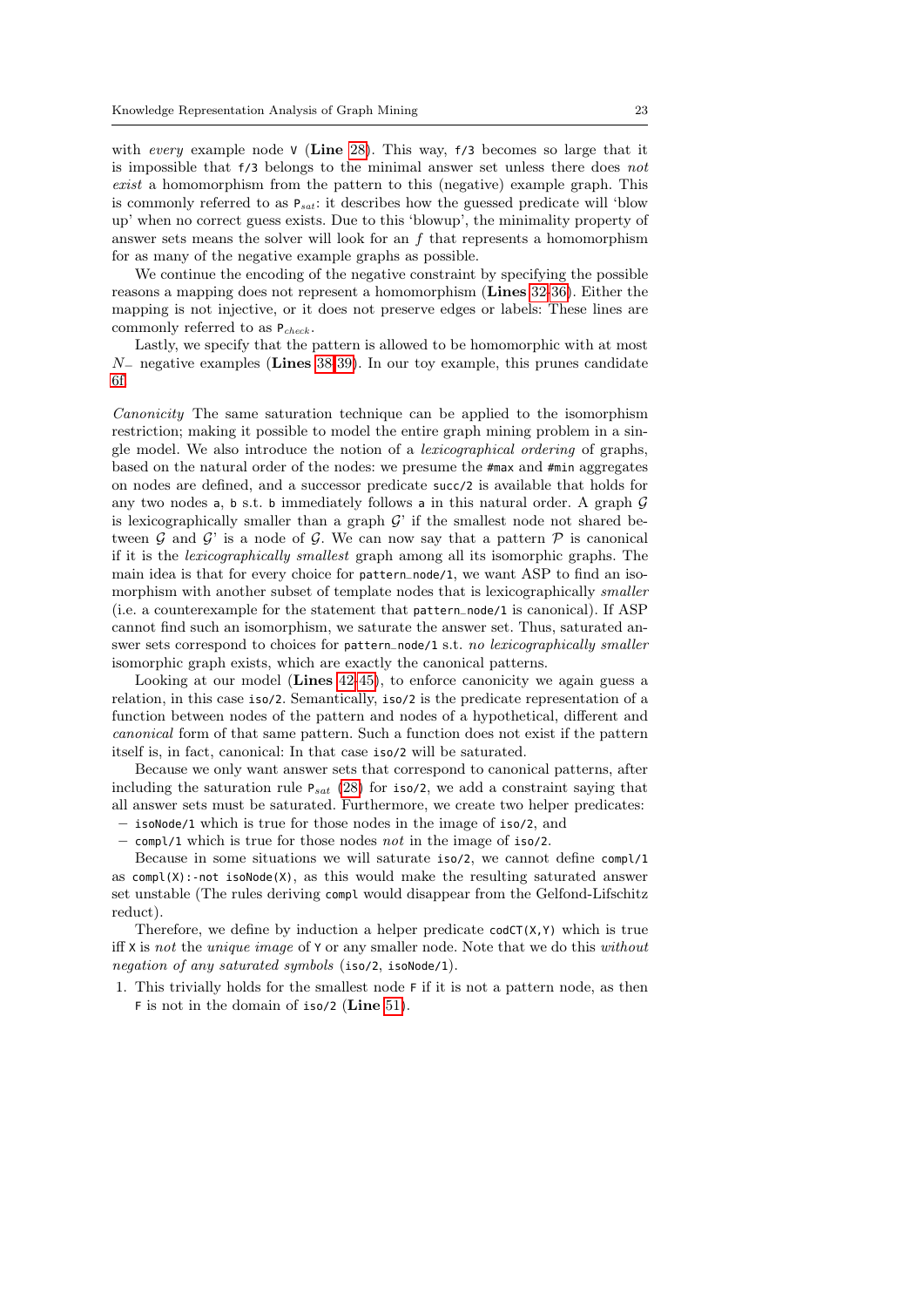- 2. This holds for the smallest node F if iso/2 maps F to a node differing from X (Line [52\)](#page-24-19).
- 3. This holds by induction for the tuple  $(X,Y)$  if it holds for the node preceding Y and either  $\gamma$  is not a pattern node (Line [53\)](#page-24-20) or  $\gamma$  is mapped to a node differing from  $X$  (Line [54\)](#page-24-21).

We can now define compl as the nodes  $X$  s.t. codCT holds for the largest node, i.e. it is not the image of the highest node or any below it.

Next, we must specify when we saturate  $(P_{check})$ . This occurs whenever iso/2 does not represent an isomorphism (because it does not preserve edges, labels, or is not injective), or when iso/2 represents an isomorphism with a graph that is not lexicographically smaller. To encode this last condition, we define by induction (Lines [71](#page-24-22)[-75\)](#page-24-23) a predicate identity\_below/1 which indicates that up to, but not including a certain node, pattern\_node/1 and isoNode/1 are identical. Now, whenever there exists a node such that pattern\_node/1 and isoNode/1 are identical up to that node, and that node itself is part of pattern\_node/1 but not of isoNode/1 (expressed by the complement compl/1), we must saturate. Likewise, we must saturate when-ever pattern\_node/1 and isoNode/1 are identical, which we handle in Lines [66](#page-24-24) and [74-](#page-24-25)[75.](#page-24-23)

Saturation technique Saturation as a technique is a powerful way of including constraints that are expressed using formulas with second-order universal quantification (i.e. corresponding to  $\Sigma_2^p$  decision problems). Examples of such constraints are the introduction of negative example graphs or the canonicity of patterns as discussed above, but also other constraints that impose a preference order on patterns, e.g. maximality (prevents patterns that are subsets of other patterns) or coverage (orders patterns by comparing the set of matched positive patterns using subset ordering). While the *saturation technique* successfully prevents the need of a procedural loop for such constraints, it is clear that this technique is not derived from a natural KR translation of the Graph Mining definition.

### <span id="page-23-0"></span>4.2.2 Solving the graph mining problem using ASP

As ASP is able to represent the graph mining problem using a single model, solving the graph mining problem using ASP is pretty straight-forward. However, it is important to note that by default, finding a different homomorphism between a canonical pattern and an example would lead to a different answer set. However, as the pattern itself is the same, this is in fact not a new solution. As such, we must limit the answer sets to those that differ for their choice of pattern nodes. Using a solver such as clingo, this is possible by enabling answer set projection [\[20\]](#page-40-9), which limits the different answer sets to those that differ on a specific set of facts. By specifically projecting to the facts representing the pattern nodes, we obtain the desired behavior.

#### 4.3 Comparative Summary

In Section [3.3,](#page-9-0) we have identified a set of desirable properties that a good KR specification should satisfy. Table [1](#page-25-0) summarizes how IDP and ASP score with respect to these properties.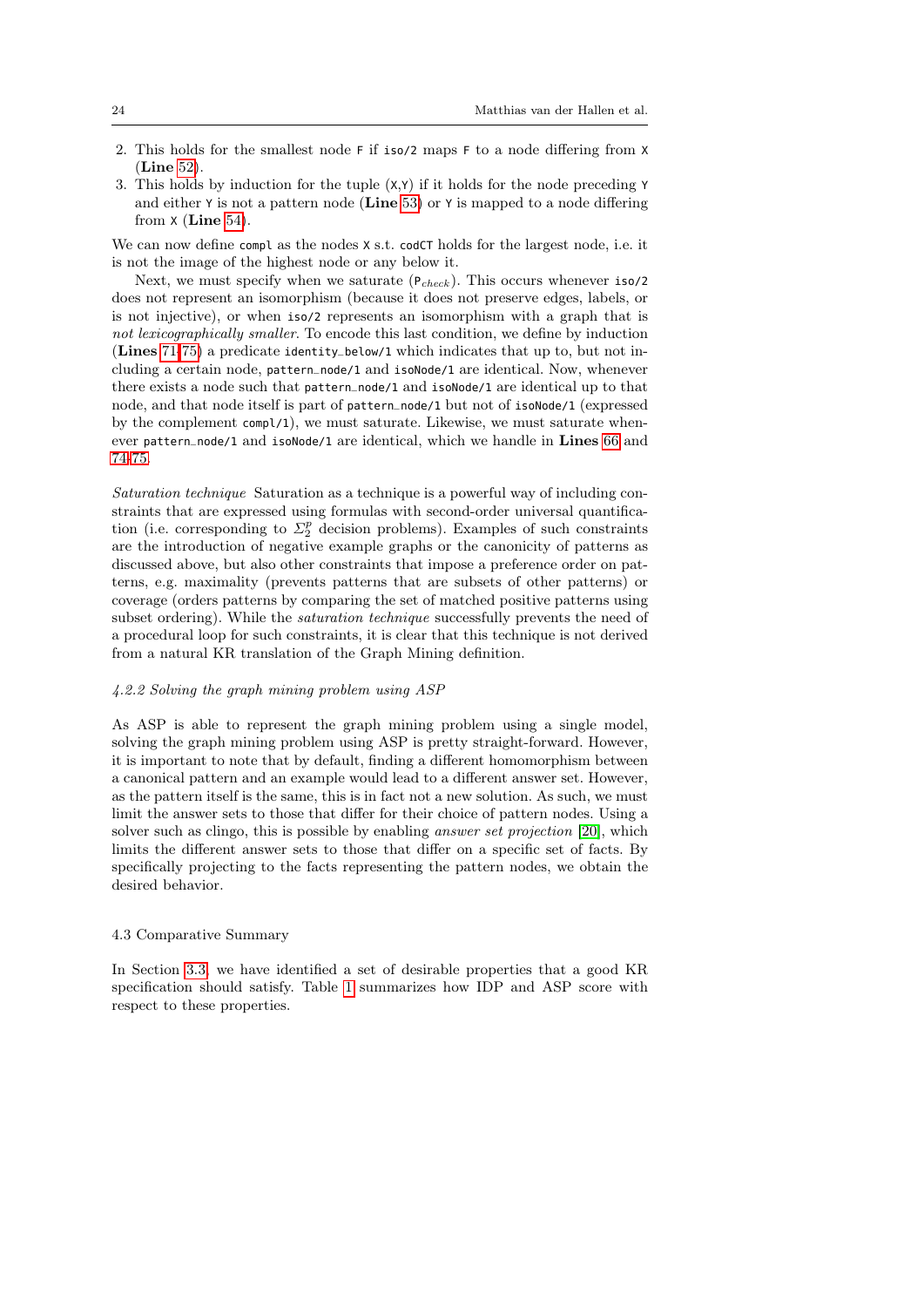Listing 12: ASP using the saturation technique

```
1 #const nm = N_.<br>2 #const nn = N_.
       #const np = N_+.
 3
 4 \times Patterns are vertex-induced subgraphs of the template
  5 0 { pattern_node(X) } 1 :- template_node(X).
6 pattern_edge(X, Y) :- pattern_node(X), pattern_node(Y), template_edge(X, Y).
 7 \mid pattern_label(X, V) :- pattern_node(X), template_label(X, V).
 8
9 % Patterns are connected<br>10 connected(X) :- #min{Y :
10 connected(X) :- #min{Y : pattern_node(Y)}=X.
11 connected(Y) :- connected(X), pattern_edge(X, Y), X != Y.
12 connected(Y) :- connected(X), pattern_edge(Y, X), X != Y.
13
14 : pattern_node(X), not connected(X).
15
16 % Positive homomorphic constraint:<br>17 homo with(G) I not homo with(G) :-
17 homo_with(G) \mid not \; home_with(G) : - positive(G).<br>
18 1 { f(G, X, V) : example \; node(G, V) \} 1 :- homo
       1 { f(G, X, V) : example_node(G, V) } 1 :- homo_with(G), pattern_node(X).
\frac{19}{20}20 :- homo_with(G), pattern_node(X), pattern_node(Y), X != Y, example_node(G, V), f(G, X, V),
              f(G, Y, V).
21 :- homo_with(G), f(G, X, V1), f(G, Y, V2), template_edge(X, Y), not example_edge(G, V1, V2)
, pattern_node(X), pattern_node(Y).
22 :- homo_with(G), pattern_node(X), f(G, X, V), pattern_label(X, L), example_label(G, V, L2),
                L != L2.
\frac{23}{24}: #count{G:homo_with(G)} < np.
25
26 % Negative homomorphic constraint:<br>27 f(G, X, V) : example node(G, V) :-
27 f(G, X, V) : example_node(G, V) :- pattern_node(X), negative(G). \frac{8}{3} P_{guess}f(G, X, V) :- saturated(G), pattern_node(X), example_node(G, V). % P_{sat}29
30 \frac{1}{8} The following lines describe the reasons for a graph to be saturated (P<sub>check</sub>):<br>31 \frac{1}{8} We cannot map two different pattern nodes to the same example node.
       % We cannot map two different pattern nodes to the same example node.
32 saturated(G) :- negative(G), f(G, X, V), f(G, Y, V), X = Y, pattern_node(X), pattern_node(
              Y).
33 \frac{1}{3} The mapping must preserve edges.<br>34 saturated(G) :- negative(G), temple
       saturated(G) :- negative(G), template_edge(X, Y), f(G, X, V1), f(G, Y, V2), not
               example_edge(G, V1, V2), pattern_node(X), pattern_node(Y).
35 \frac{1}{3} The mapping must preserve labels.
36 saturated(G) :- negative(G), template_node(X), f(G, X, V), template_label(X, L), example_label(G, V, L2), L != L2.
\frac{37}{38}38 neg_homo_with(G) :- not saturated(G), negative(G).<br>39 :- #count{G:neg homo with(G)} > nm.
       \therefore #count{G:neg_homo_with(G)} > nm.
40
41 % Canonicity constraint:<br>42 iso(X, V) : template nod
42 \left| \text{iso}(X, V) \right|: template_node(V) :- pattern_node(X). % P_{guess}<br>43 \left| \text{iso}(X, V) \right|:- pattern_node(X), template_node(V), sat. %P.
43 \left| \begin{array}{llllll} \text{iso}(X, V) & \text{:\quad pattern-mode}(X), & \text{template-mode}(V), & \text{sat.} & \text{``P}_{sat} \\ \text{:\quad not sat.} & & & & & & & \\ \end{array} \right|: - \text{not} \text{ sat}.45
46
47 isoNode(V) :- iso(X, V).
48 \mid \text{compl}(X) :- template_node(X), codCT(X, M), M=#max{Z:template_node(Z)}.
49<br>50
50 \big| %codCT(X,Y): X is not the image of iso for Y or any node below it<br>51 codCT(X, F) :- template_node(X), not pattern_node(F), F=#min{Z:te
       codCT(X, F) :- template_node(X), not pattern_node(F), F=\#min{Z:template\_node(Z)}.
52 \vert codCT(X, F) :- template_node(X), iso(F, Y), Y!=X, F=#min{Z:template_node(Z)}.
53 codCT(X, B) :- template_node(B), succ(A, B), codCT(X, A), not pattern_node(B).
54 \vert codCT(X, B) :- template_node(B), succ(A, B), codCT(X, A), iso(B, Y), Y!= X.
\frac{55}{56}56 % iso must preserve edges<br>57 sat :- iso(X, W), iso(Y,
57 \begin{vmatrix} 53 & 1 \end{vmatrix} sat :- iso(X, W), iso(Y, Z), template_edge(X, Y), not template_edge(W, Z).<br>58 sat :- iso(X, W), iso(Y, Z), not template edge(X, Y), template edge(W, Z).
58 \begin{vmatrix} 53 & 1 & 1 & 1 \\ 54 & 1 & 1 & 1 \\ 59 & 1 & 1 & 1 \\ 59 & 1 & 1 & 1 \\ 50 & 1 & 1 & 1 \\ 50 & 1 & 1 & 1 \\ 50 & 1 & 1 & 1 \\ 50 & 1 & 1 & 1 \\ 50 & 1 & 1 & 1 \\ 51 & 1 & 1 & 1 \\ 52 & 1 & 1 & 1 \\ 559 % iso must preserve labels
60 sat :- iso(X, Y), template_label(X, L1), template_label(Y, L2), L1!=L2.
61 % iso must be injective
62 sat :- iso(X, Y), iso(X, Z), Y!=Z.<br>63 % The inverse of iso must be injective
64 sat :- iso(X1, Y), iso(X2, Y), X2!=X1.
65 sat :- identity_below(X), pattern_node(X), compl(X).
66 \vert sat :- identity_below(sup).
\frac{67}{68}68 \frac{1}{8} identity_below(X) iff every node below (not including) X is either 69 \frac{1}{8} - in the iso candidate and the pattern, or
\begin{array}{c|c} 69 & * - \text{in the iso candidate and the pattern, or} \\ 70 & * - \text{in the iso candidate nor in the part} \end{array}% - not in the iso candidate nor in the pattern.
71 identity_below(M) :- #min{X:template_node(X)}=M.
72 identity_below(X) :- template_node(X), succ(Y, X), identity_below(Y), pattern_node(Y),
              isoNode(Y).
73 identity_below(X) :- template_node(X), succ(Y, X), identity_below(Y), not pattern_node(Y),
               compl(Y).
74 identity_below(sup) :- identity_below(M), #max{X:template_node(X)}=M, pattern_node(M),
               isoNode(M).
75 identity_below(sup) :- identity_below(M), #max{X:template_node(X)}=M, not pattern_node(M),
               compl(M).
76
77 | #show pattern_node/1.
```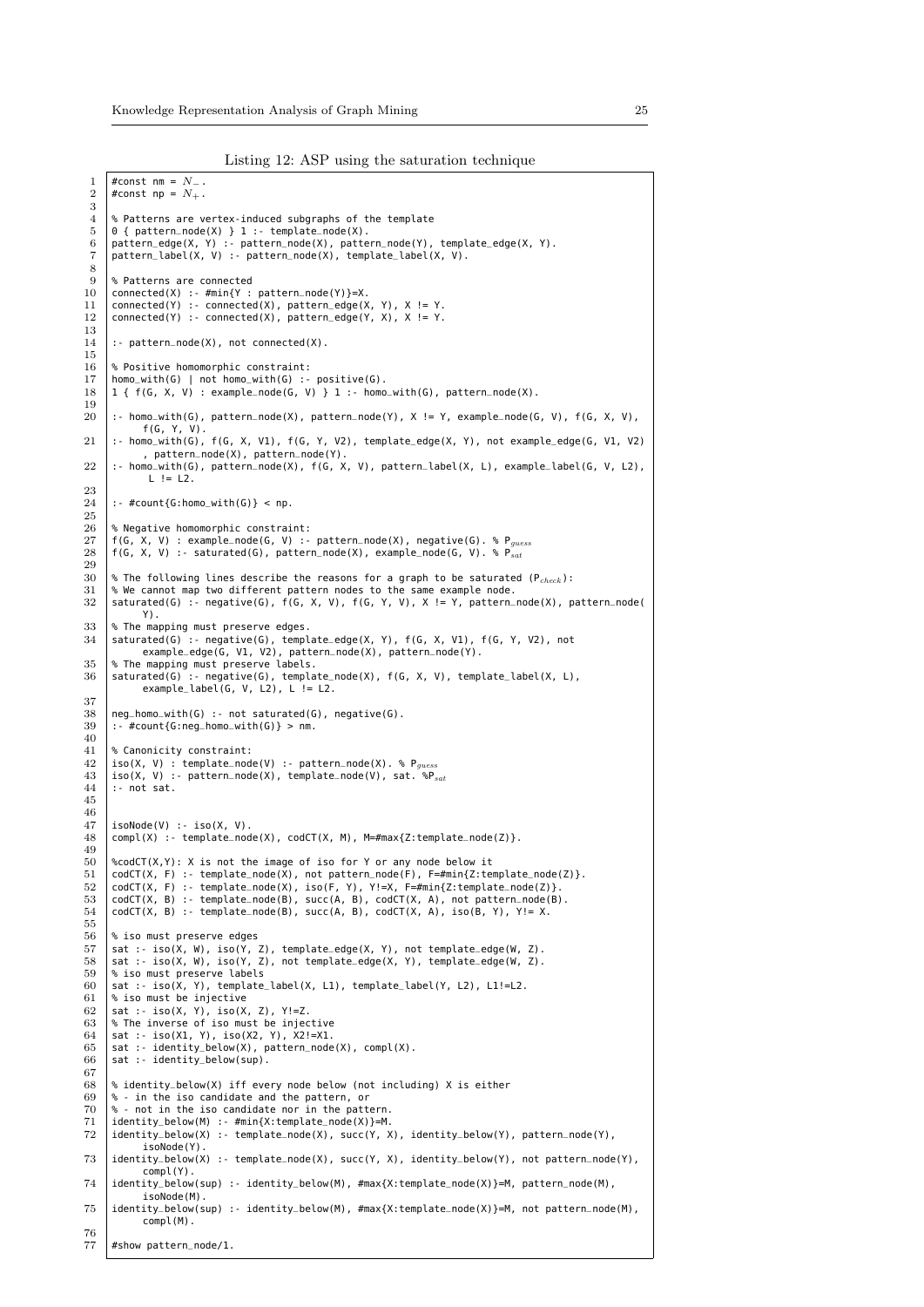<span id="page-25-0"></span>

| Property                 | IDP                    | ASP                     |  |  |  |  |  |
|--------------------------|------------------------|-------------------------|--|--|--|--|--|
| 1. Graph as a single     | No: Global disjoint    | No: Global disjoint     |  |  |  |  |  |
| object                   | union technique        | union technique         |  |  |  |  |  |
| 2. Independence of       | No: Global disj. union | No: Global disj. union  |  |  |  |  |  |
| homomorphisms            | & partial function     | & partial function      |  |  |  |  |  |
| 3. Similarity of $>$ and | Partial: Similar but   | No: Requires            |  |  |  |  |  |
| $\leq$ constraint        | theory splitting       | saturation technique    |  |  |  |  |  |
|                          | required               |                         |  |  |  |  |  |
| 4. Multiple patterns     | No: theory splitting   | Yes: Using saturation   |  |  |  |  |  |
| (isomorphism)            | required               | technique               |  |  |  |  |  |
| 5. Connectedness         | Yes: Using inductive   | Yes: Using ASP rules    |  |  |  |  |  |
|                          | definitions            |                         |  |  |  |  |  |
| 6. Multiple inferences   | Yes: Model checking,   | Yes: Model checking.    |  |  |  |  |  |
|                          | expansion,             | expansion,              |  |  |  |  |  |
|                          | minimization           | minimization            |  |  |  |  |  |
| 7. Single solver call    | No: Two calls, one     | Partial: One answer set |  |  |  |  |  |
|                          | model per pattern      | per pattern             |  |  |  |  |  |

Table 1: Summary of the desirable properties in IDP and ASP

### <span id="page-25-1"></span>4.4 Performance experiments

In this section, we will investigate the performance of both the IDP as well as the ASP model. These experiments were performed on a Ubuntu 16.04 LTS system with an Intel i7-4770 CPU @ 3.40GHz, with 8GB RAM, on which IDP (version 3.7.0) and Clingo (version 5.2.2) were installed. Every experiment was run with an 8 GB memory limit and a 20 hour time limit.

We created graph mining problem instances from two well-known machine learning datasets [\[38\]](#page-41-2): mutagenesis and yoshida. These datasets consist of a set of labeled graphs representing labeled molecules;

- in yoshida 265 molecules are ranked according to their bioavailability, and
- in mutagenesis, 230 molecules are trialed for their mutagenicity on Salmonella.

Most discussions of state-of-the-art specialized algorithms do not use any negative examples. However, the mutagenesis dataset allows us to characterize 92 molecules as 'negative', specifically those who inhibit the mutability of Salmonella (i.e. a mutagenicity of  $\leq$  1). As our specifications easily accommodate a dataset with negative examples, we create graph mining instances from the *yoshida* and mutagenesis datasets by randomly selecting one positively labeled graph from the dataset to serve as the template required for our solution. Next, we chose values for  $N_+$  and  $N_-$ : For *yoshida*, which only has positive examples, we chose an  $N_+$  value of 26 (10% of the dataset). For mutagenesis we chose an  $N_{+}$  of 90 (66% of the positive examples) and 30 (33% of the negative examples). We used both the ASP and the IDP solution to compute 120 canonical (i.e. non-isomorphic) patterns.

#### 4.4.1 Results

Yoshida: The results for the *yoshida* dataset are visualised in **Figure** [7](#page-26-0) (Note the need for different scales). Since IDP as a byproduct, can list all isomorphic solutions for each canonical pattern, we could and have cross-validated the results of both solvers.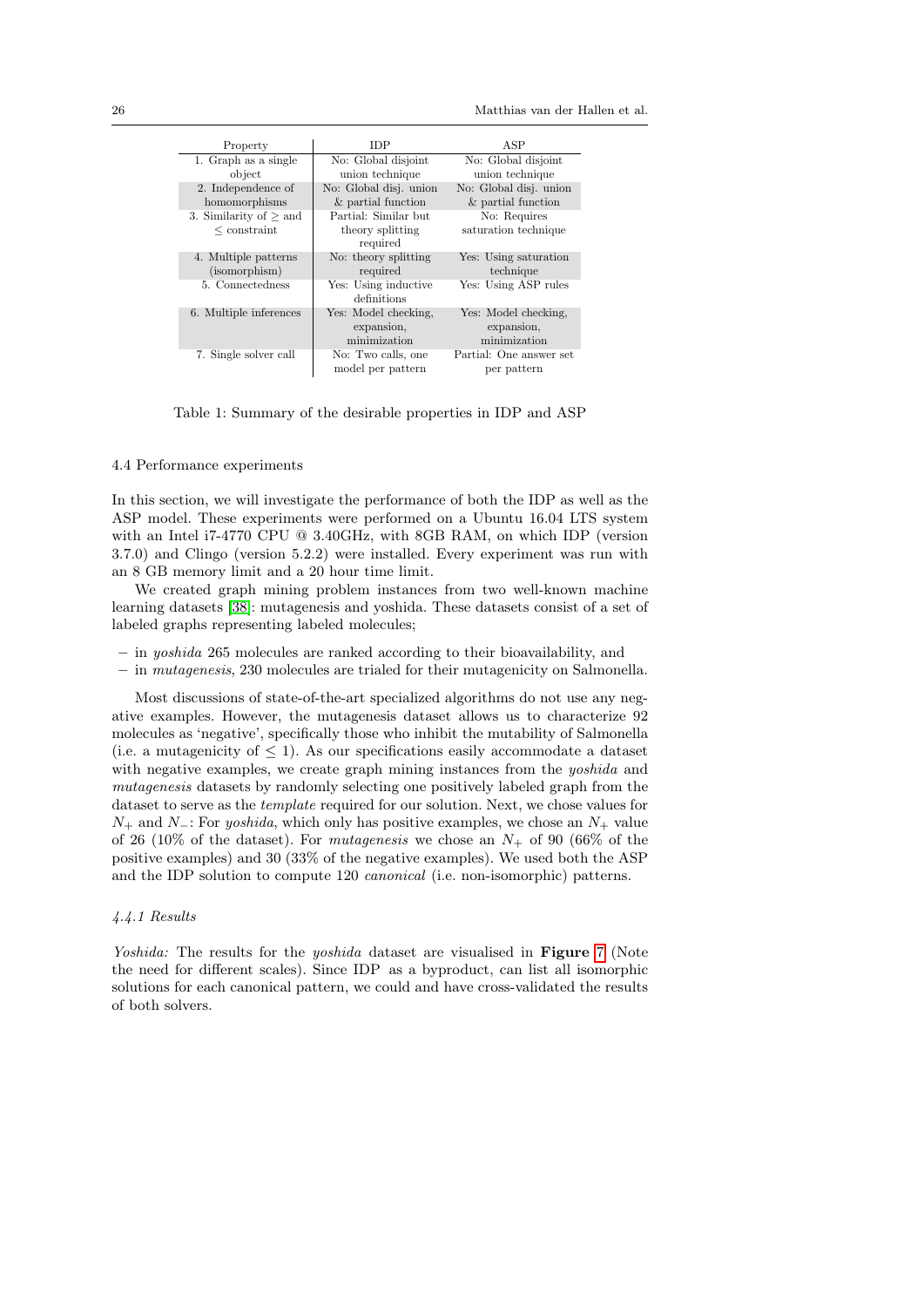<span id="page-26-0"></span>

<span id="page-26-1"></span>Figure 7: Cumulative run times for the Yoshida dataset.



Figure 8: Cumulative ASP run time for the mutagenesis dataset.

It is clear that the ASP solution, which utilizes a single solver process, outperforms the IDP system, which must repeatedly ground the same problem due to the interaction of generating pattern candidates satisfying the positive homomorphic constraint and checking canonicity of pattern candidates. As the yoshida dataset only contains positive examples, we can also illustrate the performance of state-of-the-art specialized algorithms. However, specialized algorithms such as gSpan generally mine all patterns, and do this without requiring a specific template graph: it can use any graph in the database as a template. As such, we have mined all patterns for our *yoshida* instance; this takes about 1.39 seconds for gSpan [\[36\]](#page-40-10). Comparatively, when Clingo (ASP) and IDP are asked to mine all patterns, ASP takes about 282.5 seconds, whereas IDP does not finish within the time limit of 20 hours.

*Mutagenesis:* When mining the mutagenesis dataset for patterns with  $N_+ = 90$ and  $N_ = 30$ , IDP does not find any patterns before the time limit of 20 hours has passed. The results for ASP are shown in **Figure** [8,](#page-26-1) which mines 120 patterns in a little under four hours.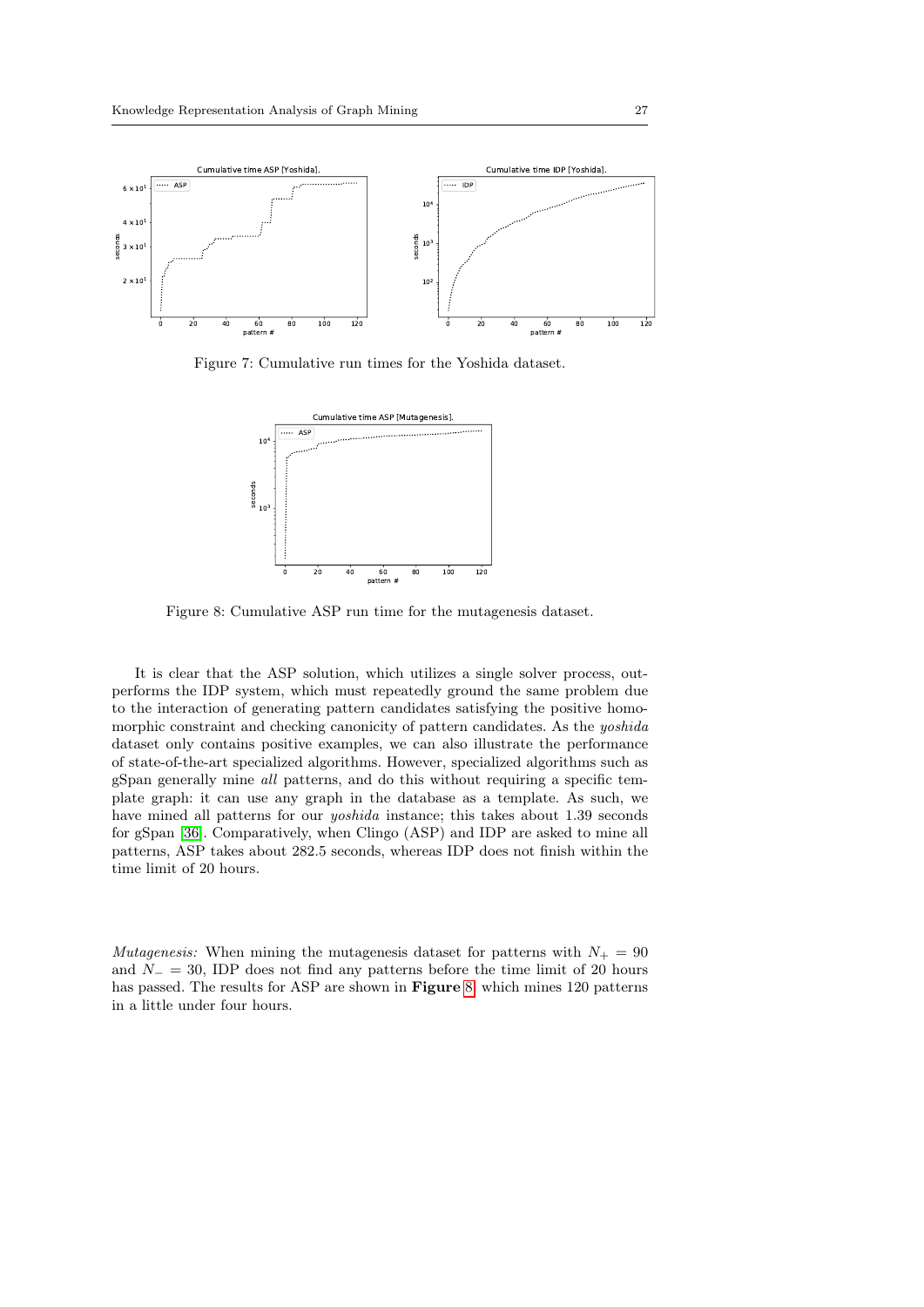### 4.4.2 Discussion

It is clear from these experiments that state-of-the-art specialised algorithms outperform our declarative solutions by several orders of magnitude. However, our declarative solutions can easily be extended to support negative examples, such as those in the mutagenesis dataset, whereas specialised algorithms require an extensive overhaul. This is an example of the level of Elaboration Tolerance [\[33\]](#page-40-0) that declarative languages exhibit. This gives declarative approaches a great benefit in use cases where performance is not the primordial factor, for example while prototyping or when requirements frequently change.

These experiments also show a clear divide between the ASP language and the IDP language. While ASP solvers can natively support constraints with universal second-order quantification (i.e.  $\Sigma_2^p$ ), IDP must resort to multiple solver instances tied together using procedural code. As a result, IDP must ground the problem repeatedly and, as communication between the solver instances is limited, is not able to learn valuable information about when a candidate will or will not pass the checks performed by different solver instances. On the other hand, constraints featuring second-order universal quantification are only supported by ASP using the advanced saturation technique, reducing the 'naturality' of the encoding. In the next section, we reconsider the higher-order model of Section [3,](#page-6-0) and look how declarative systems, in particular IDP, can introduce support for such higher-order models.

#### <span id="page-27-0"></span>5 Solver Techniques

In the previous sections, we have established that (1) an intuitive encoding of the graph mining problem exists using higher-order logic, and that (2) encoding techniques are required to express the problem in a specification language based on first-order logic. Regrettably, these encoding techniques decrease the graph mining model's intuitiveness and can be a significant hurdle for the modeller. This section investigates the encoding techniques encountered in Section [4](#page-11-0) so as to identify ways to generalise these techniques and integrate them in the solver, effectively shifting the burden of these techniques from modeller to solver by supporting higher-order specifications. Specifically, integration techniques are suggested for the state-of-the-art IDP-system, which currently uses a typical ground-and-solve technique [\[26\]](#page-40-11). In a ground-and-solve system, two distinct phases can be identified: in the first phase, all quantifications are instantiated such that the encoding does not contain any variables, while in the second a SAT-solver finds a model for the resulting ground instance. In general, techniques that support higher-order logic will interleave these two phases in various degrees.

One concern typically raised in the context of solver for higher-order logic is that rising language expressivity will go hand in hand with decreasing performance. From a theoretical point of view, this is clearly a valid concern, however our hypothesis is that, in practice, expressing real-world problems using higher-order logic does not necessarily include a performance loss with respect to their previous first-order encodings. Furthermore, the additional structure expressed in higherorder encodings might even allow for a performance gain. Specifically, an important aspect through which we think a higher-order encoding, when supported with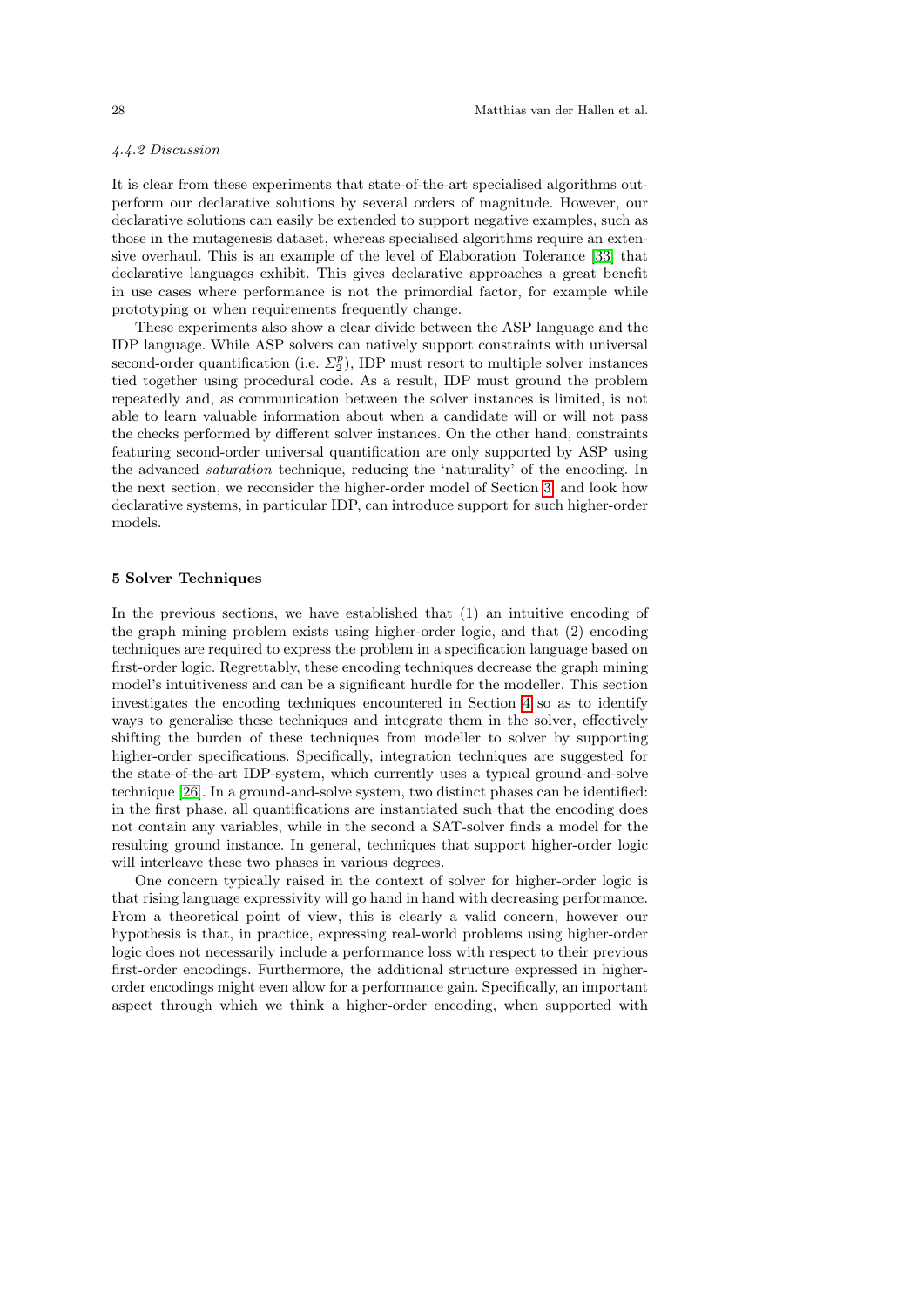$\frac{2}{3}$ 

<span id="page-28-0"></span> $^5$  6  $\,$ 

Listing 13: Excerpt of the HO specification of graph mining

```
1 homomorphism((N1, E1, L1), (N2, E2, L2)) ←
2 \begin{array}{lcl} \left( \exists_{SO} \ \textsf{F} \ [ \textsf{N1}: \textsf{N2}]: \ (\forall \ \textsf{x}, \ \textsf{y} \ [ \textsf{N1}]: \ \textsf{x} \neq \textsf{y} \end{array} \Rightarrow \ \textsf{F(x)} \neq \textsf{F(y)} \ ) \ \land \ \left( \forall \ \textsf{x} \ [ \textsf{N1}] \ \textsf{y} \ [ \textsf{N1}]: \ \textsf{E1(x, y)} \implies \textsf{E2(F(x), F(y))}) \ \land \ \end{array} \right.4 (\forall x [N1]: L1(x) = L2(F(x)))).
         (#{ Pos : positive(Pos) \land homomorphism((N,E,L), Pos) } \geq N_+)
7 ...
```
the right solver techniques, can in increase performance is independence analysis, i.e. the discovery of independent subproblems. Some support for the claim that better independence analysis will lead to better performance can be found on the propositional level, in recent work [\[31,](#page-40-12) [37\]](#page-41-3) from the Quantified Boolean Formulas (QBF) research community. This work shows the benefit of estimating or learning the dependencies between quantifications of propositional variables. Writing down knowledge in a more expressive language such as higher-order logic leads to the availability of additional structure and latent constraints within the knowledge specification. Often, using the additional structure available, we already express many interesting (in)dependencies. Consider the following two examples: First, when we existentially quantify over a (set of) higher-order object(s) satisfying a constraint, we can look for this (set of) object(s) independently from the larger problem. Second, in the case of a universal quantification of a higher-order object, we can check the relevant constraints for every possible instantiation of this higherorder quantification separately.

Returning to the higher-order modelling of graph mining, for example, it is clear that the question of whether two specific graphs match is a subproblem which can be solved independently of other matchings. This independence is signalled by the quantification over graphs  $(N, E, L)$  (Line [6](#page-28-0) of Listing [13\)](#page-28-1), even though it is hidden in the aggregate expression counting homomorphisms. Further evidence of the independence can be found in the definition of homomorphism/2, as it uses only two types of symbols: locally quantified symbols and predicate arguments. A smart solver should analyse the higher-order specification to detect and exploit these (in)dependencies, and, when discussing solver techniques, we will pay specific attention to how this can be achieved.

#### 5.1 Nested Solvers

As was pointed out in Section [4,](#page-11-0) two of the main issues with higher-order encodings for systems such as IDP are  $(1)$  the  $\forall$  quantification over higher-order objects such as functions and predicates, and (2) the occurrence of local quantification, both existential as well as universal. The technique of nested solvers addresses both these issues: when presented with a universal quantification or any local quantification over a function or predicate, the solver can spawn another, secondary instance of itself which is identical except for the specification being solved. Indeed, this second instance, also called an *oracle* is initialised with that part of the original specification where the quantified symbol is in scope, possibly transformed to an existential quantification.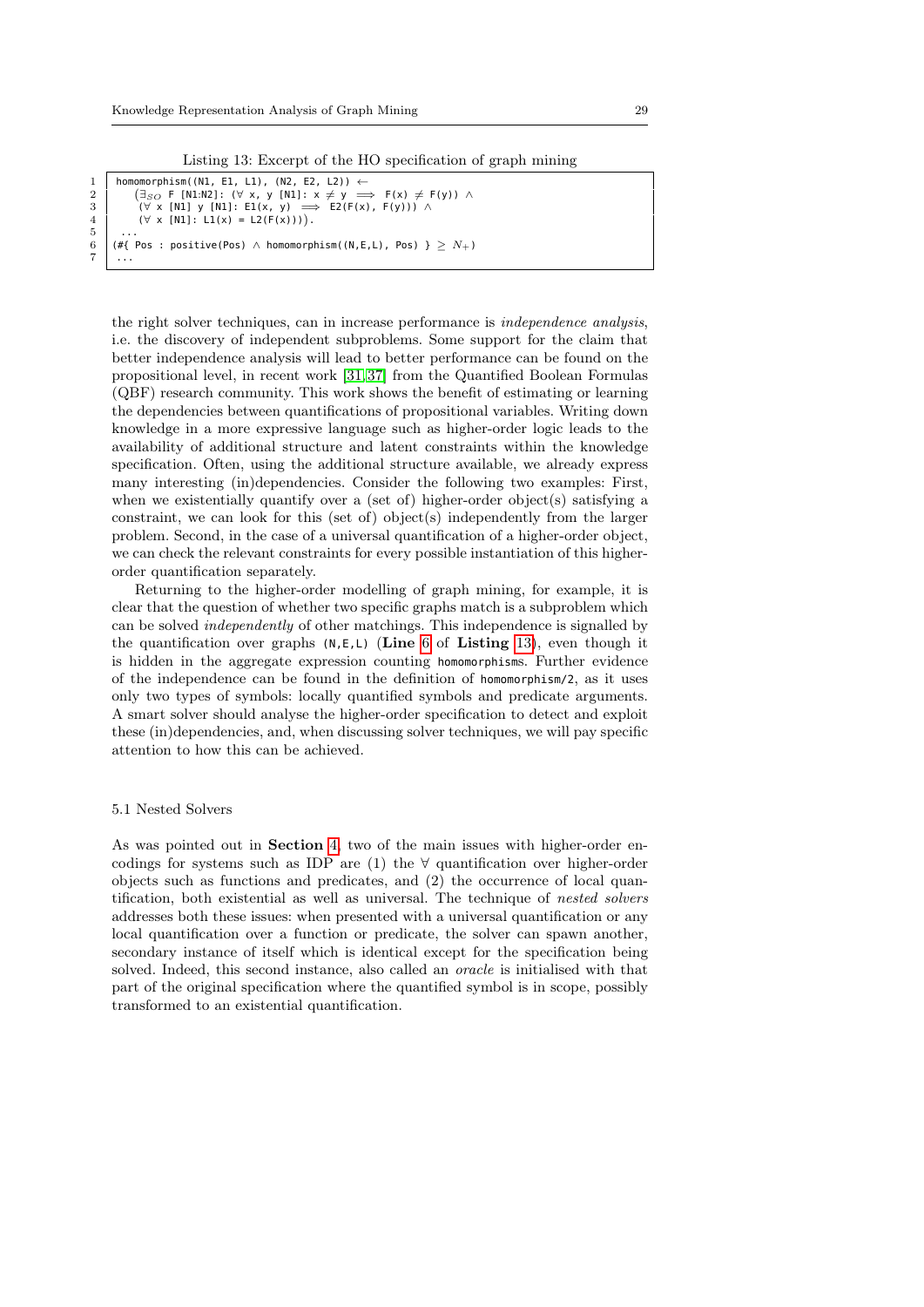At the propositional level, Bogaerts et al. [\[6\]](#page-39-14) recently explored the idea of solving QBF instances using nested SAT solvers supporting CDCL, with favourable results. Their underlying idea is to use the identity  $\forall \bar{x} : \phi_1 \Leftrightarrow \neg \exists \bar{x} : \neg \phi_1$  to transform arbitrary formulas to the form  $\exists \overline{x} : (phi \wedge \neg \exists \overline{y} : \psi)$ . They show how the top solver can perform standard SAT-solver propagation on  $\phi$ , and how the second solver (the oracle) can check whether there exists an assignment  $\overline{y}$  satisfying  $\psi$ . It is important to note that as the transformation above introduces negations in front of the quantification  $\exists \overline{y}$ , the oracle call is performed within a negative context: models M of  $\mathcal{O}_{\psi}$  are transformed into conflicts and learned clauses C for the top solver. This approach effectively construes a QBF solver, and as predicted, this technique can exploit (in)depencies. While QCDCL [\[32\]](#page-40-13) traditionally limits the order in which variables can be decided to the order in which they are specified in the quantifier prefix, this restriction is not necessary when working with nested solvers, opening up research tracks on the effects of eager versus lazy calling of the nested solver, or the effect of splitting up variables within a single quantifier prefix level if they are independent.

This technique, taken from the propositional level, can be recreated at the predicate level by rewriting and splitting theories and handing them off to separate, nested solvers functioning as oracles. As on the propositional level, we are faced with the same trade off between eager and lazy calling of nested solvers. Another research challenge is the transformation of models  $\mathcal M$  to learned clauses  $\mathcal C$ : as multiple models for the oracle's theory can exist, one can follow different approaches for transforming one or more models of the theory into a learned clause.

On the level of predicate level, the nested solver technique is closely related to "modulo-theory" frameworks such as SAT-modulo-theory or ASP-modulotheory [\[19\]](#page-40-14). These frameworks offer a way of injecting procedural code for complex problems using global constraints. One example is the injection of prefixprojection [\[27\]](#page-40-15) in recent declarative approaches to sequential pattern mining [\[4\]](#page-39-15). By contrast, the nested solvers technique does not inject procedural code, instead it injects another solver instance (an oracle). Thus, in the nested solver approach, even the injected knowledge is specified declaratively, and, in a full implementation, the split points between the levels of solvers are introduced without involvement of the user.

Nested solvers in Graph Mining: Turning back to graph mining, and looking only at the positive homomorphism requirement and the non isomorphism requirement, we identify three different strategies for introducing oracle calls to the graph mining problem. These three strategies correspond to different options for splitting the graph mining specification, and we will call these strategies the monolithic, the semi decomposed and the fully decomposed strategies. All three are visualised in Figure [9,](#page-31-0) where every (sub)solver or oracle call is represented as an IDP block, and the different positive example graphs are labeled as Ex1, Ex2 and Ex3. In each case, the main or top-level solver is the leftmost IDP block, responsible for generating candidates.

– The monolithic strategy is the default strategy as explained in Section [4.2.2.](#page-23-0) As such, this strategy could only gain from a tighter integration between solver instances, which would allow reuse of grounding and efficient communication of learned clauses.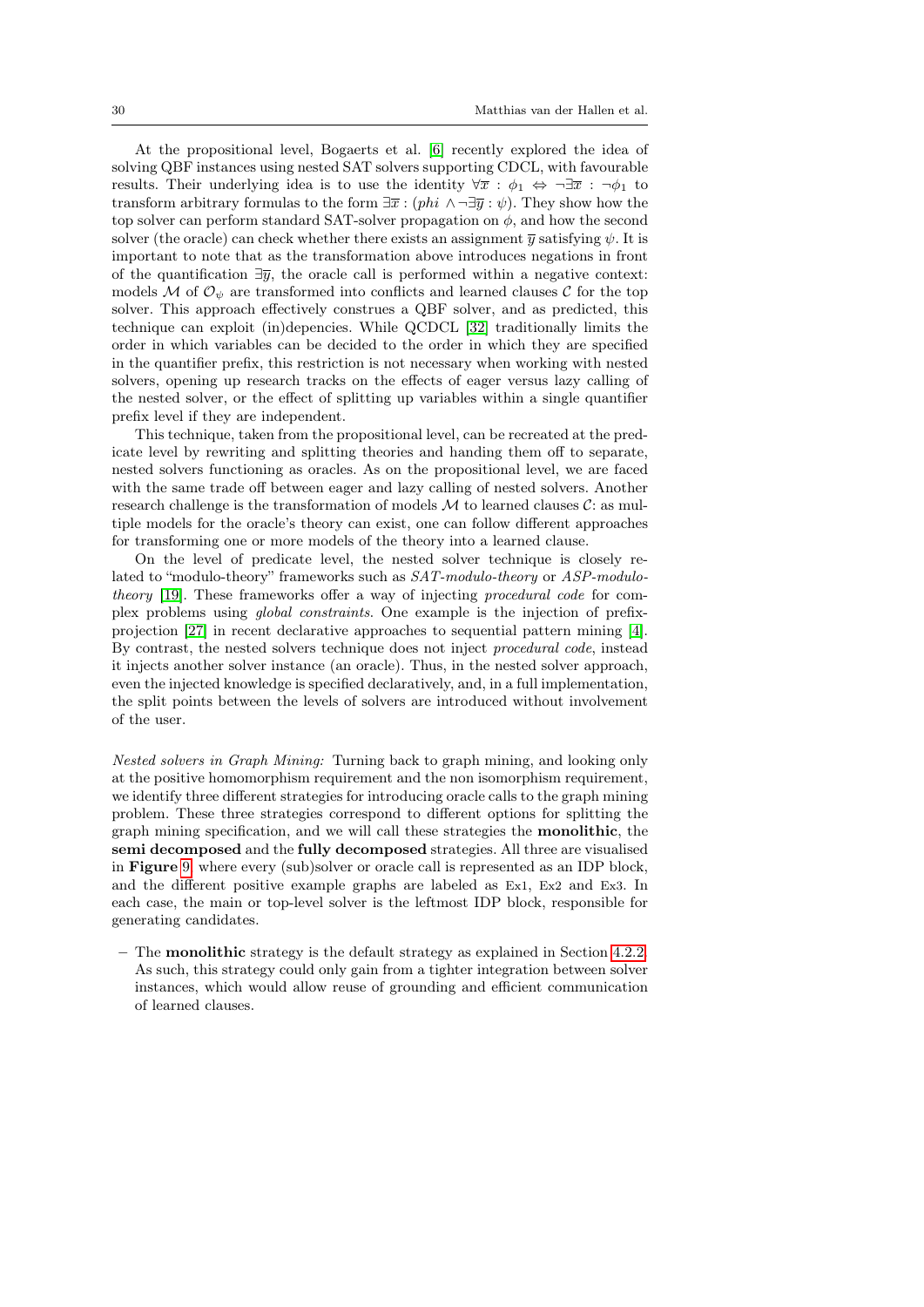This strategy splits off the generation of a pattern candidate and checking the positive homomorphism constraint, from the non isomorphism check. It thus consists of only two solver instances: one that takes the template and all example graphs, subsequently producing a pattern candidate satisfying the positive constraint; and one that, using the other patterns, checks whether a pattern candidate is isomorphic to an already discovered pattern. This second solver then reports back to the first, and the necessary clauses are generated to prevent generating the same pattern candidate again.

- The **semi decomposed** strategy further splits off the *generation* of a pattern candidate from the test phase where the solver checks whether the pattern candidate is homomorphic with sufficiently many positive example graphs. Based on the outcome of this check, the solver either reports back to the first solver which can register that the pattern candidate was not a valid pattern and generates the necessary clauses to prevent regeneration, or it passes the pattern candidate on to a third solver performing the non isomorphism check as in the case of the monolithic strategy.
- the fully decomposed strategy exploits the independence between the different positive example graphs; it introduces a separate oracle call for each example graph, reporting the results of the checks to an aggregation unit. This aggregation unit then reports back to either the first solver or to another solver performing the non isomorphism check as in the case of the **monolithic** strategy.

Note that all three strategies split the theory on points where quantifications are used within the theory; in fact, they each correspond to a splitting strategy:

- The **monolithic** approach splits *only* when encountering a second-order universal quantification, which would put the problem outside of the expressive power of a conventional SAT solver.
- The **fully decomposed** approach splits the theory when encountering any second-order quantification; this includes the existential second order quantification present in the definition of homomorphism/2 in Listing [13.](#page-28-1)
- The **semi decomposed** approach splits the theory on the outermost quantification for any rule containing any second-order quantification.

As it is possible that after splitting, the theory being split off still contains formulas with second-order quantifications, the splitting rules must be performed recursively.

Experiments: To get an idea of the performance of the nested solvers technique, and whether it might lead to some performance gains, we mimicked the implementation of a nested solver, without implementing a fully functional nested solver. By introducing a 'pipeline' of separate IDP3 call instances, our implementation replicates the different oracle calls in the nested solver approach, while being specifically tailored to graph mining. It uses an imperative language to manage the different calls and modify the models  $\mathcal{M}_{\psi}$  of oracle calls to new clauses  $\mathcal{C}_{\psi}$  added to subsequent calls.

For each strategy proposed above, we have introduced a corresponding 'pipeline' in the experiments. The experiment is set up such that every pipeline mines a certain amount of patterns from a dataset. Like most imperative solutions, they do this in a fixed order: first patterns of length  $n$  are mined, starting with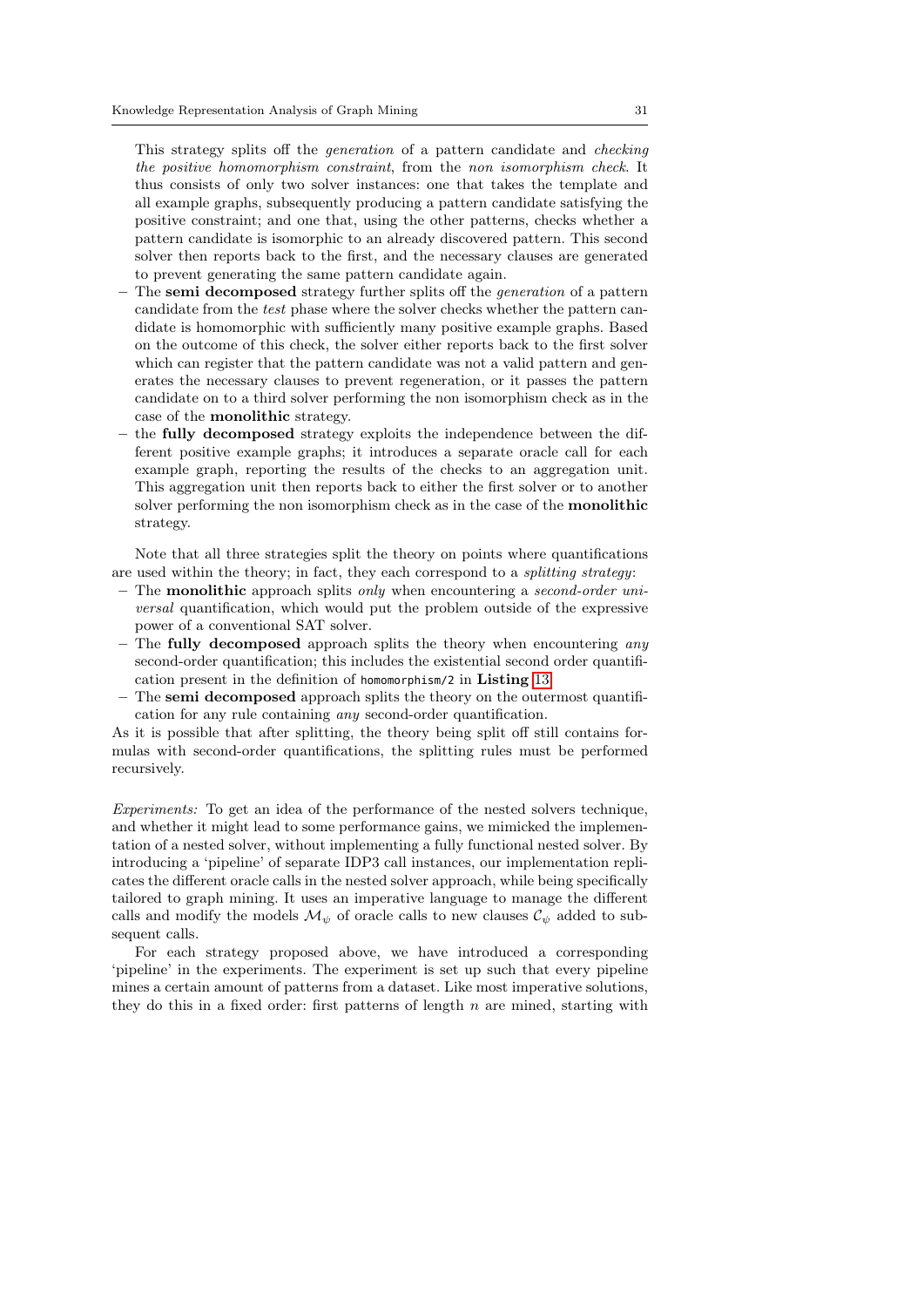<span id="page-31-0"></span>

Figure 9: The three different strategies proposed for subsolvers.

 $n = 2$ , raising the length of the mined patterns to  $n + 1$  whenever all patterns of length  $n$  are mined. This fixed order allows exploitation of an *anti-monotonicity* property often used by imperative solutions: Whenever a pattern candidate fails the positive homomorphism check, every extension of this pattern candidate will also fail the positive homomorphism constraint.

This property can easily be encoded as additional knowledge in a higher-order specification of the graph mining problem, as it defines a predicate isPattern/1 representing whether or not a graph  $\mathcal G$  is a pattern. When we look at the proposed strategies, both the semi and fully decomposed pipeline capture the necessary information for exploiting the anti-monotonicity property: they signal both the valid as well as the invalid pattern candidates through the imperative interface managing the different oracle calls. However, the monolithic pipeline does not; invalid pattern candidates are discarded internally in the solver instance handling candidate generation and the positive constraint. As a result, the invalid pattern candidates of length  $n$  cannot be used by the **monolithic** pipeline to additionally filter the candidate generation when it starts searching for patterns of length  $n+1$ . As a result, the **monolithic** pipeline does not exploit the *anti-monotonicity* property, but also does not impose a search direction, which can become an advantage for certain datasets.

Dataset generation  $\mathcal{C}$  specifications: To test the performance of all three pipelines, we have reused the *yoshida* dataset from Section [4.4,](#page-25-1) and have modified the *muta*genesis dataset by labeling all molecules as positive. This modification is motivated by two key insights: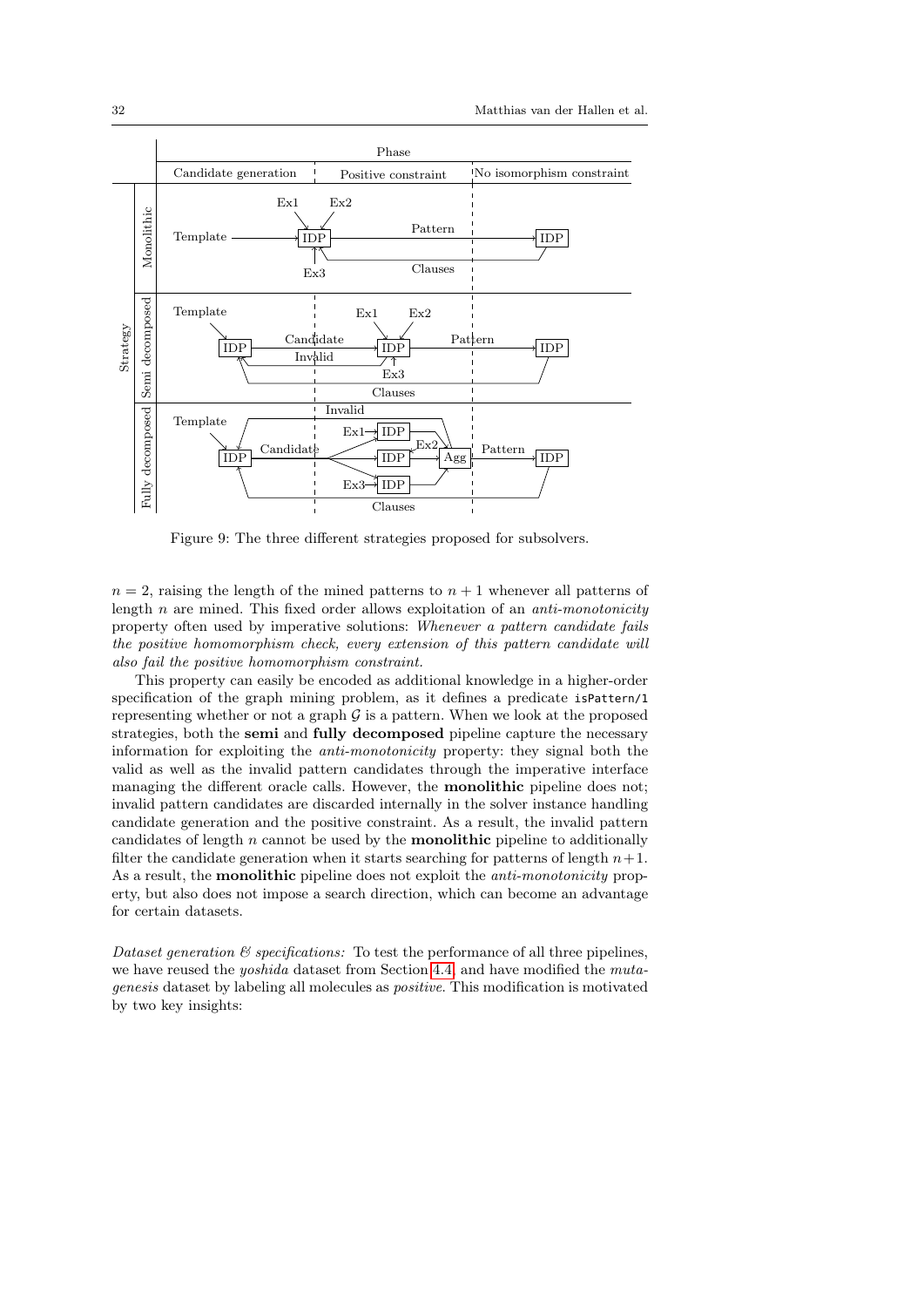- 1. Specialized algorithms do not feature negative examples,
- 2. When splitting the model into multiple theories solved by separate oracles, the theory for negative examples is the same as that for the positive examples. The only difference is how the satisfiability results are handled: for negative examples, an UNSAT is handled as a SAT for the positive examples and vice versa.

Lastly, we have also created a graph mining problem from the well known bloodbarr dataset [\[30\]](#page-40-16), where 413 molecules are ranked according to the degree to which the molecule can cross the blood-barrier stream.

We have reused the approach described in Section [4.4,](#page-25-1) and ran experiments using the same machine and time/memory limits.

Results: Figure [10](#page-33-0) shows the resulting cumulative runtimes for each of the pipelines on a log-scale y-axis, and a boxplot of the time spent mining each pattern for the fully decomposed and the semi decomposed pipelines. Our boxes cover the data from the first quartile  $(Q1)$  to the third quartile  $(Q3)$ , while the whiskers extend to the last datum less than  $Q3$  plus 1.5 times the interquartile range (IQR). All other data points are considered outliers, and are plotted as individual dots. A horizontal dotted line indicates the median. For the Bloodbarr datasets, no results for the monolithic pipeline could be given, as it exceeded the memory limit of 8GB.

Focussing on the difference between the semi and fully decomposed pipelines, all three datasets (Figure [10b\)](#page-33-1) show a similar factor of two difference in favor of the fully decomposed pipeline. The difference between the pipelines that use oracles for the positive constraint on the one hand (the semi and fully decomposed pipelines), and the monolithic pipeline on the other hand, suggests that a large benefit can be achieved from using a separate oracle for the checking phase.

Furthermore, the difference between the semi and fully decomposed pipelines shows that the benefit of introducing oracles, at least in graph mining, increases when we further introduce an oracle call for each independent graph. Recall that the possibilities for decomposition in the graph mining case are found by syntactical analysis; they correspond to second-order quantifications, and their position in the hierarchy relative to each other and other, first-order quantifications. In fact, this is why we advocate the use of local quantifications, as opposed to having to quantify all second-order symbols in the vocabulary. This syntactical argument suggests that finding good decompositions for other problems based on the presence of second-order quantifications is feasible.

In fact, the semi and fully decomposed strategies can mine 120 patterns from the yoshida dataset in 1633 and 1255 seconds respectively. Likewise, for the mutagenesis dataset, these strategies mine the 120 requested patterns in 1996 and 939 seconds respectively. While this is still an order of magnitude larger than ASP, we note that in these experiments we focussed on how many oracles should be introduced and where, and as a result, IDP must still repeatedly ground each theory.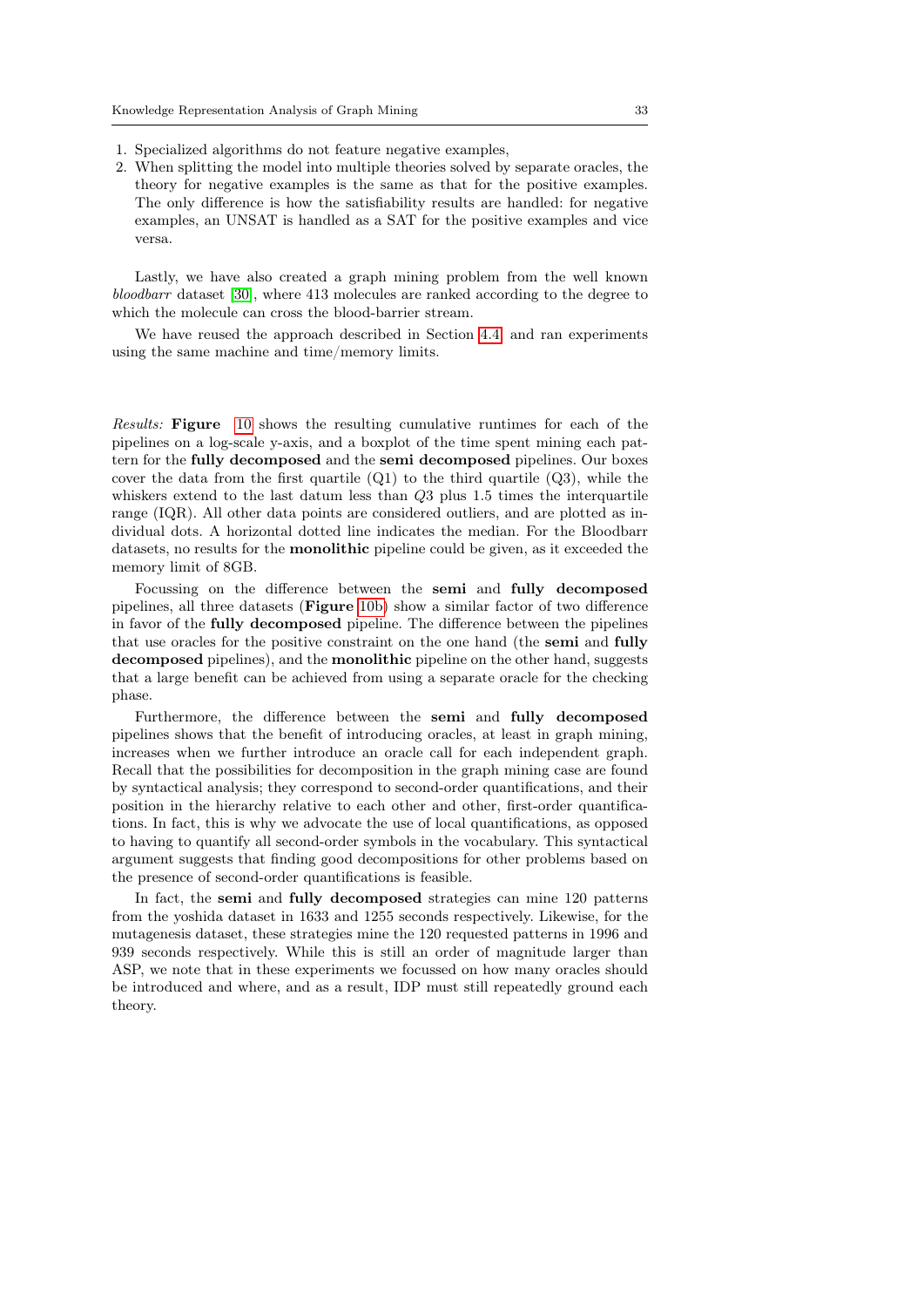<span id="page-33-0"></span>

(a) IDP results for the bloodbarr dataset, with  $N_{+}=41$ .

<span id="page-33-1"></span>

(b) IDP results for the mutagenesis dataset, with  $N_{+}=23$ .



(c) IDP results for the yoshida dataset, with  $N_{+}$ =26.

Figure 10: Cumulative runtimes and time spent per pattern by IDP for the three datasets with only positive examples.

# <span id="page-33-2"></span>5.2 Lazy Grounding

The third issue with higher-order encodings, as pointed out in Section [4,](#page-11-0) concerns the data representation of sets of higher-order objects, such as graphs in the graph mining problem. While the *disjoint union* technique proposed in **Section** [4](#page-11-0) can be used, even automating the rewrite so it is no hinderance for modellers, one problem is that it tends to produce very large groundings. Furthermore, the earlier introduced nested solvers technique results in a system that has to ground not just the main theory, but also has to ground theories for every nested solver, while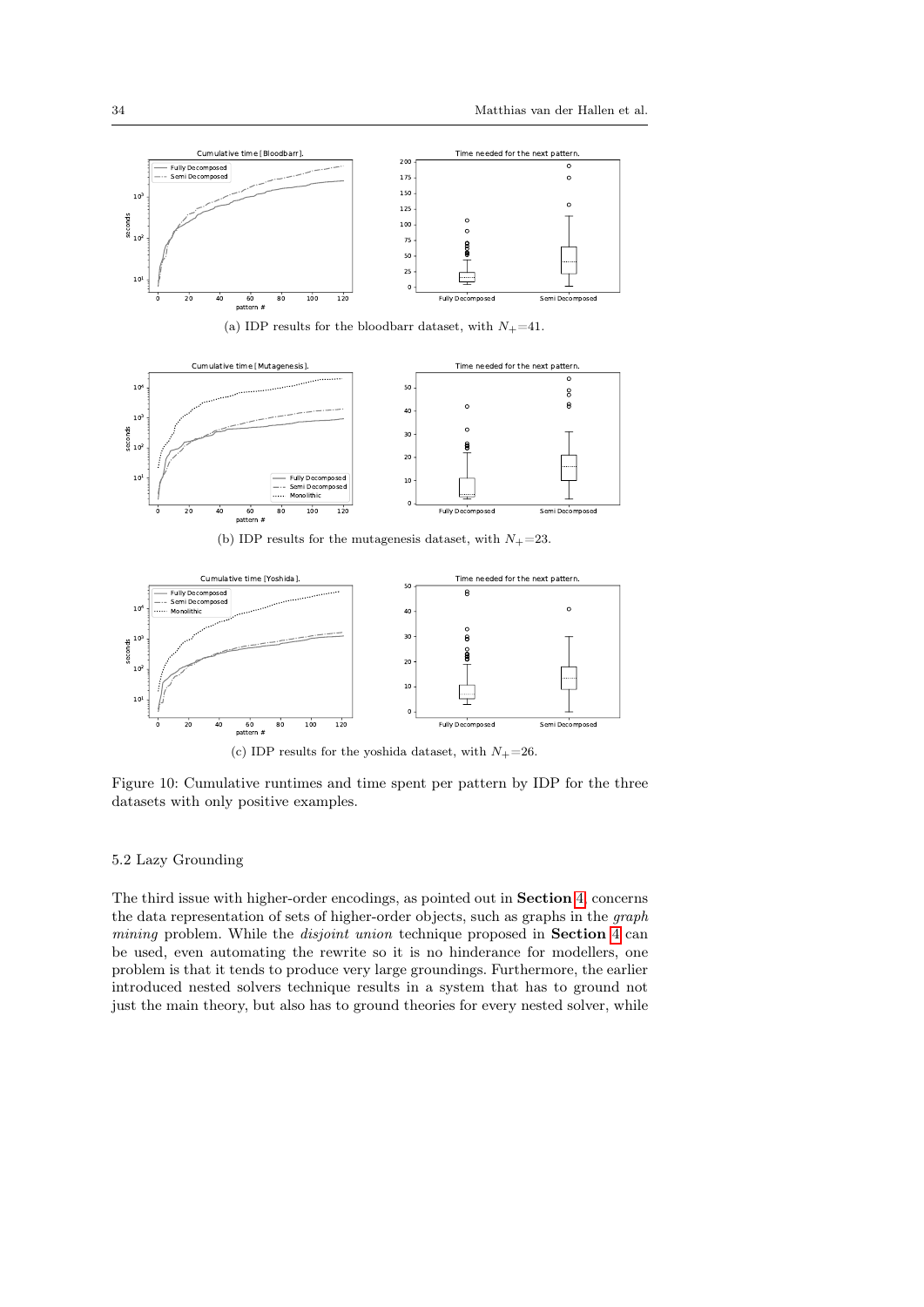retaining as many grounding optimization techniques as possible. This problem could be mitigated by using the lazy grounding technique.

Lazy grounding is a technique where theories are only grounded partially: only those parts of the theory that are relevant to finding a satisfying assignment are grounded. The framework of de Cat et al. [\[10\]](#page-39-16), for example, uses the concept of justifications to denote a way of generating a complete assignment for non-grounded parts of the theory. It then suffices to ground parts only if it is not possible to construct a justification for them anymore. An experimental algorithm for model expansion with lazy grounding based on this framework has been implemented within IDP.

Experiments: To get an indication of the impact of lazy grounding, we repeated the experiments explained above while enabling lazy grounding for every IDP call covering the 'positive constraint checking' phase. Note that in this case, the disjoint union technique has already been applied manually. This would allow the solver to defer the grounding of example graphs until they are necessary to satisfy the positive constraint. In the 'Ground and solve' setup, the fully decomposed pipeline is able to prevent grounding and solving some example graphs by eagerly evaluating the aggregation and stopping as soon as the threshold is reached, giving it a clear advantage over the semi decomposed pipeline, which has to ground the entire problem first. When using lazy grounding, we expect the semi decomposed pipeline to behave more like the fully decomposed pipeline, as it should be able to bypass any grounding for unnecessary graphs.

Results: Figure [11](#page-35-0) shows for each dataset a histogram of the time needed to mine the next pattern for the semi decomposed and fully decomposed pipelines with ground and search, and the **semi decomposed** pipeline with lazy grounding. These figures show that the lazy grounding option actually causes a slowdown for the semi decomposed pipeline, quite frequently needing significantly more time to check a pattern, as evidenced by the long tail of the semi decomposed pipeline with lazy grounding. Figure [12](#page-36-0) shows, for the mutagenesis dataset, the size of grounding as the number of literals [\(12a\)](#page-36-1) and the memory usage of the semi decomposed pipeline in kilobytes with and without lazy grounding [\(12b\)](#page-36-2). While Figure [12a](#page-36-1) shows that lazy grounding produces smaller groundings, Figure [12b](#page-36-2) shows that the effective memory usage using lazy grounding, while in general smaller, sometimes exceeds that of the default ground  $\&$  solve option.

One possible cause for the apparent slowdown caused by the lazy grounding option is the setup cost of lazy grounding, which can be high: When using lazy grounding, additional data structures are required. Another possible factor is the 'penalty' incurred in the experimental implementation when lazy grounding has to ground an additional graph, w.r.t eagerly grounding all patterns at the same time. Further evidence for this factor can be found by noting that the slowdown with lazy grounding is less dramatic for the mutagenesis and yoshida datasets. From Figure [13,](#page-36-3) which shows a boxplot of the number of example graphs that had to be inspected before accepting or refuting a pattern candidate for each dataset<sup>[4](#page-34-0)</sup>, we can conclude that these datasets are in some sense 'easier', as the fully decomposed pipeline on average has to inspect fewer graphs per pattern candidate for these datasets than for the bloodbarr dataset.

<span id="page-34-0"></span><sup>4</sup> Numbers taken from runs of the fully decomposed pipeline.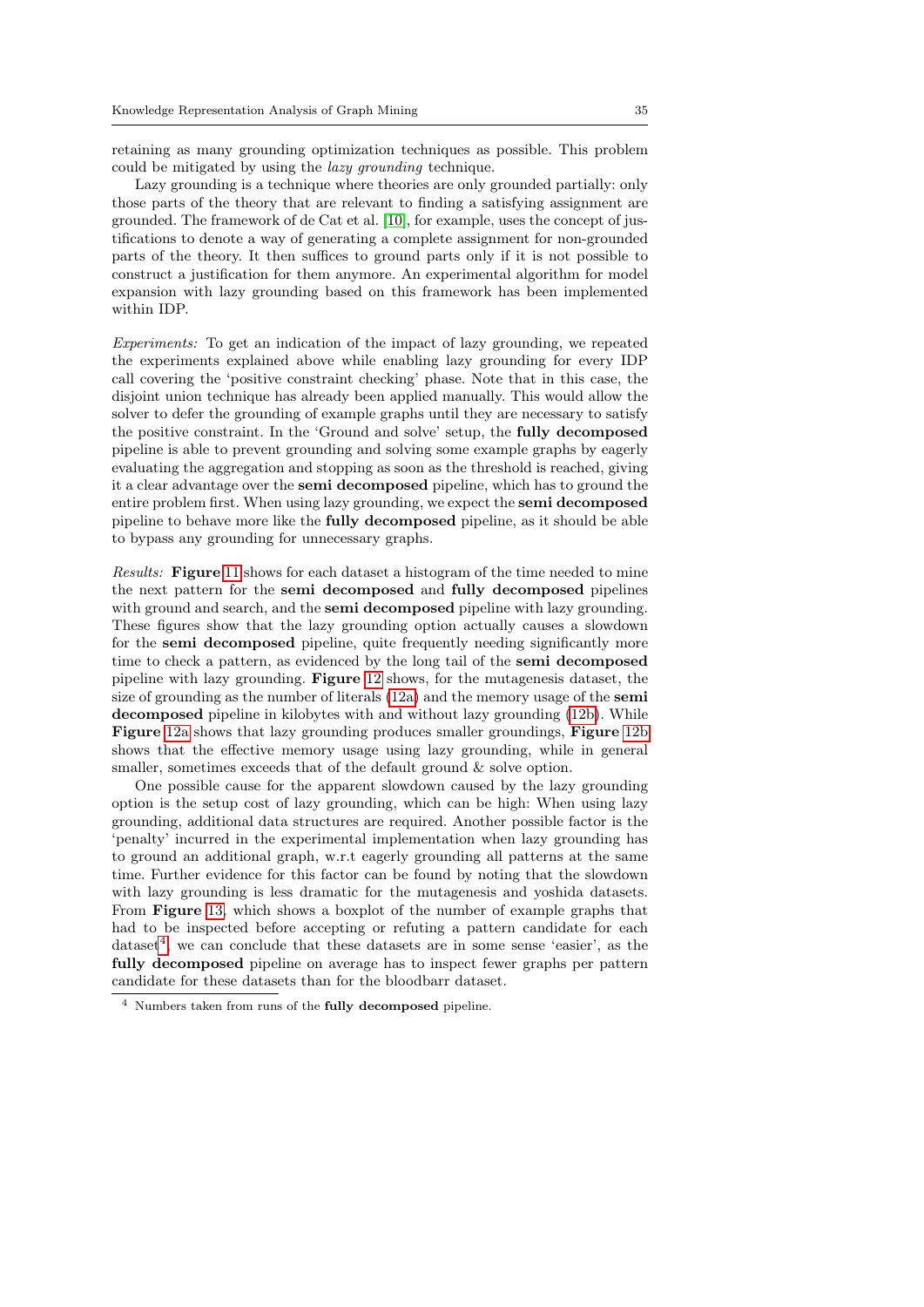<span id="page-35-0"></span>

(a) Lazy grounding effects for IDP on the bloodbarr dataset, with  $N_+ = 41.$ 



Time needed for the next pattern: mutagenesis





(c) Lazy grounding effects for IDP on the yoshida dataset, with  $N_{+}=26$ .

Figure 11: Histograms of time needed to mine the next pattern by IDP. Only strictly positive datasets were used.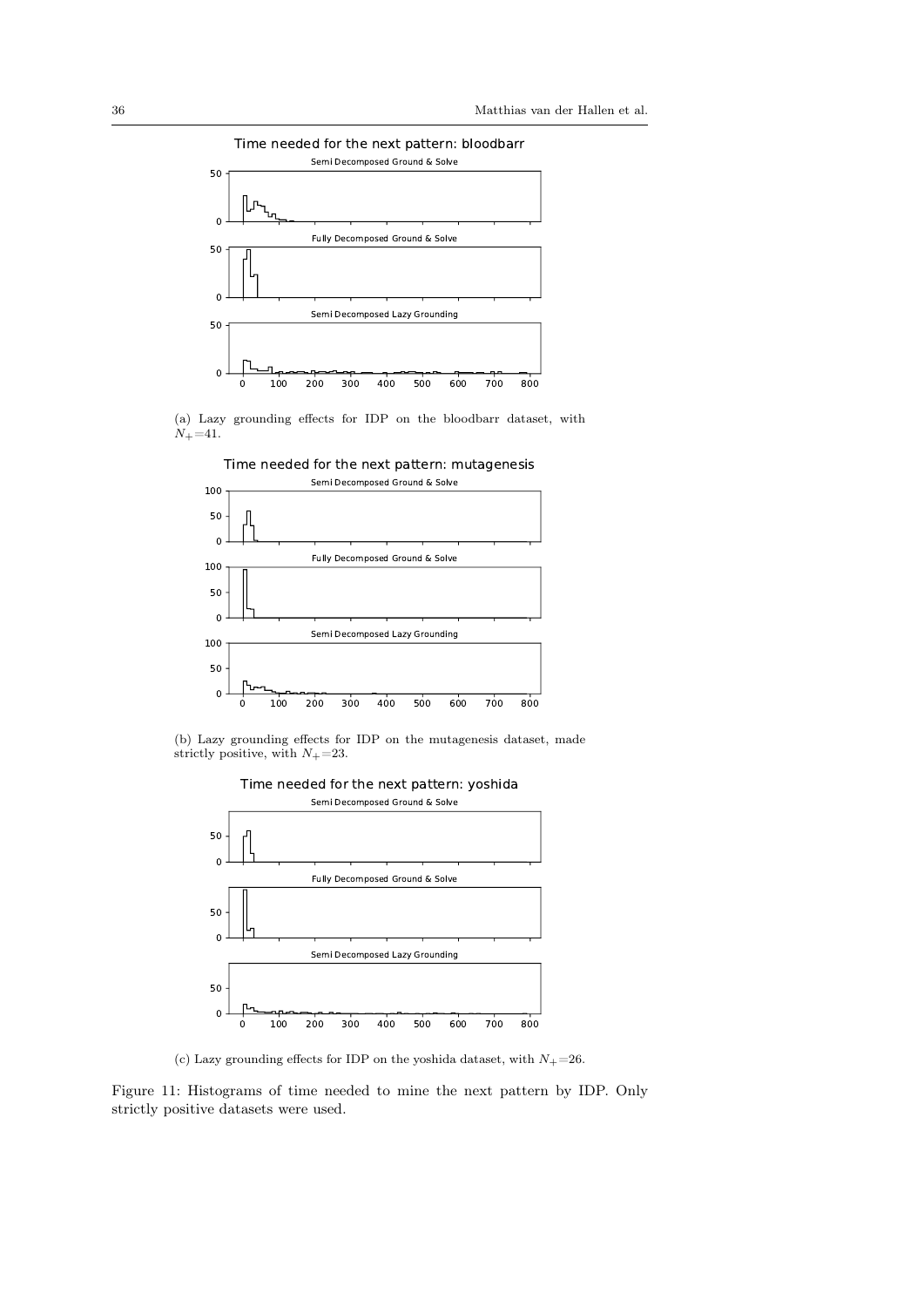<span id="page-36-0"></span>

<span id="page-36-1"></span>(a) Grounding size for pattern check in Mutagenesis dataset, as number of literals.

<span id="page-36-2"></span>(b) Memory usage for pattern check in Mutagenesis dataset, in kilobytes.

<span id="page-36-3"></span>Figure 12: Grounding size (#lits) and memory usage (kilobytes) of Ground  $\&$ Solve and Lazy Grounding approaches in Mutagenesis dataset.



Figure 13: Boxplot:  $\#$  of example graphs inspected before accepting or refuting a pattern candidate.

# 6 Conclusion

Graph mining is an increasingly important task within the realm of data mining. It is being used in bioinformatics, chemoinformatics [\[40\]](#page-41-4), circuit analysis and many other fields. As shown in Section [2,](#page-3-1) it is easily defined mathematically. As Section [3](#page-6-0) has shown, it is also possible to easily transform this mathematical definition into a higher-order logic specification with great clarity. However, support for higherorder logic specifications is limited in current state-of-the-art KR systems.

We specifically (Section [4\)](#page-11-0) looked at how IDP and ASP, two state-of-the-art KR languages, allow one to model the graph mining problem. The resulting firstorder encodings are not straightforwardly derived from the mathematical definition of graph mining, and, relatedly, do not reach the same level of clarity or ease of adaptation. Instead, several encoding techniques such as the disjoint union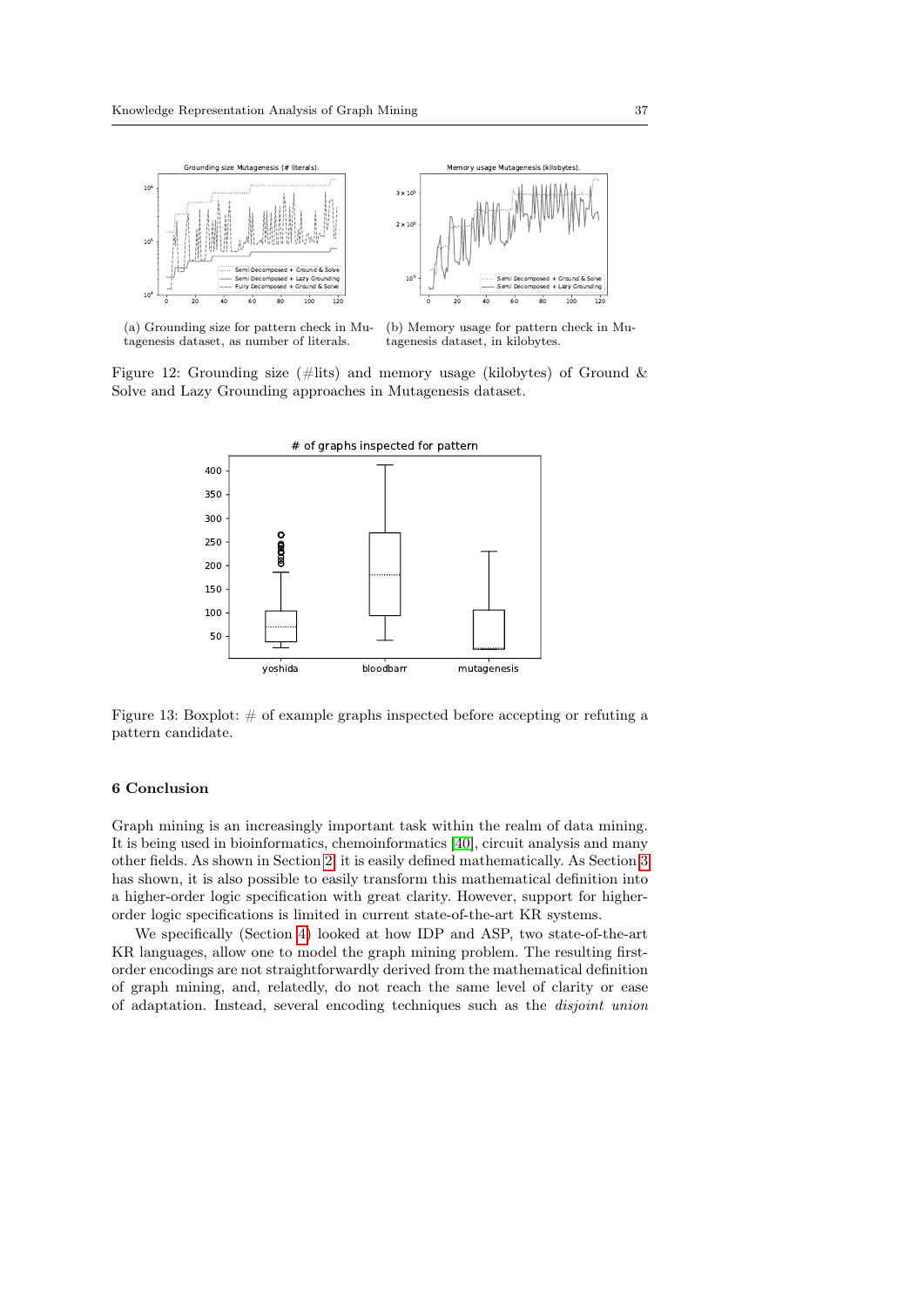technique and saturation technique are required to make the graph mining problem expressible in these languages. Furthermore, it is not always possible to solve a graph mining problem with a single solver call, limiting its compatibility with the knowledge base paradigm. Instead, we must write procedural code which fixes the flow of information and the inference(s) being used while writing the model.

Looking at these limitations, we have identified opportunities for adding support for higher-order logic to state-of-the-art KR systems such as IDP or ASP. However, the expressiveness of higher-order logic in general raises concerns about the performance of systems supporting higher-order logic. Nevertheless, we suggested that in real-world applications, higher-order logic might open up new ways for solvers to benefit from structure in problems, for example, through independence analysis. Thus, in Section [5,](#page-27-0) we investigated two techniques for adding higher-order logic support to KR systems, while paying attention to how they might aid such independence analysis: The first technique, nested solvers, was concerned with supporting universal quantification and local quantifications of higher-order objects, while the second, *lazy grounding*, was mainly concerned with issues surrounding data representation.

For nested solvers we experimented with an implementation in imperative code that should mimic nested solvers in two different settings (fully decomposed and semi decomposed) and have found that both settings hold a clear advantage over the first-order monolithic setting. For lazy grounding we experimented with its existing experimental implementation in IDP, turning it on for the semi decomposed setting. While we had thought that lazy grounding would bring the semi decomposed setting closer to the fully decomposed setting, we actually found that, in its current implementation, lazy grounding actually causes a slowdown. It is clear that more research with respect to existing techniques and systems is needed.

### 7 Future Work

The conclusions from the previous section motivate us to further explore ways of introducing higher-order logic in existing state-of-the-art KR systems. In this section, we identify three potential paths for going forward: (1) we build upon the idea of nested solvers, implementing syntax based decomposition techniques introducing stacks of subsolvers automatically, not only for graph mining but for other higher-order logic specifications as well, (2) we ground to quantified Boolean formulas (QBF) as an alternative approach to nested solvers, and/or  $(3)$  we further explore lazy grounding. These last two paths are discussed in more detail.

7.1 Grounding to QBF

Existing state-of-the-art KR systems are commonly based on SAT solvers. One other option to introduce higher-order support is by using Quantified Boolean Formula or QBF solvers instead.

These solvers accept formulas of the form

 $\forall x_1 \exists x_2 \forall x_3 \ldots Q_n x_n : \phi(x_1, x_2, x_3, \ldots, x_n)$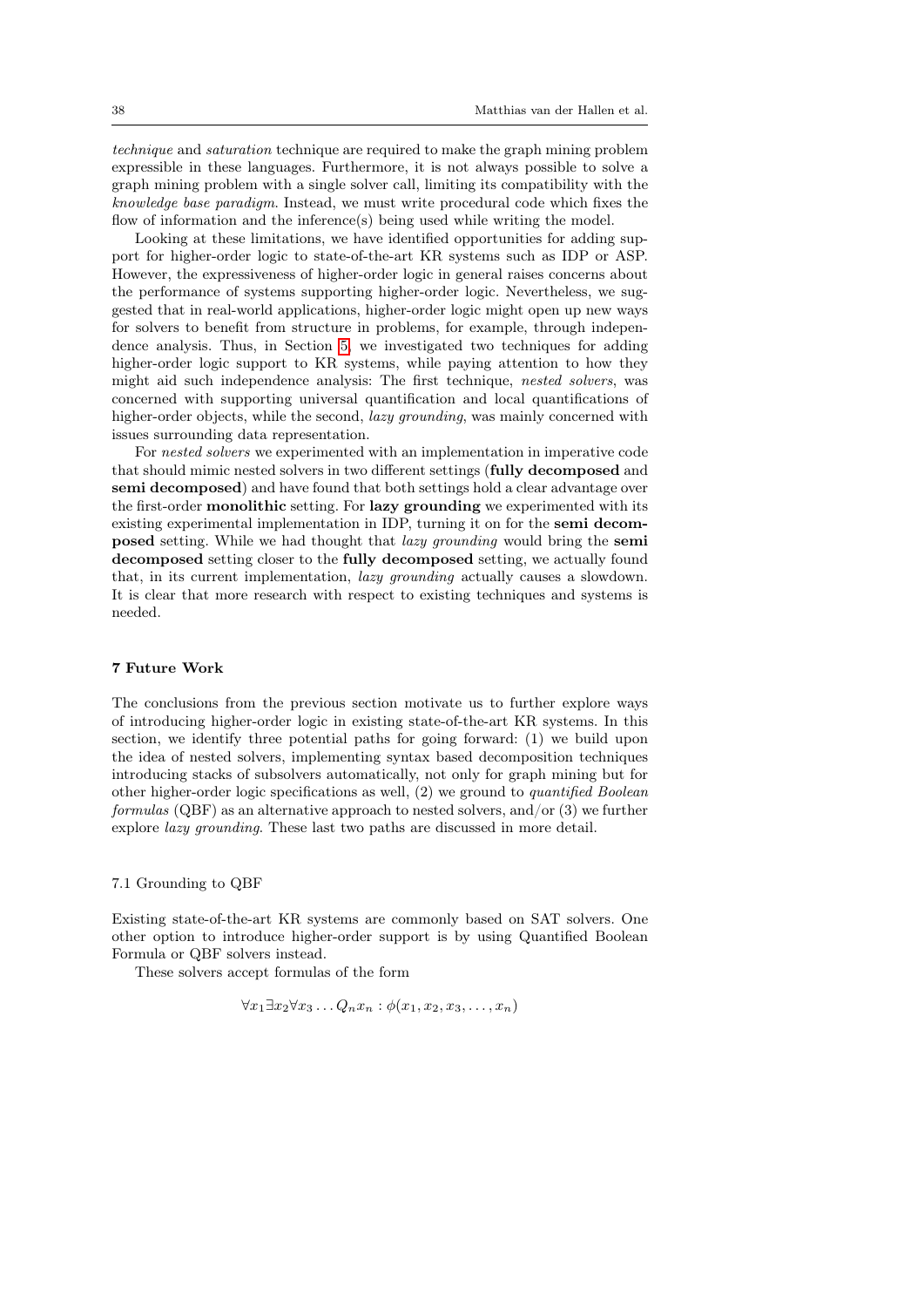where  $\forall x_1 \exists x_2 \forall x_3 \dots Q_n x_n$  is called the *quantifier prefix* and  $\phi(x_1, x_2, x_3, \dots, x_n)$ represents an unquantified Boolean formula. To test the performance of a KRsystem based on a QBF solver, we would first implement a grounding system from higher-order expressions to QBF formulas, making use of the fact that we can ground quantification over a predicate by quantifying over the ground atoms representing the predicate. Currently, work towards a grounding system from higherorder expressions to QBF formulas has started, and recently, results of a prototype system supporting second order quantification, arithmetic and constraints have been published [\[22\]](#page-40-17).

We can then use existing QBF solvers to solve the resulting ground formulas. By employing a solver which uses a dependency learning technique [\[37\]](#page-41-3), it is possible to solve these formulas by assigning atoms a value without taking into account their order in the quantifier prefix.

Such a system can derive a set of independencies using the same syntactical analysis of the higher-order specification proposed earlier. Then, instead of starting with the empty set, these derived dependencies can be used to bootstrap a QBF solver supporting dependency learning [\[37\]](#page-41-3) (e.g. DepQBF).This way, we can again leverage additional independencies evident in the higher-order specification while possibly deriving more, perhaps otherwise unidentified dependencies on the propositional level.

#### 7.2 Lazy Grounding

As mentioned in Section [5.2,](#page-33-2) we expected that enabling lazy grounding for the semi decomposed pipeline would prevent the grounding and solving of some of the example graphs, and that, as a result, the semi decomposed pipeline would achieve results very close to the fully decomposed pipeline. Instead, our experiments showed an overall slowdown of the semi decomposed pipeline when using lazy grounding. Possible explanations are a high setup cost for the general method of lazy grounding or a high penalty being incurred every time an additional graph has to be grounded.

Metrics such as the 'hardness' of each dataset, which expresses how many example graphs on average are needed to accept or refute a pattern candidate, can give some indication towards the cause of the overall slowdown. However, for a detailed analysis changes to both the experiments as well as the lazy grounding implementation are needed.

It is important to note that other approaches exist to implement lazy grounding  $[12, 41]$  $[12, 41]$  in ASP, for example lazy constraints, where a set of constraints C is identified which causes large grounding. This set  $\mathcal C$  is not grounded, instead, a solution candidate is generated without it and this solution candidate is subsequently checked w.r.t. the constraints in  $\mathcal{C}$ . If any of the constraints in  $\mathcal{C}$  is violated, a (ground) conflict is learned. We remark that this is similar to the way that the semi and fully decomposed pipelines split candidate generation from checking the positive (and negative) constraints. As such, we would expect that a good implementation of this technique would indeed show similar performance gains as the introduction of these pipelines, without the need of procedural code, and this can be the target of future research.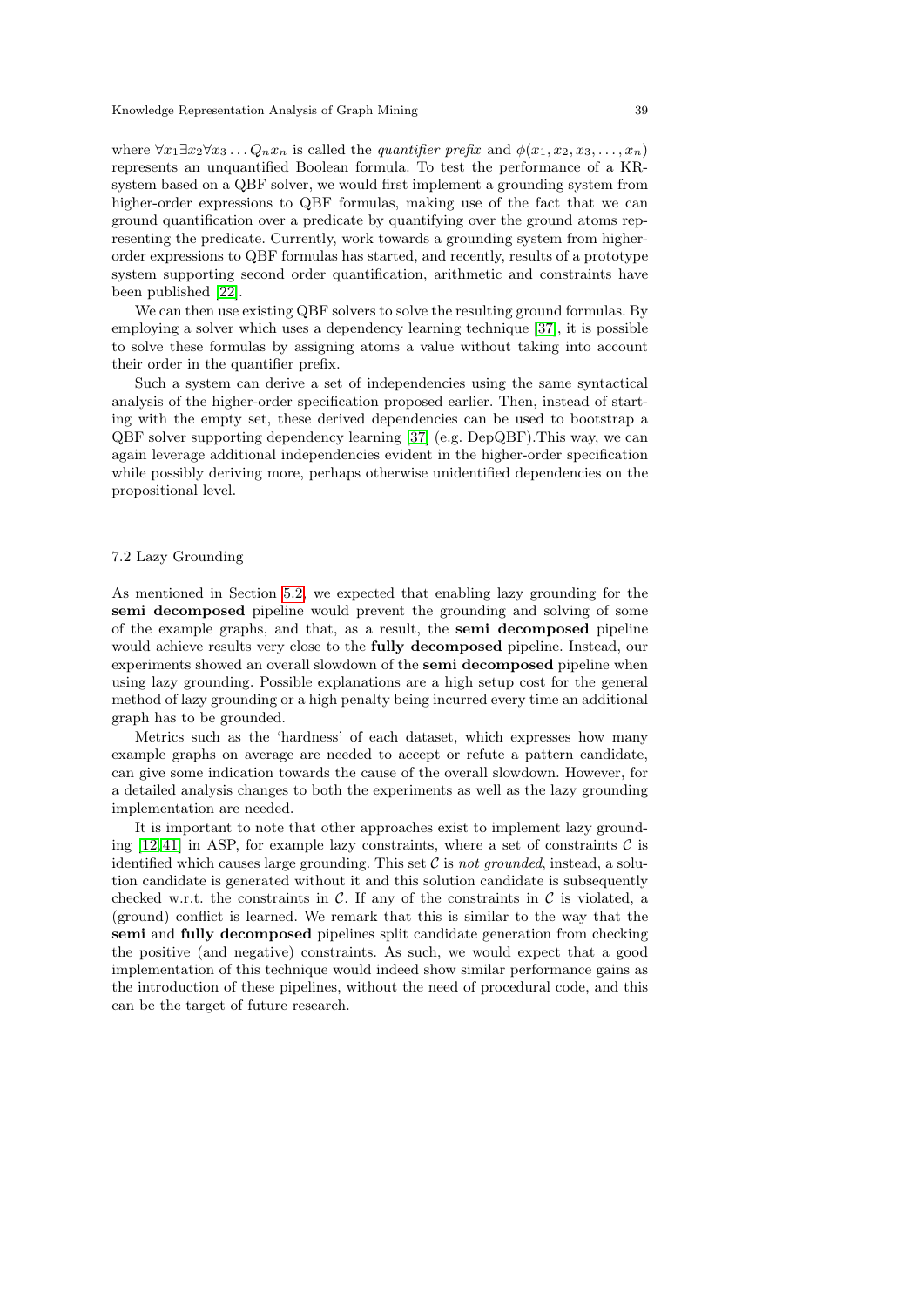#### Acknowledgements

We would like to thank the reviewers for their insightful and helpful comments, thanks to which many improvements could be made.

#### References

- <span id="page-39-3"></span>1. Abramson, H., Rogers, H.: Meta-programming in Logic Programming. MIT Press (1989)
- <span id="page-39-7"></span>2. Abrial, J.R.: The B-Book. Cambridge University Press (1996). DOI 10.1017/ CBO9780511624162
- <span id="page-39-8"></span>3. Abrial, J.R.: Modeling in Event-B: System and Software Engineering. Cambridge University Press (2010)
- <span id="page-39-15"></span>4. Aoga, J.O.R., Guns, T., Schaus, P.: An efficient algorithm for mining frequent sequence with constraint programming. In: P. Frasconi, N. Landwehr, G. Manco, J. Vreeken (eds.) Machine Learning and Knowledge Discovery in Databases - European Conference, ECML PKDD 2016, Riva del Garda, Italy, September 19-23, 2016, Proceedings, Part II, Lecture Notes in Computer Science, vol. 9852, pp. 315–330. Springer (2016). DOI 10.1007/  $978-3-319-46227-1$  20. URL [https://doi.org/10.1007/978-3-319-46227-1\\_20](https://doi.org/10.1007/978-3-319-46227-1_20)
- <span id="page-39-13"></span>5. Babai, L.: Graph isomorphism in quasipolynomial time. CoRR abs/1512.03547 (2015). URL <http://arxiv.org/abs/1512.03547>
- <span id="page-39-14"></span>6. Bogaerts, B., Janhunen, T., Tasharrofi, S.: Solving QBF instances with nested SAT solvers. In: A. Darwiche (ed.) Beyond NP, Papers from the 2016 AAAI Workshop, Phoenix, Arizona, USA, February 12, 2016., AAAI Workshops, vol. WS-16-05. AAAI Press (2016). URL <http://www.aaai.org/ocs/index.php/WS/AAAIW16/paper/view/12603>
- <span id="page-39-6"></span>7. Bowen, J.P.: Formal Specification and Documentation using Z. International Thomson Computer Press (1996)
- <span id="page-39-2"></span>8. Brewka, G., Delgrande, J.P., Romero, J., Schaub, T.: asprin: Customizing answer set preferences without a headache. In: AAAI, pp. 1467–1474. AAAI Press (2015)
- <span id="page-39-0"></span>9. Bruynooghe, M., Blockeel, H., Bogaerts, B., de Cat, B., Pooter, S.D., Jansen, J., Labarre, A., Ramon, J., Denecker, M., Verwer, S.: Predicate logic as a modeling language: modeling and solving some machine learning and data mining problems with IDP3. Theory and Practice of Logic Programming (TPLP) 15(6), 783–817 (2015). DOI 10.1017/S147106841400009X. URL <https://doi.org/10.1017/S147106841400009X>
- <span id="page-39-16"></span>10. de Cat, B., Denecker, M., Bruynooghe, M., Stuckey, P.J.: Lazy model expansion: Interleaving grounding with search. J. Artif. Intell. Res. 52, 235–286 (2015). DOI 10.1613/jair.4591. URL <https://doi.org/10.1613/jair.4591>
- <span id="page-39-5"></span>11. Chen, W., Kifer, M., Warren, D.S.: Hilog: A foundation for higher-order logic programming. The Journal of Logic Programming 15(3), 187–230 (1993)
- <span id="page-39-17"></span>12. Cuteri, B., Dodaro, C., Ricca, F., Schüller, P.: Constraints, lazy constraints, or propagators in ASP solving: An empirical analysis. Theory and Practice of Logic Programming (TPLP) 17(5-6), 780–799 (2017)
- <span id="page-39-12"></span>13. Dasseville, I., van der Hallen, M., Janssens, G., Denecker, M.: Semantics of templates in a compositional framework for building logics. Theory and Practice of Logic Programming (TPLP) 15(4-5), 681–695 (2015). DOI 10.1017/S1471068415000319. URL [https://doi.](https://doi.org/10.1017/S1471068415000319) [org/10.1017/S1471068415000319](https://doi.org/10.1017/S1471068415000319)
- <span id="page-39-9"></span>14. De Cat, B., Bogaerts, B., Bruynooghe, M., Janssens, G., Denecker, M.: Predicate logic as a modelling language: The IDP system. CoRR abs/1401.6312v2 (2016). URL [http:](http://arxiv.org/abs/1401.6312v2) [//arxiv.org/abs/1401.6312v2](http://arxiv.org/abs/1401.6312v2)
- <span id="page-39-1"></span>15. De Raedt, L., Guns, T., Nijssen, S.: Constraint programming for itemset mining. In: ACM SIGKDD, pp. 204–212 (2008)
- <span id="page-39-4"></span>16. Eiter, T., Fink, M., Ianni, G., Krennwallner, T., Redl, C., Schüller, P.: A model building framework for answer set programming with external computations. Theory and Practice of Logic Programming (TPLP) 16(4), 418–464 (2016)
- <span id="page-39-10"></span>17. Eiter, T., Ianni, G., Krennwallner, T.: Answer set programming: A primer. In: Reasoning Web, Lecture Notes in Computer Science, vol. 5689, pp. 40–110. Springer (2009)
- <span id="page-39-11"></span>18. Gebser, M., Kaminski, R., Kaufmann, B., Schaub, T.: Answer Set Solving in Practice. Synthesis Lectures on Artificial Intelligence and Machine Learning. Morgan and Claypool Publishers (2012)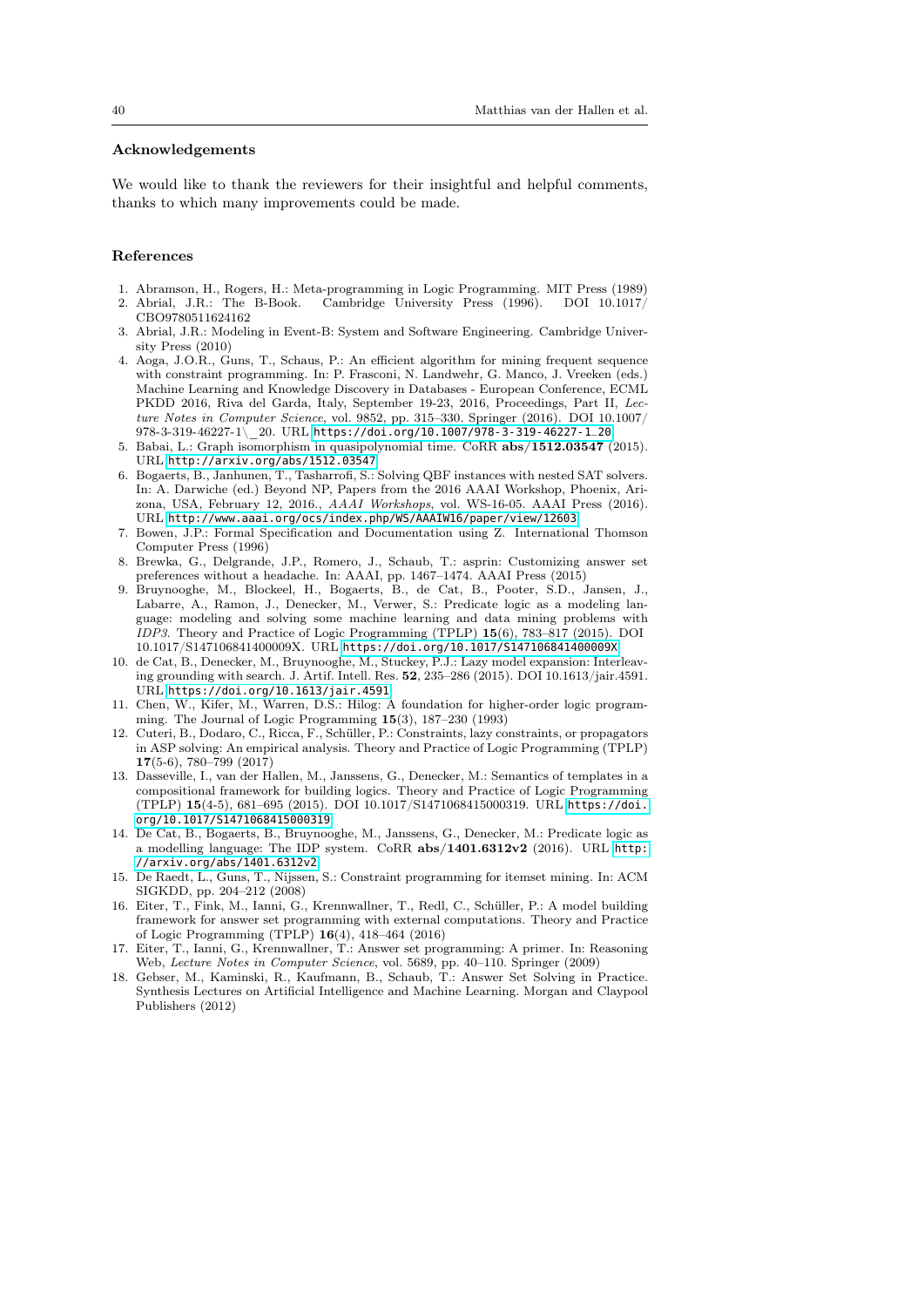- <span id="page-40-14"></span>19. Gebser, M., Kaminski, R., Kaufmann, B., Schaub, T.: Clingo = ASP + control: Preliminary report. CoRR abs/1405.3694 (2014)
- <span id="page-40-9"></span>20. Gebser, M., Kaufmann, B., Schaub, T.: Solution enumeration for projected boolean search problems. In: Constraint Programming, Artificial Intelligence and Operations Research (CPAIOR), Lecture Notes in Computer Science, vol. 5547, pp. 71–86. Springer (2009)
- <span id="page-40-4"></span>21. Guyet, T., Moinard, Y., Quiniou, R., Schaub, T.: Efficiency Analysis of ASP Encodings for Sequential Pattern Mining Tasks, pp. 41–81. Springer International Publishing, Cham (2018). DOI 10.1007/978-3-319-65406-5\_3. URL [https://doi.org/10.1007/](https://doi.org/10.1007/978-3-319-65406-5_3) [978-3-319-65406-5\\_3](https://doi.org/10.1007/978-3-319-65406-5_3)
- <span id="page-40-17"></span>22. van der Hallen, M., Janssens, G.: A grounder from second-order logic to qbf. In: Quantified Boolean Formulas, Papers from the 2018 FLoC Quantified Boolean Formulas and Beyond Workshop, Oxford, England, July 8, 2018 (accepted), Federated Logic Conference (FLoC): workshop proceedings (2018)
- <span id="page-40-7"></span>23. van der Hallen, M., Paramonov, S., Leuschel, M., Janssens, G.: Knowledge representation analysis of graph mining. CoRR abs/1608.08956 (2016). URL [http://arxiv.org/abs/](http://arxiv.org/abs/1608.08956) [1608.08956](http://arxiv.org/abs/1608.08956)
- <span id="page-40-8"></span>24. Immerman, N.: Descriptive complexity and model checking. In: V. Arvind, R. Ramanujam (eds.) Foundations of Software Technology and Theoretical Computer Science, 18th Conference, Chennai, India, December 17-19, 1998, Proceedings, Lecture Notes in Computer Science, vol. 1530, pp. 1–5. Springer (1998). DOI 10.1007/978-3-540-49382-2\_1. URL [https://doi.org/10.1007/978-3-540-49382-2\\_1](https://doi.org/10.1007/978-3-540-49382-2_1)
- <span id="page-40-2"></span>25. Järvisalo, M.: Itemset mining as a challenge application for answer set enumeration. Logic Programming and Nonmonotonic Reasoning (LPNMR), pp. 304–310 (2011)
- <span id="page-40-11"></span>26. Kaufmann, B., Leone, N., Perri, S., Schaub, T.: Grounding and solving in answer set programming. AI Magazine 37(3), 25–32 (2016). URL [http://www.aaai.org/ojs/index.](http://www.aaai.org/ojs/index.php/aimagazine/article/view/2672) [php/aimagazine/article/view/2672](http://www.aaai.org/ojs/index.php/aimagazine/article/view/2672)
- <span id="page-40-15"></span>27. Kemmar, A., Lebbah, Y., Loudni, S., Boizumault, P., Charnois, T.: Prefix-projection global constraint and top-k approach for sequential pattern mining. Constraints  $22(2)$ , 265–306 (2017). DOI 10.1007/s10601-016-9252-z. URL [https://doi.org/10.1007/](https://doi.org/10.1007/s10601-016-9252-z) [s10601-016-9252-z](https://doi.org/10.1007/s10601-016-9252-z)
- <span id="page-40-5"></span>28. Lamport, L.: Specifying Systems, The TLA+ Language and Tools for Hardware and Software Engineers. Addison-Wesley (2002)
- <span id="page-40-6"></span>29. Leuschel, M., Butler, M.J.: ProB: An automated analysis toolset for the B method. STTT 10(2), 185–203 (2008)
- <span id="page-40-16"></span>30. Li, H., Yap, C.W., Ung, C.Y., Xue, Y., Cao, Z.W., Chen, Y.Z.: Effect of selection of molecular descriptors on the prediction of bloodbrain barrier penetrating and nonpenetrating agents by statistical learning methods. Journal of Chemical Information and Modeling 45(5), 1376–1384 (2005). DOI 10.1021/ci050135u. URL [https://doi.org/10.](https://doi.org/10.1021/ci050135u) [1021/ci050135u](https://doi.org/10.1021/ci050135u). PMID: 16180914
- <span id="page-40-12"></span>31. Lonsing, F., Biere, A.: Depqbf: A dependency-aware QBF solver. JSAT 7(2-3), 71–76 (2010). URL [http://jsat.ewi.tudelft.nl/content/volume7/JSAT7\\_6\\_Lonsing.pdf](http://jsat.ewi.tudelft.nl/content/volume7/JSAT7_6_Lonsing.pdf)
- <span id="page-40-13"></span>32. Lonsing, F., Egly, U., Gelder, A.V.: Efficient clause learning for quantified boolean formulas via QBF pseudo unit propagation. In: M. Järvisalo, A.V. Gelder (eds.) Theory and Applications of Satisfiability Testing - SAT 2013 - 16th International Conference, Helsinki, Finland, July 8-12, 2013. Proceedings, Lecture Notes in Computer Science, vol. 7962, pp. 100–115. Springer (2013). DOI 10.1007/978-3-642-39071-5\_9. URL [https://doi.org/10.1007/978-3-642-39071-5\\_9](https://doi.org/10.1007/978-3-642-39071-5_9)
- <span id="page-40-0"></span>33. McCarthy, J.: Elaboration tolerance. In: Working Papers of the Fourth International Symposium on Logical formalizations of Commonsense Reasoning, Commonsense-1998 (1998)
- <span id="page-40-3"></span>34. Muggleton, S., Raedt, L.D.: Inductive logic programming: Theory and methods. J. Log. Program. 19/20, 629–679 (1994). DOI 10.1016/0743-1066(94)90035-3. URL [https://](https://doi.org/10.1016/0743-1066(94)90035-3) [doi.org/10.1016/0743-1066\(94\)90035-3](https://doi.org/10.1016/0743-1066(94)90035-3)
- <span id="page-40-1"></span>35. Nijssen, S., Kok, J.N.: Frequent graph mining and its application to molecular databases. In: Proceedings of the IEEE International Conference on Systems, Man & Cybernetics: The Hague, Netherlands, 10-13 October 2004, pp. 4571–4577. IEEE (2004). DOI 10.1109/ ICSMC.2004.1401252. URL <https://doi.org/10.1109/ICSMC.2004.1401252>
- <span id="page-40-10"></span>36. Paramonov, S., Chen, T., Guns, T.: Generic mining of condensed pattern representations under constraints. In: CEUR: Young Scientist's Second International Workshop on Trends in Information Processing Proceedings (YSIP), vol. 1837, pp. 138–177 (2017)